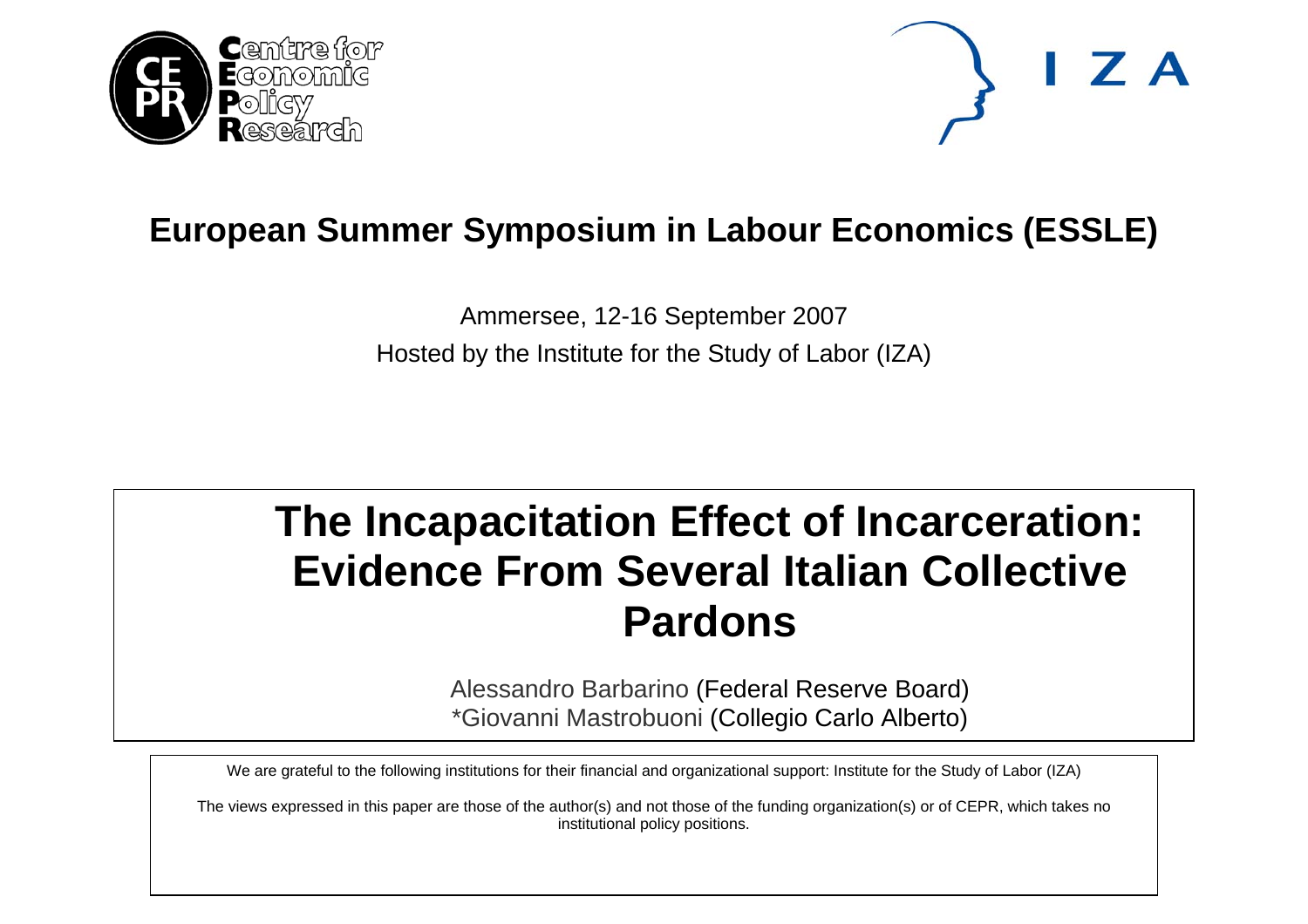## The Incapacitation Effect of Incarceration: Evidence From Several Italian Collective Pardons<sup>∗</sup>

Alessandro Barbarino†and Giovanni Mastrobuoni‡

September 2007§

<sup>∗</sup>We would like to thank Alberto Alesina, Paolo Buonanno, Maristella Botticini, Chris Flinn, Nicola Persico, Filippo Taddei, and Till Von Wachter for their useful comments. We also thank Riccardo Marselli and Marco Vannini for providing the judiciary crime statistics, Franco Turetta from the Italian Statistical Office for providing the data on police activities, Marco Iaconis from the Osservatorio sulla sicurezza fisica of the Italian association of banks for providing the data on bank robberies, Elvira Barletta from the Department of Penitentiary Administration for preparing the budgetary data. Rute Mendes has provided excellent research assistance.

<sup>†</sup>Research and Statistics, Federal Reserve Board, 20th St. & C St. NW, Washington, DC 20551, USA, alessandro.barbarino@frb.gov

<sup>‡</sup>Collegio Carlo Alberto and CeRP, Via Real Collegio 30, Moncalieri, Italy, giovanni.mastrobuoni@carloalberto.org.

<sup>§</sup>© 2007 by Giovanni Mastrobuoni. Any opinions expressed here are those of the authors and not those of the Collegio Carlo Alberto.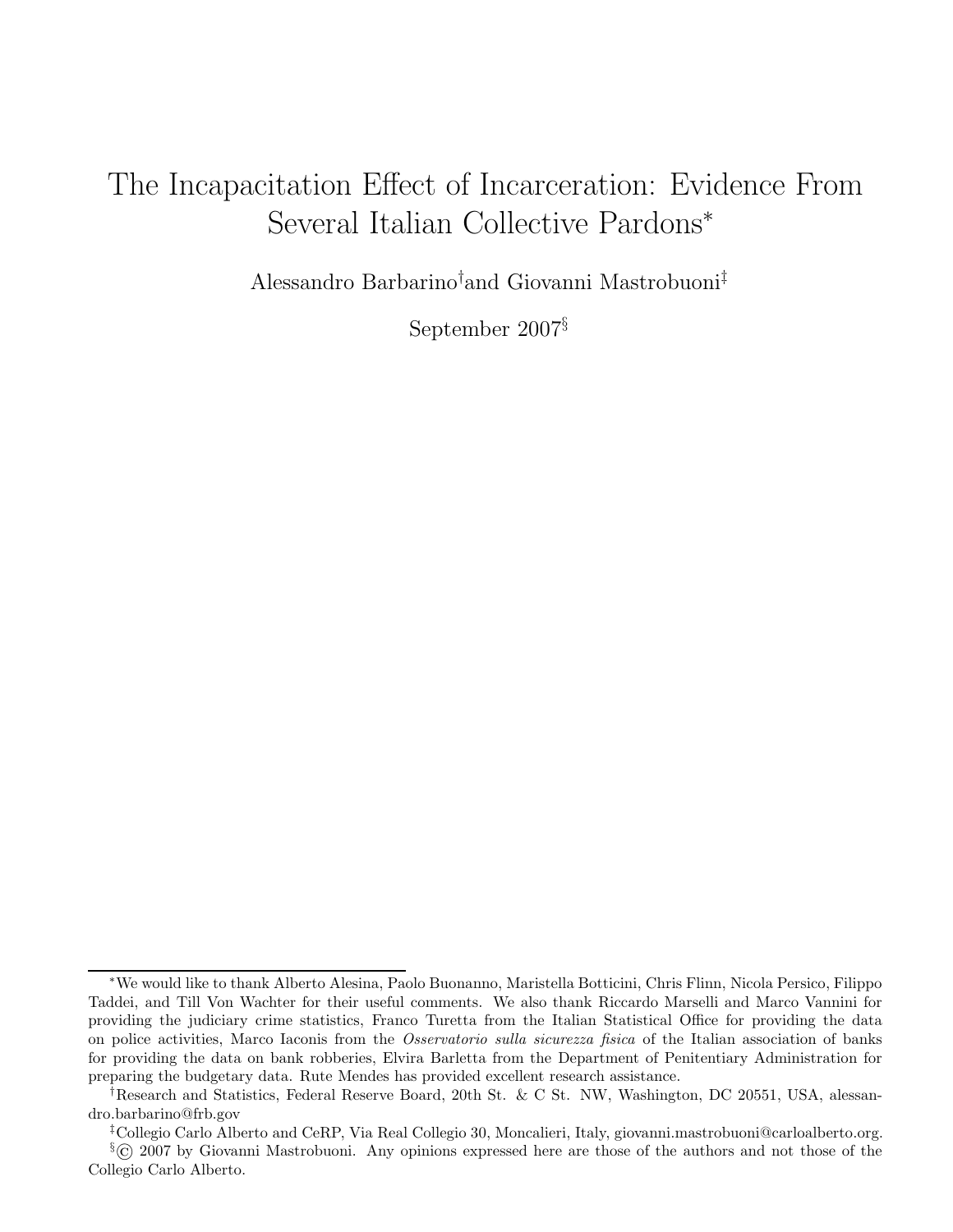#### Abstract

Incarceration of criminals reduces crime through two main channels, deterrence and incapacitation. Because of a simultaneity between crime and incarceration–arrested criminals increase the prison population–it is difficult to measure these effects. This paper estimates the incapacitation effect on crime using a unique quasi-natural experiment, namely the recurrent collective pardoning between 1962 and 1995 of up to 35 percent of the Italian prison population. Since these pardons are enacted on a national level, unlike in [Levitt \(1996](#page-26-0)), we can control for the endogeneity of these laws that might be driven by criminals' expectations: it is optimal to commit crimes shortly before a collective pardon gets enacted. This effect represents a deterrence effect, which, if not properly controlled for, would bias our IV estimates towards zero. The incapacitation effect is large and precisely estimated. The elasticity of crime with respect to prison population ranges, depending on the type of crime, between 0 and 49 percent. These numbers are increasing during our sample period, which suggests that habitual criminals are now more likely to be subject to pardons than in the past. A benefit-cost analysis suggests that pardons, seen as a short term solution to prison overcrowding, are inefficient.

Keywords: Crime, Pardon, Amnesty, Deterrence, Incapacitation

JEL classification codes: K40, K42, H11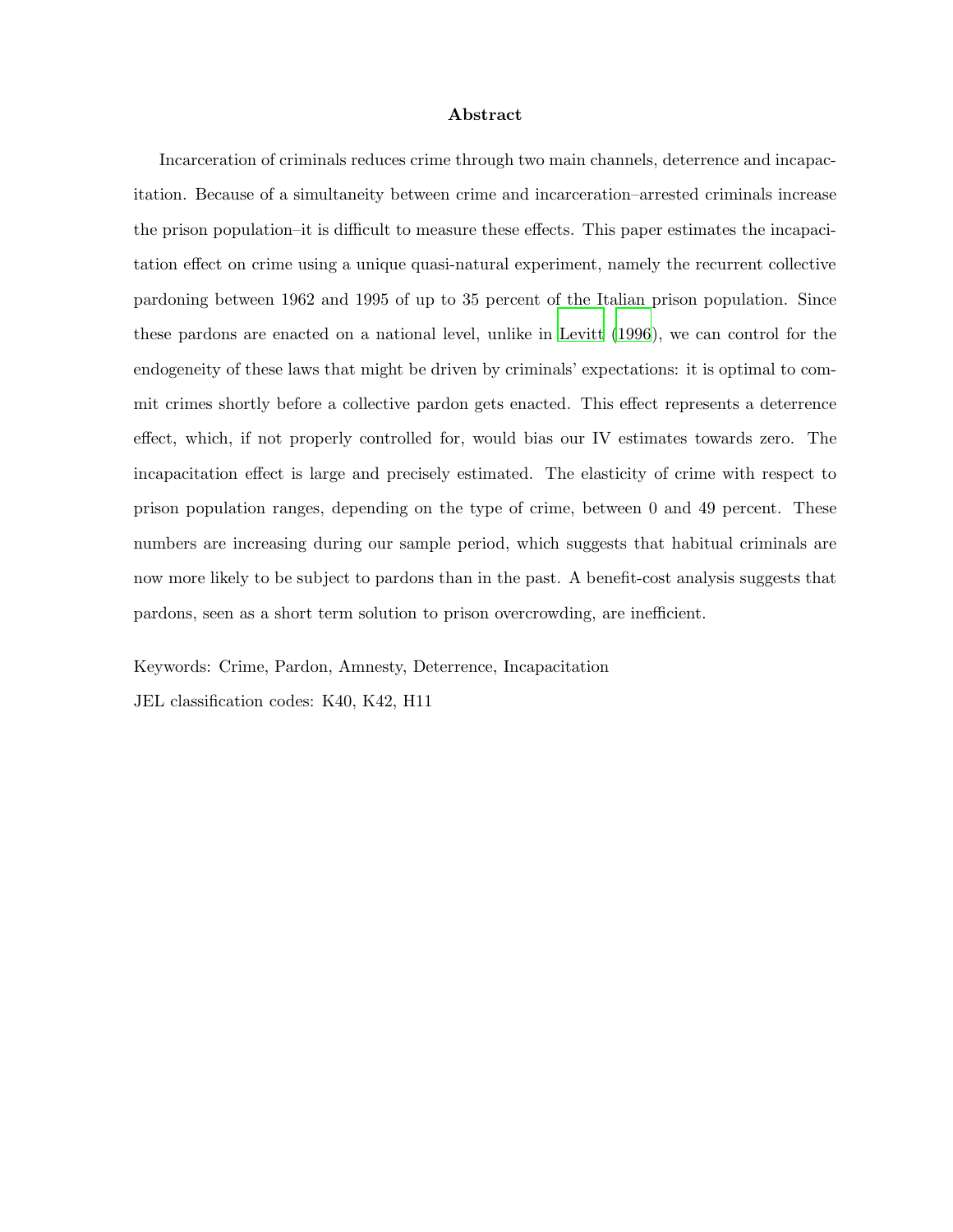## 1 Introduction

This paper estimates the causal effect of incapacitation on crime and breaks the simultaneity between crime and incarceration using a unique quasi-natural experiment, namely Italy's recurrent collective pardoning of up to 35 percent of the prison population. [Levitt \(1996](#page-26-0)) uses overcrowding litigation status to generate an exogenous variation in the US prison population, though only in rare occasions do judges release prisoners to alleviate overcrowding. In the absence of actual releases the channel through which litigation is supposed to affect prison population in the short run is by influencing the inflows of prisoners (i.e. laxer police, fewer offenders sentenced to prison terms). Our instrument, on the contrary, generates immediate changes in prison population.

Due to collective pardons and amnesties<sup>1</sup> inmates with a residual sentence length of a given number of years, usually 2 or 3, are released. The last collective pardon has been passed in July 2006, and in less than a month 22,000 inmates (more than one third of the whole prison population) have been freed [\(DAP](#page-25-0), [2006\)](#page-25-0). This policy, seen as a short term solution to prison overcrowding, generates a large variation in prison population.

Crime is likely to respond to collective pardons in three different ways. Since pardons reduce the expected sanction, everything else equal, we should expect crime to be higher in a society that every once in a while makes use of them (long term deterrence effect). Given the unavailability of a counterfactual Italian society without pardons, this effect is hard to estimate. Criminals might also try to strategically time their criminal activity in order to minimize their expected sanction, especially if the expected sentence length is similar to the usually pardoned sentence length (short term deterrence effect). For example, criminals might decrease their criminal activity immediately after a pardon, simply because the next pardon is likely to occur only after several years. Not controlling for this short term deterrence effect would certainly downward bias the estimate of the incapacitation effect, which represents the last way collective pardons might affect crime, that is by releasing potential criminals. This effect depends on the criminals' physical presence on the criminal scene. Most of the effect is likely to be driven by recidivists, but there might also be some spillovers. One one hand, the increased supply of criminals might influence the probability of crime detection, and so attract new entrants on the criminal scene, while on the other hand released criminals might

<sup>&</sup>lt;sup>1</sup>In Italian these policies are called "Indulto" and "Amnistia"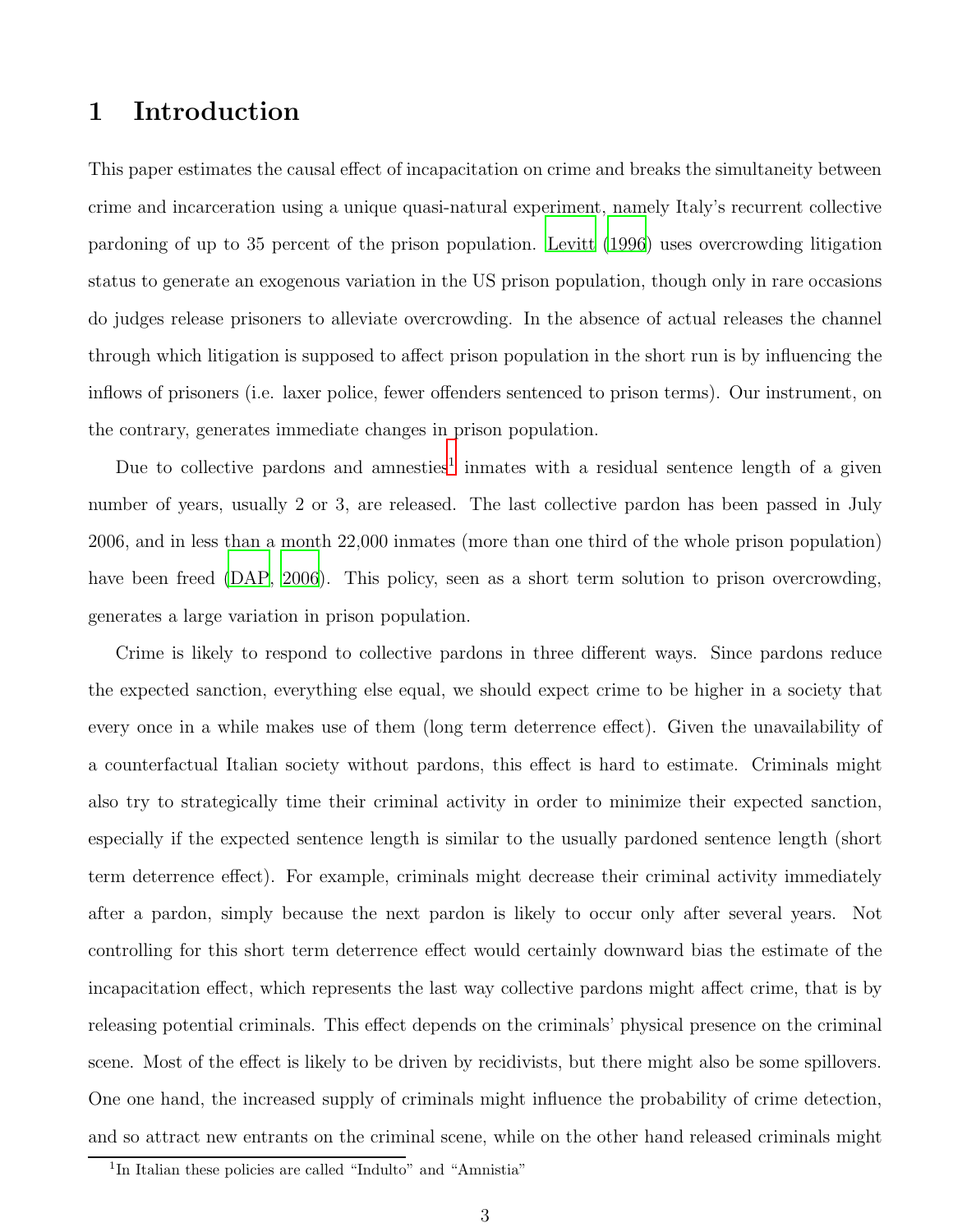drive some of the old criminals out of the market [\(Freeman, 1999](#page-25-1)).

To evaluate how pardons affect crime it is also necessary to realize that they clearly are endogenous: increased crime rates may lead, if no new prisons are build, to prison overcrowding, which may lead to a collective release. A first way we deal with this endogeneity is to first difference the data. It is less likely that yearly changes in crime lead to collective pardons.<sup>2</sup> The second way we deal with this endogeneity is by exploiting the national character of these pardons. Regional variation in crime and prison population allows us to identify the incapacitation effect dealing with both, the endogeneity of the policy and the deterrence effects.<sup>3</sup>

The within-year between Italian regions fraction of pardoned inmates depends on the distribution of the residual sentence length and on the distribution of criminal types residing in a region, both of which are plausibly exogenous. Since controlling for time fixed-effects leaves little variation in our instrument, we also present estimates that control for time effects using two alternative semiparametric specifications: a national cubic spline based on three-year intervals and a pardon specific linear time trend.<sup>4</sup> In these cases the identification of the incapacitation effect is based on both, regional differences in the fraction of pardoned inmates (due to differences in the distribution of the residual sentence length), and discontinuities in changes in crime around the collective pardons.<sup>5</sup>

Several papers have tried to estimate the effect of prison population on crime, though without separating incapacitation from deterrence. [Marvell and Moody \(1994\)](#page-26-1) uses state-level panel data and, after rejecting that crime Granger causes prison population, estimates an elasticity of crime with respect to prison population of  $-0.16$ . [Spelman \(1994\)](#page-27-0) finds similar effects. [Levitt \(1996](#page-26-0)) controls for the simultaneity using an IV approach and finds elasticities that are 2 to 3 times larger.

Only few papers study the effect of pardons on crime. One reason for this is that most empirical research on the criminal justice system studies the US [\(Levitt and Miles](#page-26-2), [2004\)](#page-26-2), and in the US

<sup>2</sup>Differencing the data is also important in case crime levels and prison population are non-stationary. A regression in levels might then just give spurious results.

<sup>&</sup>lt;sup>3</sup>In [Levitt \(1996\)](#page-26-0) instead, changes in prison populations are due to overcrowding litigations carried out at the state level. Two recent papers have been able to identify the deterrence effect [\(Kessler and Levitt, 1999,](#page-25-2) [Lee and McCrary](#page-26-3), [2005\)](#page-26-3), but to our knowledge our paper is the first one to identify a pure incapacitation effect.

<sup>&</sup>lt;sup>4</sup>It is important to remark that including year fixed effects alters the significance of the estimates, but not their magnitude.

<sup>&</sup>lt;sup>5</sup>Anything that evolves sufficiently smoothly and affects changes in crime rates on a national level should be captured by our specification for time. If, for example, pardons represent a short-term solution to jail overcrowding, police activity, which is highly centralized in Italy, might depend on overcrowding as well.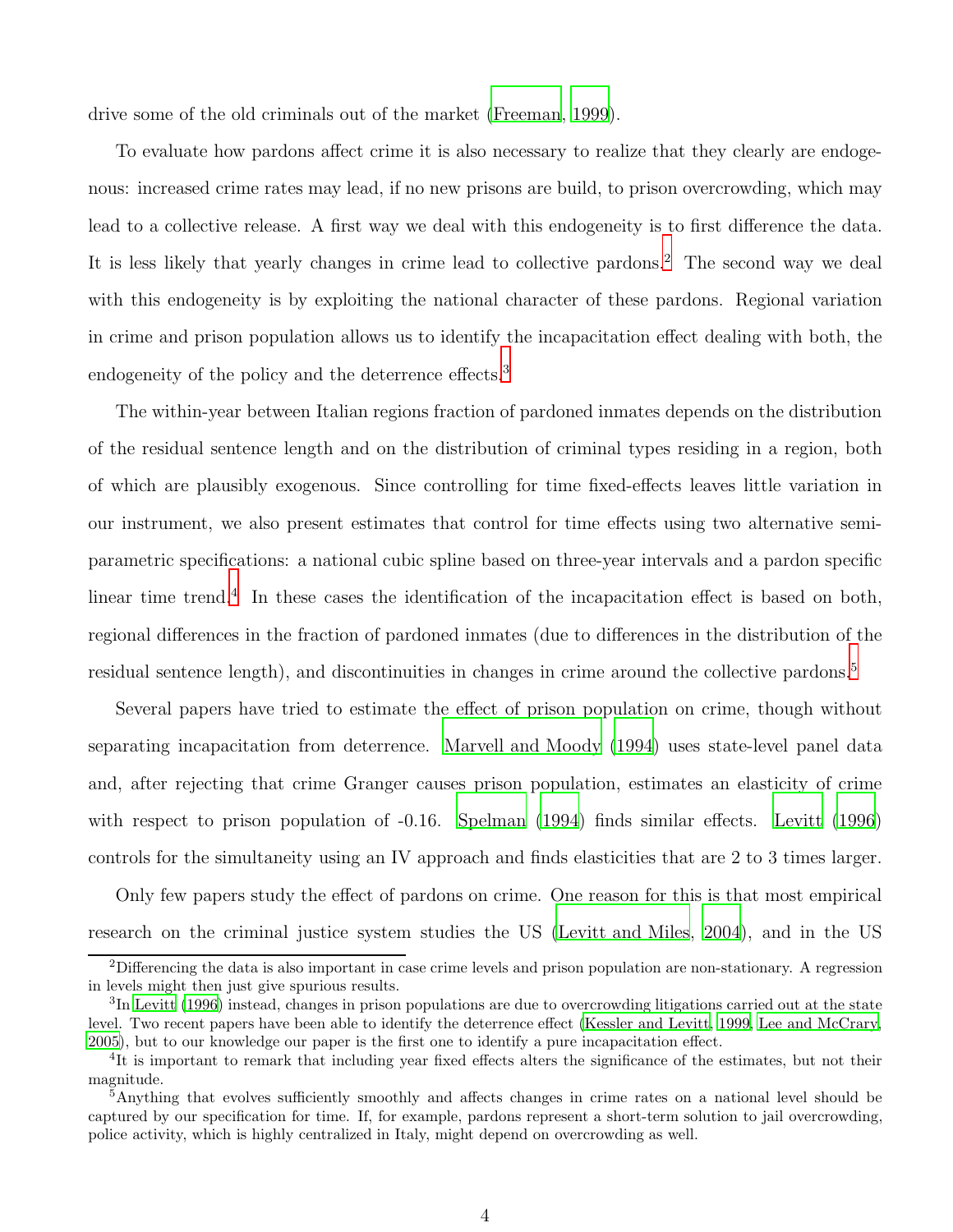pardons are rare. One exception is [Mocan and Gittings \(2001](#page-26-4)), which estimates the deterrence effect of gubernatorial pardons of person on death row and finds that three additional pardons generate one to 1.5 additional homicides.

In Italy, despite the recurrent use of pardons, there is only one empirical study on the relationship between pardons and crime, carried out in 1978 [\(Tartaglione](#page-27-1), [1978\)](#page-27-1). This study finds that after the 1954, 1959, 1966, and 1970 pardons national changes in crime tend to be above average. The exceptions are the 1963 one, where only one year was pardoned, and the 1969 one, which applied to certain crimes committed during student demonstrations. It also documents that pardoned inmates have a recidivism rate of 31.2 percent, which is not different from s 32.9 percent, the recidivism rate of prisoners that are released at the end of their term. Standard errors are not shown, so we don't know whether these differences are significant or not. The judges who worked on this pioneering study did not use regression methods, making it impracticable to analyze the link between prison population and crime, or to use regional variation in the fraction of released prisoners. There is also no attempt to value the monetary cost of the increased crime, or to separate the incapacitation effect from the total effect.

Whenever the supply of criminals is inelastic, the incapacitation effect is directly linked to recidivism, and recidivism can also be estimated based on prisoners surveys [\(DiIulio and Piehl, 1991,](#page-25-3) [Peterson et al., 1980,](#page-26-5) [Piehl and Diiulio Jr](#page-26-6), [1995](#page-26-6), [Visher, 1986\)](#page-27-2). According to these surveys the number of non-drug related crimes committed per year is positively skewed, with the median close to 10 and the mean close to 140. This heterogeneity and the heterogeneity in the types of crime committed generate a distribution of criminal specific social costs. Abstracting from the deterrence effects, incarceration is optimal when the expected harm done by an offender in a period exceeds the perperiod cost of imprisonment [\(Shavell](#page-27-3), [1987\)](#page-27-3). Pardons might, therefore, act as an imperfect screening device to free criminals whose social cost lies below the cost of incarceration, but without getting rid of the entire deterrence effect of incarceration. In spirit of this "selective incapacitation" the penal codex establishes that pardons and amnesties (art. 151) should not be given to recidivist, recurrent, and career criminals. Despite this law, in the 1990 and 2006 pardons and in the 1990 amnesty the legislator has decided to extend the benefits to these types of criminals. Moreover, due to the evidence that criminal activity decreases with age, the legislator has sometimes increased the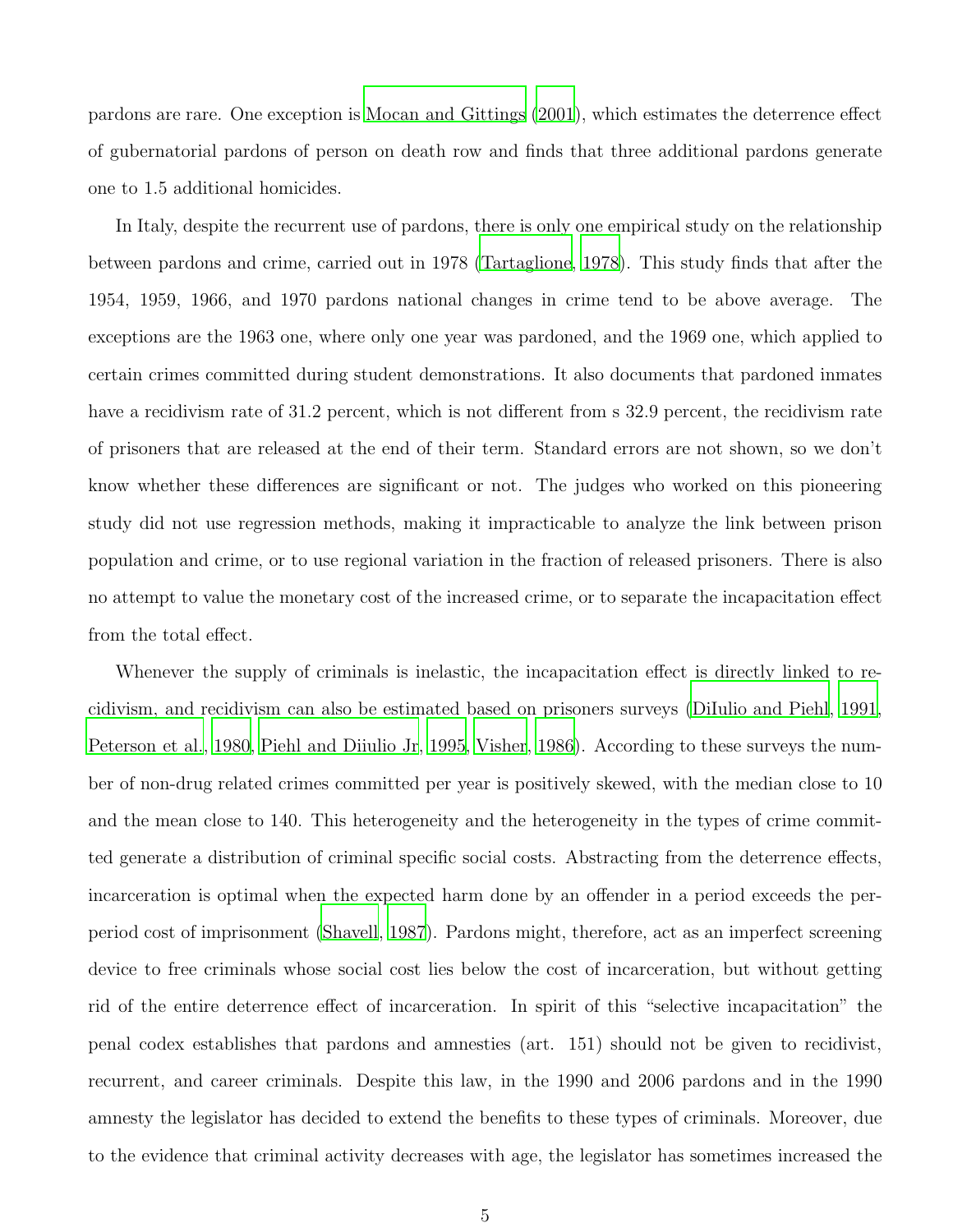number of pardoned years for older criminals (usually defined as being older than 65 or 70 years of age).

We find that changes in incapacitation that are driven by collective pardons and amnesties have a significant positive effect on changes in crime. Elasticities of crime with respect to prison population lie between 0 and 49 percent, with drug crimes, frauds, and bank robberies showing the largest responses. A preliminary cost benefit analysis of pardons compared to expanding the prison capacity seems to indicate that the latter should be preferred. Though we do believe that the cost of pardons and amnesties could significantly be reduced by using more selective procedures: keeping criminals who are *more* likely to recommit *more* socially costly crimes in jail.

# 2 Italy's General Collective Pardons and the Prison Population

Starting in 1992, collective amnesties and pardons are issued by the legislator with an absolute majority requirement of 2/3 (constitutional law n.6 of 1992). Before that year the President could issue them, but only after being mandated by the parliament with a simple majority requirement. The main difference between amnesty and pardon is that amnesties eliminate both the sentence and the crime, as if it never happened, while pardons eliminate only part of the sentence. Given that for Italian prosecutors it is mandatory to investigate all felonies (art. 112 of the Constitution), pardons are usually followed by amnesties.<sup>6</sup> Otherwise, prosecutors would have to spend time and effort investigating pardoned crimes, even if it was impossible to actually punish the perpetrators. Another difference between the two is that whenever the pardoned prisoner recommits a crime within five years, the commuted prison term gets added to the new term. Amnesties, instead, are permanent.

Both, pardons and amnesties have the effect of reducing the prison population.7 8 Pardons and amnesties reduce also the number of arrestees who are subject to restrictive measures that are different

<sup>6</sup>The 2006 pardon has been an exception to this rule.

<sup>7</sup>The Italian Statistical Office (ISTAT) groups together pardoned and amnestied prisoners.

<sup>&</sup>lt;sup>8</sup>The grand majority of pardoned prisoners are convicted criminals, though some might be in preventive detention with an expected sentence that is below the maximum number of pardoned years. In 2006, for example, where the number of pardoned years was 3, 10.7 percent of the prisoners that have been freed were in preventive detention [\(Marietti](#page-26-7), [2006\)](#page-26-7).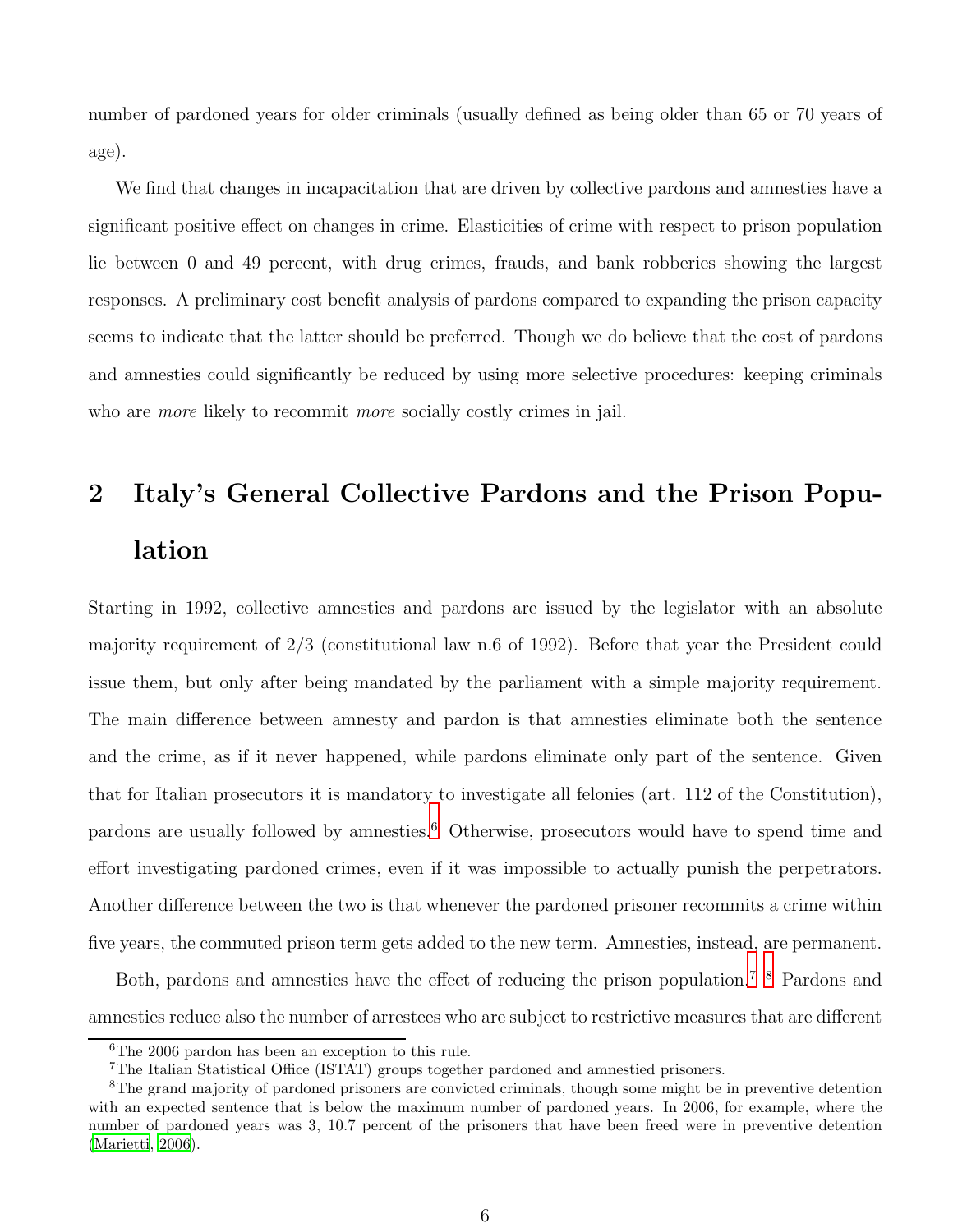from imprisonment, namely social work outside prison, semiliberty, and house arrest. Between 1975, the year in which these measures have been introduced in Italy, and 1995, 19 percent of apprehended criminals (or alleged criminals) were subject to these alternative measures. It has been shown that recidivism rates for these individuals are significantly lower [\(Santoro and Tucci](#page-26-8), [2004](#page-26-8)), and some of these individuals might commit crimes even while subject to these alternative measures. Nevertheless, changes in crime might in part be due to these additional pardoned individuals. Between WWI and today there have been more than a dozen pardons (mostly coupled with amnesties), and while they were mainly aimed at reconciling a politically divided nation, in more recent times their main goal is to reduce prison overcrowding. Figure [1](#page-8-0) shows that the official prison capacity (measured as the number of beds per 100,000 residents) has been declining between 1960 and 1975, significantly reducing the cushion between the total prison population and the total capacity. Although 81 new prisons have been build between 1971 and 2003, during the same period 87 of them have been dismissed because obsolete [\(de Franciscis](#page-25-4), [2003\)](#page-25-4). As a result between 1975 and 1991 prison capacity has been basically flat at almost 50 beds per 100,000 residents. Only in more recent times has capacity increased.

As a result of flat capacity and a steady increase in crime, in 1983 time prison population exceeds for the first time the "official" capacity, even if aggregated at the national level.<sup>9</sup> The 1986 pardon has been the first one to solve a dramatic situation of overcrowding. Partly because of the tougher majority requirements, 16 years have passed between the last pardon, in 2006, and the pardon before that. During the same period the prison population has triplicated from about 20,000 to 60,000, dropping to about  $35,000$  after the last pardon.<sup>10</sup>

Figure [2](#page-9-0) shows the log changes in prison population and the fraction of pardoned prisoners. It is evident that collective pardons induce an almost one for one change in prison population. Overall the fraction of inmates that gets freed can be as high as 35 percent, and reaches sometimes 80 percent in single regions. But the effect appears to be short-lived. Within one year the inmate population recovers more than half of the size of the initial jump. Between 1959 and 1995 the inmate population increased on average by 449 inmates per year. Excluding the year of the pardons, year in which the inmate population decreases on average by 3,700 inmates, the year immediately after the pardon the

<sup>&</sup>lt;sup>9</sup>In case of necessity the prison administration can add new beds to existing cells, which lead them the definition of "tolerable" capacity. Unfortunately there are no data on capacity based on this definition.

<sup>10</sup>No regional data are yet available for the 2006 pardon.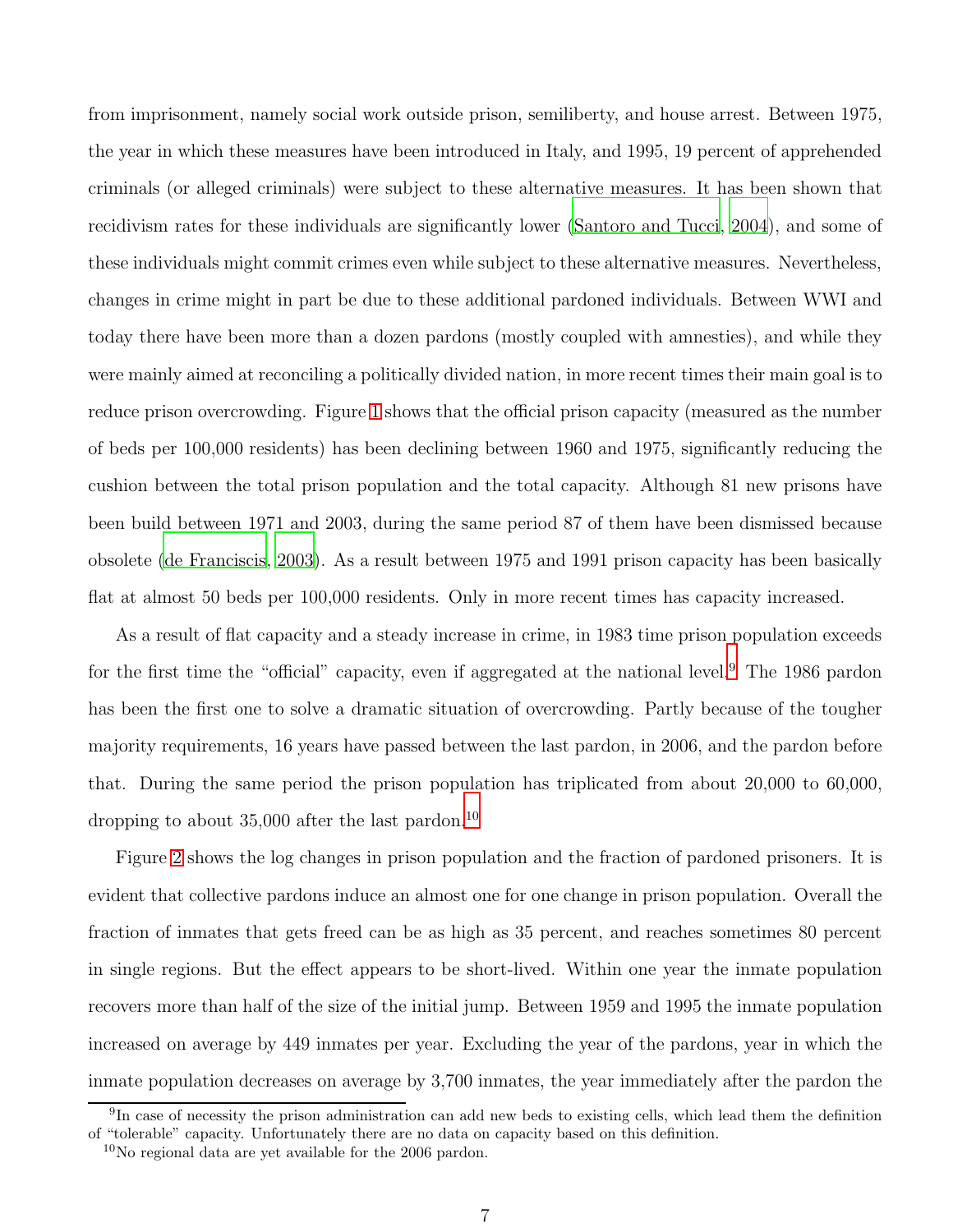

<span id="page-8-0"></span>Figure 1: End of the year prison population, prison capacity, and the total number of crimes (per 100,000 residents)

average increase is by 2,944 inmates, compared to only 1,165 in all other years. In other words, in the year following the pardons, and excluding the year of the pardon, the inmate population grows three times faster.

As for how these pardons affect crime, ideally one would compare monthly crime level statistics with the number of pardoned criminals. Unfortunately the only data of this kind that is available to us are for bank robberies, and only with respect to the July 2006 pardon. Figure [3](#page-10-0) shows the number of bank robberies per 100 banks between January 2004 and December 2006. The vertical line represents the month where the prison population has dropped from 60.710 to 38.847 (-36 percent). During the same month the number of bank robberies double  $(p-value = 0.004)$ , which corresponds to an elasticity of more than one. Such a large elasticity might in part be explained if potential bank robbers are overly represented among the pardoned prison population. Since the number of bank robberies starts declining again just a month after the release, it is also likely that the large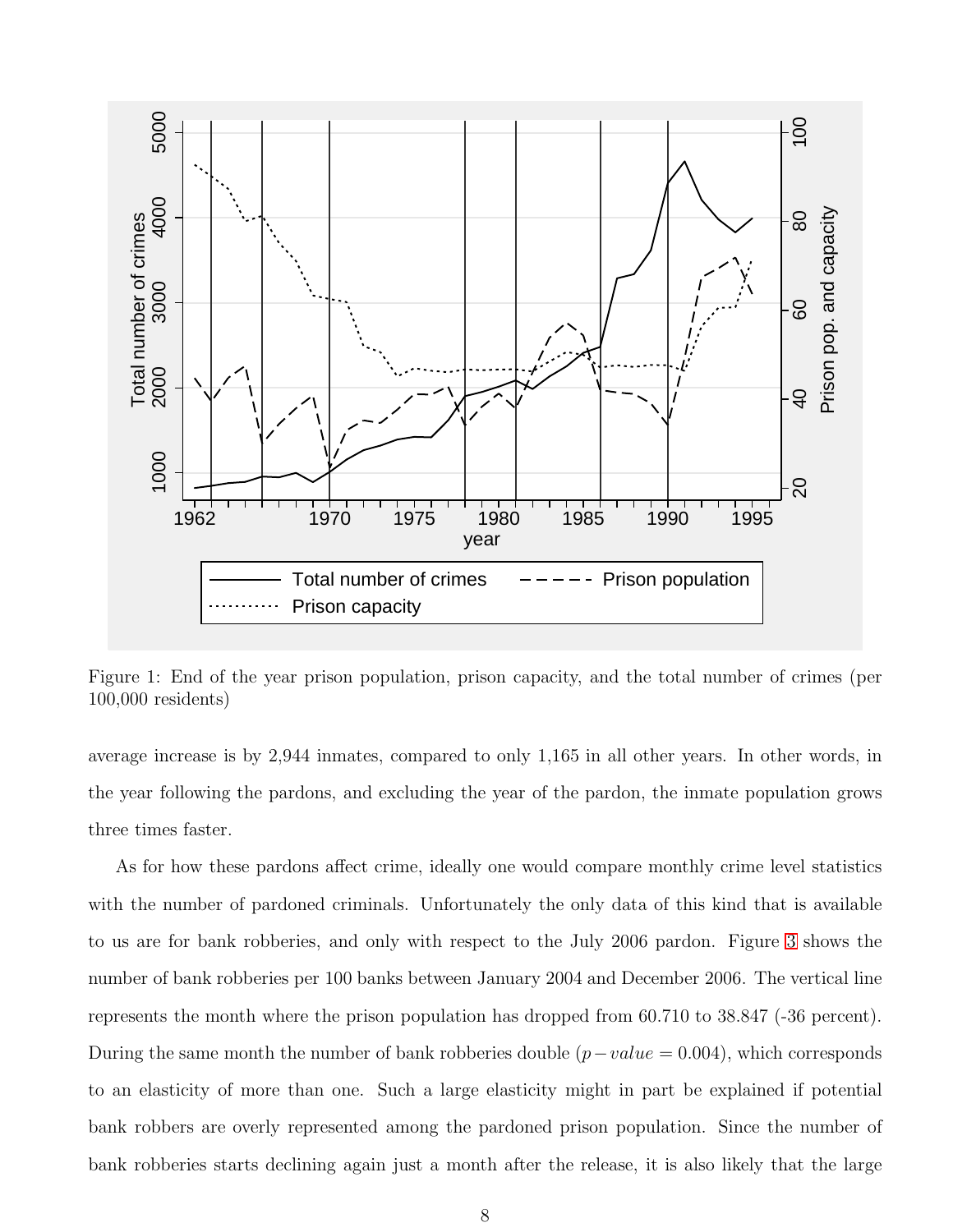

<span id="page-9-0"></span>Figure 2: Fraction of pardoned inmates and change in inmate population

increase is due to an implicit coordination. Liquidity constrained criminals might start robbing bank immediately after being freed, and slow down their criminal activity later on.

The next section presents the other crime data that is used to measure how other types of crime respond to collective pardons and amnesties, this time those that have been passed between 1962 and 1995. We have chosen to collect information on crime and prison population up to 1995, because 1990 represents the last year in which a pardon gets passed for which these data are available.

### 2.1 Data

The Italian statistical office (ISTAT) publishes a yearly statistical supplement about the Italian judiciary system. From these supplements we collected information about the evolution of the prison population, and about crime for 20 Italian regions between 1962 and 1995. ISTAT publishes two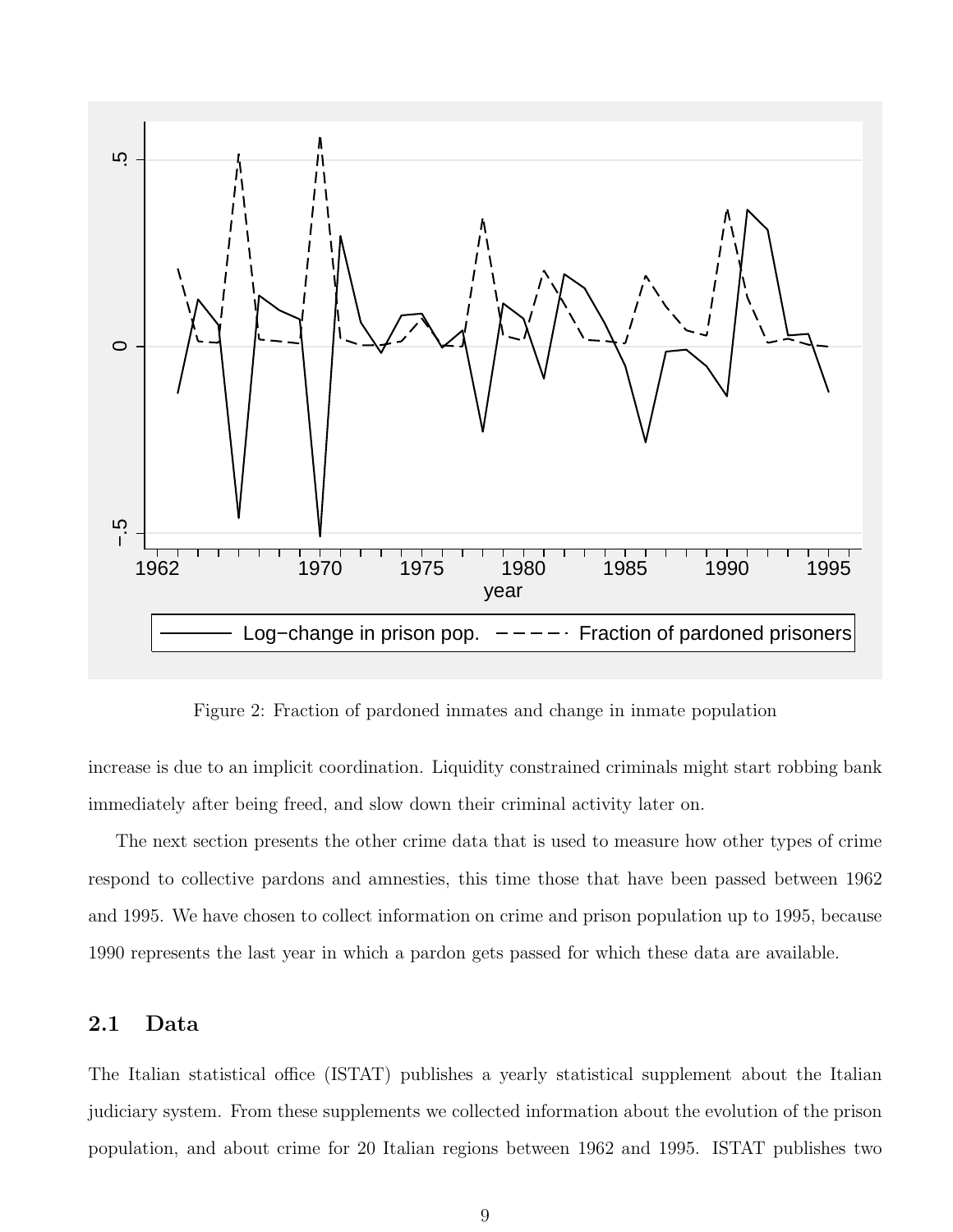

<span id="page-10-0"></span>Figure 3: Bank robberies per 100 banks.

crime statistics, those collected directly by the police corps (Polizia di Stato, Carabinieri and Guardia di Finanza) from people's complaints (Le Statistiche della Delittuosita'), and those collected by the judiciary system (Le Statistiche della Criminalita') when the penal prosecution, which in Italy is mandatory, starts. The two statistics differ if the judiciary activity is delayed with respect to the time the crime has been committed, and every time crimes are reported to public officials who do not belong to the just cited police corps. Since the exact timing of our statistic is important in most of our analysis we use crime as measured by the police. When single crime categories are unavailable in the police data, and as a robustness check, we also use the judiciary statistics.<sup>11</sup>

Table [2](#page-32-0) shows the summary statistics of the variable that we use. Between 1962 and 1995 there

<sup>11</sup>In 1984 ISTAT changed the categorization of crimes in the police statistics, providing a more detailed crime categorization. On the other hand, judiciary data we can use a sample on single crime categories that starts from 1970 [\(Marselli and Vannini, 1997](#page-26-9)).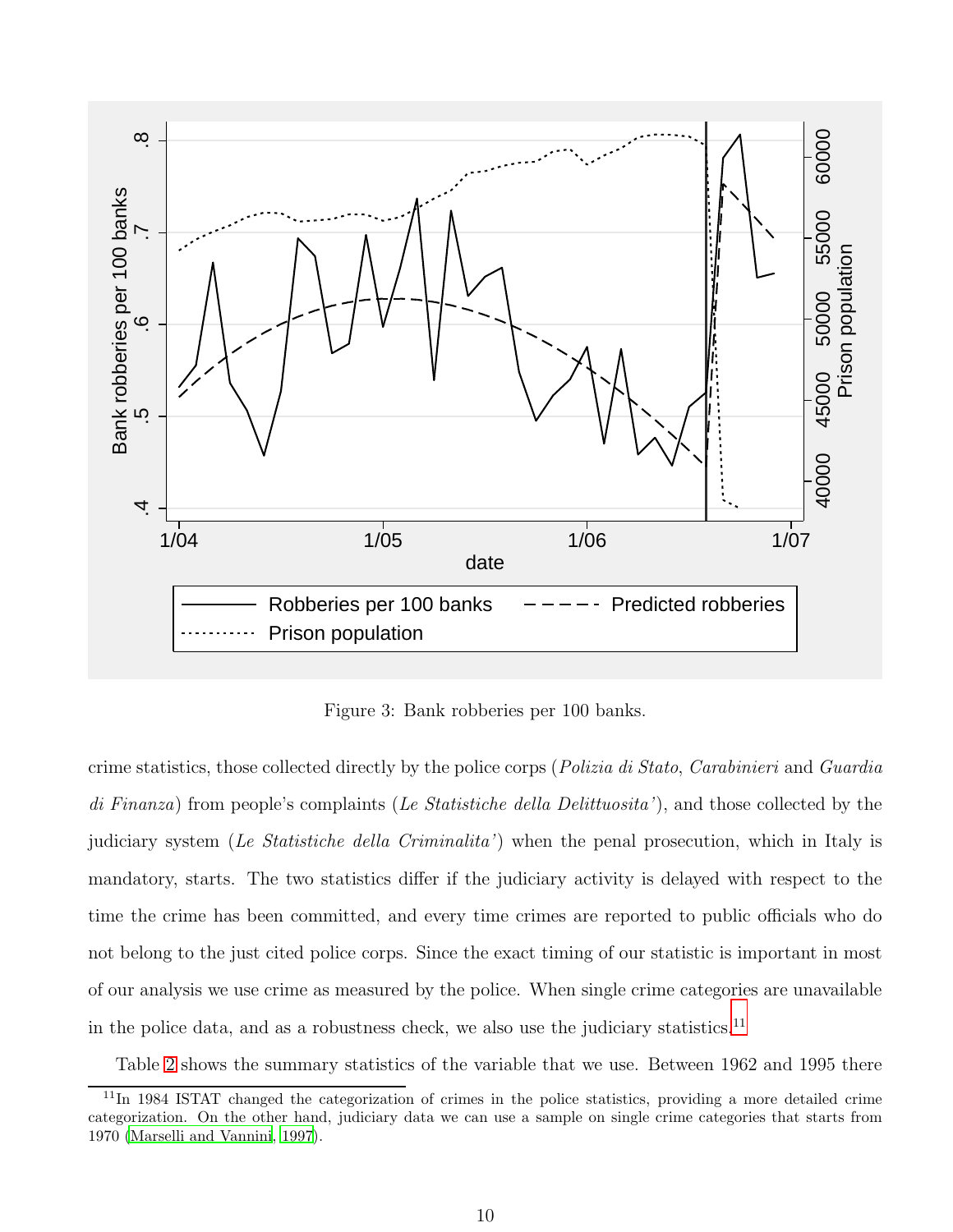were an average of 42 inmates per 100,000 residents. During a similar time frame [Levitt \(1996\)](#page-26-0) shows that in the US the inmate population is 168, exactly 4 times as large as in Italy. The total amount of crimes per year per 100,000 residents is 1,983. This number is significantly smaller then Levitt's number for the US (approximately 5,000), even though, unlike in our data, his classification scheme is hierarchical, it counts multiple-offense events as one, the most severe, criminal event. In 1984 ISTAT started separating reported crimes into more specific categories. Some categories are identical to the ones reported by Levitt, and allow a comparison between Italy and the US. Burglaries are less frequent in Italy (270 versus 1,200), and so are larcenies (200 versus 2700), though the definition and level of reporting of these crimes might differ as well. For motor vehicle thefts, where the definition is clear, and where underreporting and multiple offenses are less frequent, the two countries are similar: 317 per 100,000 residents in Italy and 402 in the US.

## 3 The Estimated Incapacitation Effect

### 3.1 Identification Strategy

We instrument changes in prison population with the number of pardoned prisoners to solve the simultaneity problem between prison population and crime. As said, crime might respond positively to expected future pardons (deterrence effect), as well as to past and current pardons (incapacitation effect). Criminals might change their criminal activity depending on whether they believe that a pardon is going to be issued in the near future. Fortunately, whenever pardons get enacted they only apply to crimes committed up to a specific date, usually three to six months before the signing of the law. The risk of committing a crime that is too close to a pardon, and is therefore excluded from the pardon, is likely to significantly reduce the incentive to commit pardonable crimes shortly before the law passes.

In order to isolate the incapacitation effect we need to realize that in Italy pardons are nationwide policies, and that the deterrence effect is, therefore, unlikely to vary across regions. A simple model can be used to formalize this intuition, and to lead to our empirical specification. Suppose criminal i at time t (the mass of criminals is normalized to one by dividing the number criminals by the regional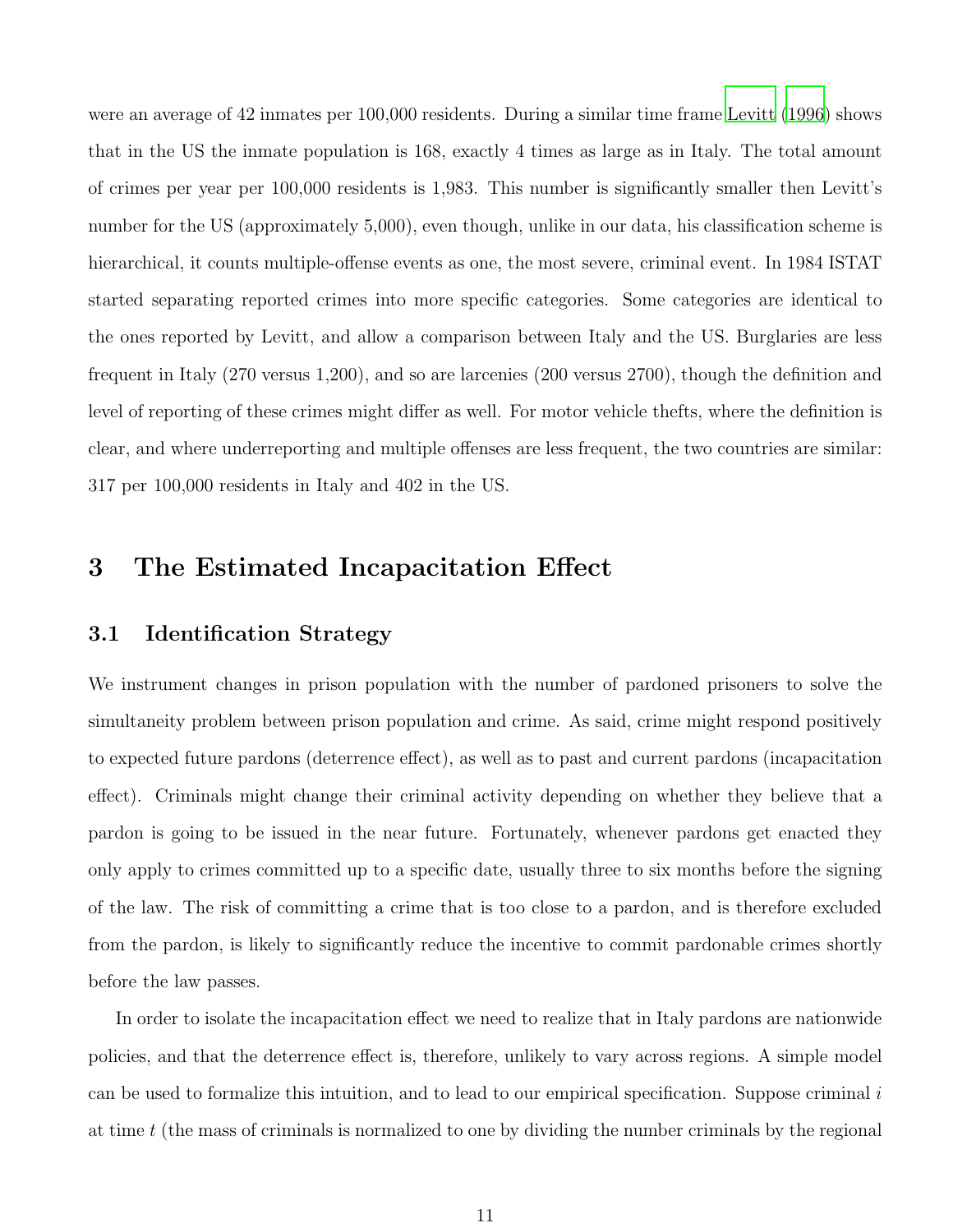population), ex-ante identical to all other criminals, faces the following problem

$$
\max E[r_{i,t} - p_{t,r}J(S_t)|I_t]C_{i,t},\tag{1}
$$

where the return from crime  $r_{i,t}$  is, for simplicity, uniformly distributed between 0 and R, the joint probability of apprehension and conviction varies across regions, and the distribution of the disutility from jail  $J(S_t)$  depends on the expected sentence length, conditional on the information available up to time t, including information about possible future pardons.

Differences in the probability of apprehension and conviction are assumed to be temporary with mean  $E[p_{t,r}] = p_t$ . Later in the empirical specification we deal with possible systematic differences by controlling for proxies of  $p$ , by differencing the data, and by controlling for regional fixed effects. Information I does not vary across regions. The criminal is going to commit a crime if  $r_{i,t}$  >  $p_t E[J(S_t)|I_t] = p_t J_t$ 

In the simplified case of a sentence length of one year the law of motion of criminals is

$$
C_{t,r} = \underbrace{1}_{\text{total criminal pop}} - \underbrace{\left[\frac{p_t J_t}{R} (1 - p_{t-1,r} C_{t-1,r})\right]}_{\text{fraction determined of free population}} - \underbrace{p_{t-1,r} C_{t-1,r}}_{\text{fraction incapacitated}}.
$$

It is possible to relax, in a reduced form approach, the assumption that sentence length  $S = 1$ . If sentence length S is equal to two the model becomes

$$
C_{t,r} = \underbrace{1}_{\text{total criminal pop}} - \underbrace{\left[\frac{p_t J_t}{R} \left(1 - p_{t-1,r} C_{t-1,r} - p_{t-2,r} C_{t-2,r}\right)\right]}_{\text{fraction determined of free population}} - \underbrace{p_{t-1,r} C_{t-1,r} - p_{t-2,r} C_{t-2,r}}_{\text{fraction incapacitated}},
$$

and after rearranging

$$
C_t = 1 - \frac{p_t J_t}{R} - \left(\frac{p_t J_t}{R} p_{t-1} - p_{t-1}\right) C_{t-1} - \left(\frac{p_t J_t}{R} p_{t-2} - p_{t-2}\right) C_{t-2}.
$$

Generalizing to sentence lengths up to duration  $S_{\text{max}}$ :

$$
C_{t,r} = 1 - \frac{p_t J_t}{R} - \sum_{s=1}^{S_{\text{max}}} \left( \frac{p_t J_t}{R} p_{t-s} - p_{t-s} \right) C_{t-s,r}
$$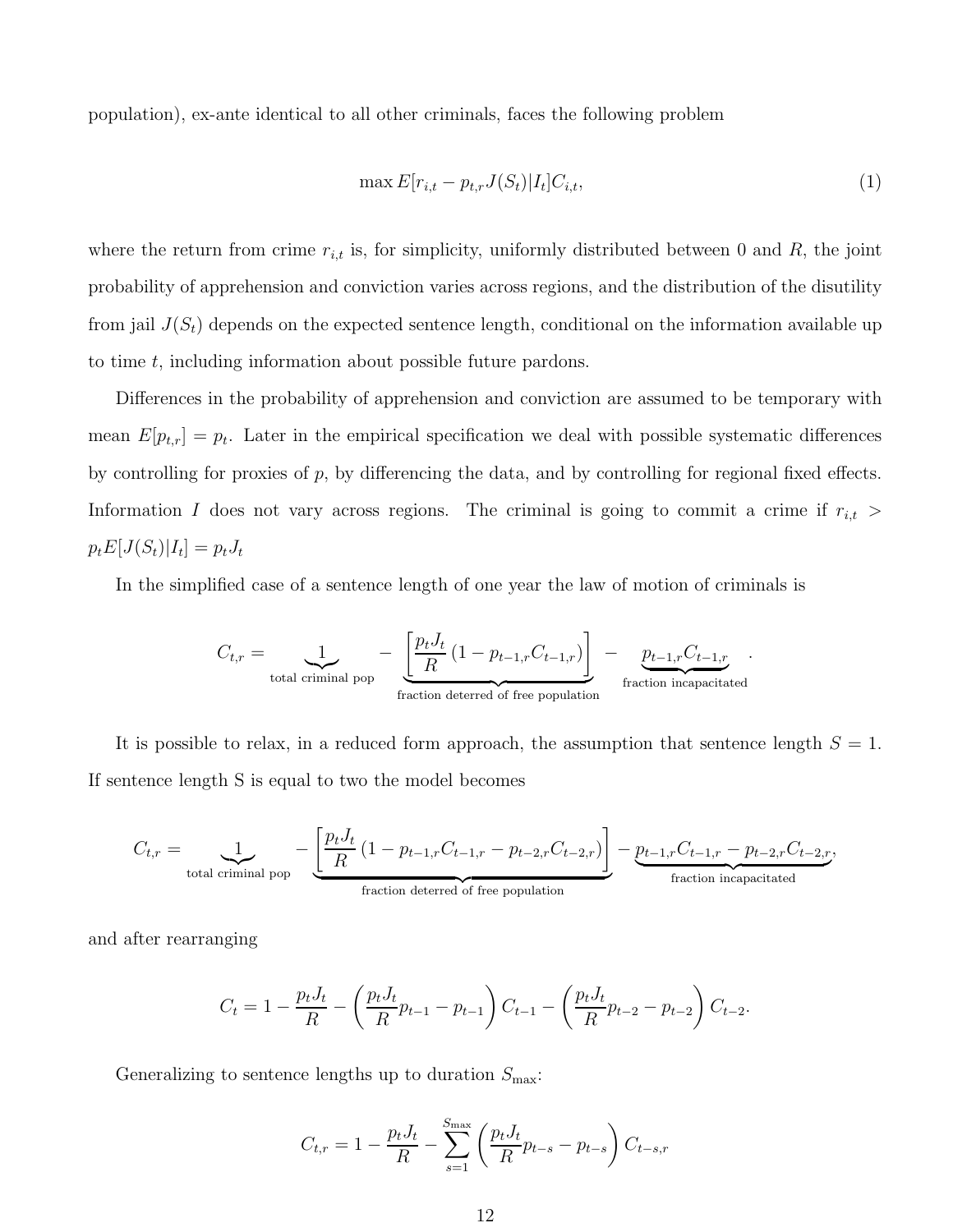Now let us introduce a pardon. The effect of pardoning Z years is to free  $W_{t,r}$  criminals at the beginning of period  $t, 1 - \frac{p_t \tilde{J}_t}{R}$  $\frac{t^{J}t}{R}$  of which are going to recommit crimes during the year:

$$
\tilde{C}_{t,r} = 1 - \frac{p_t \tilde{J}_t}{R} \left( 1 - \sum_{s=1}^{S_{\text{max}}} p_{t-s,r} C_{t-s,r} + W_{t,r} \right) - \sum_{s=1}^{S_{\text{max}}} p_{t-s,r} C_{t-s,r} + W_{t,r}
$$

We allow the pardon to have an effect on future expected sentence lengths  $\tilde{J}_t$ . The difference between the scenario with and without a pardon is going to be

<span id="page-13-0"></span>
$$
\tilde{C}_{t,r} - C_{t,r} = 1 - \frac{p_t \tilde{J}_t}{R} \left( 1 - \sum_{s=1}^{S_{\text{max}}} p_{t-s,r} C_{t-s,r} + W_{t,r} \right) - \sum_{s=1}^{S_{\text{max}}} p_{t-s,r} C_{t-s,r} + W_{t,r}
$$
\n
$$
-1 + \frac{p_t J_t}{R} \left( 1 - \sum_{s=1}^{S_{\text{max}}} p_{t-s,r} C_{t-s,r} \right) + \sum_{s=1}^{S_{\text{max}}} p_{t-s,r} C_{t-s,r}
$$
\n
$$
= \left( \frac{p_t J_t}{R} - \frac{p_t \tilde{J}_t}{R} \right) \left( 1 - \sum_{s=1}^{S_{\text{max}}} p_{t-s,r} C_{t-s,r} \right) + W_{t,r} \left( 1 - \frac{p_t \tilde{J}_t}{R} \right) \tag{2}
$$

Notice that the number of criminals in a region varies because of the incapacitation effect (which varies because of differences in the actual realizations of  $p$ ), and because of the deterrence effect. Criminals might face changes in the deterrence effect  $\frac{p_tJ_t}{R} - \frac{p_tJ_t}{R}$  whenever the expected sentence length changes. This change influences the regional criminal population that is not incapacitated 1 −  $\sum_{ }^{ S_{ \max} }$  $s=1$  $p_{t-s,r}C_{t-s,r}.$ 

We do not observe the counterfactual criminal scenario of a "pardon-year" without a pardon. What we do in our empirical specification is to proxy for the counterfactual of crime using years that are contiguous to the pardon. If regional effects, time effects, and time-varying variables capture changes in the deterrence effect, then the coefficient on the number of pardoned prisoners captures the incapacitation effect  $1 - \frac{p_t \tilde{J}_t}{R}$  $\frac{tJt}{R}$ .

Including year fixed effects the exogenous variation in the prison population that we exploit is the variation in the fraction of prisoners that are pardoned across regions at a given point in time. This fraction depends on the distribution of the residual prison time of the inmate population, which at the time of the pardon is arguably exogenous.<sup>1213</sup>

 $12$ [Kuziemko \(2006\)](#page-25-5) uses a similar variation to estimate the effect of time served on recidivism.

<sup>&</sup>lt;sup>13</sup>The link between regional prison population and regional crime depends crucially on the law that establishes that arrested criminals have to be incarcerated in prisons that are located inside the competent judiciary jurisdiction,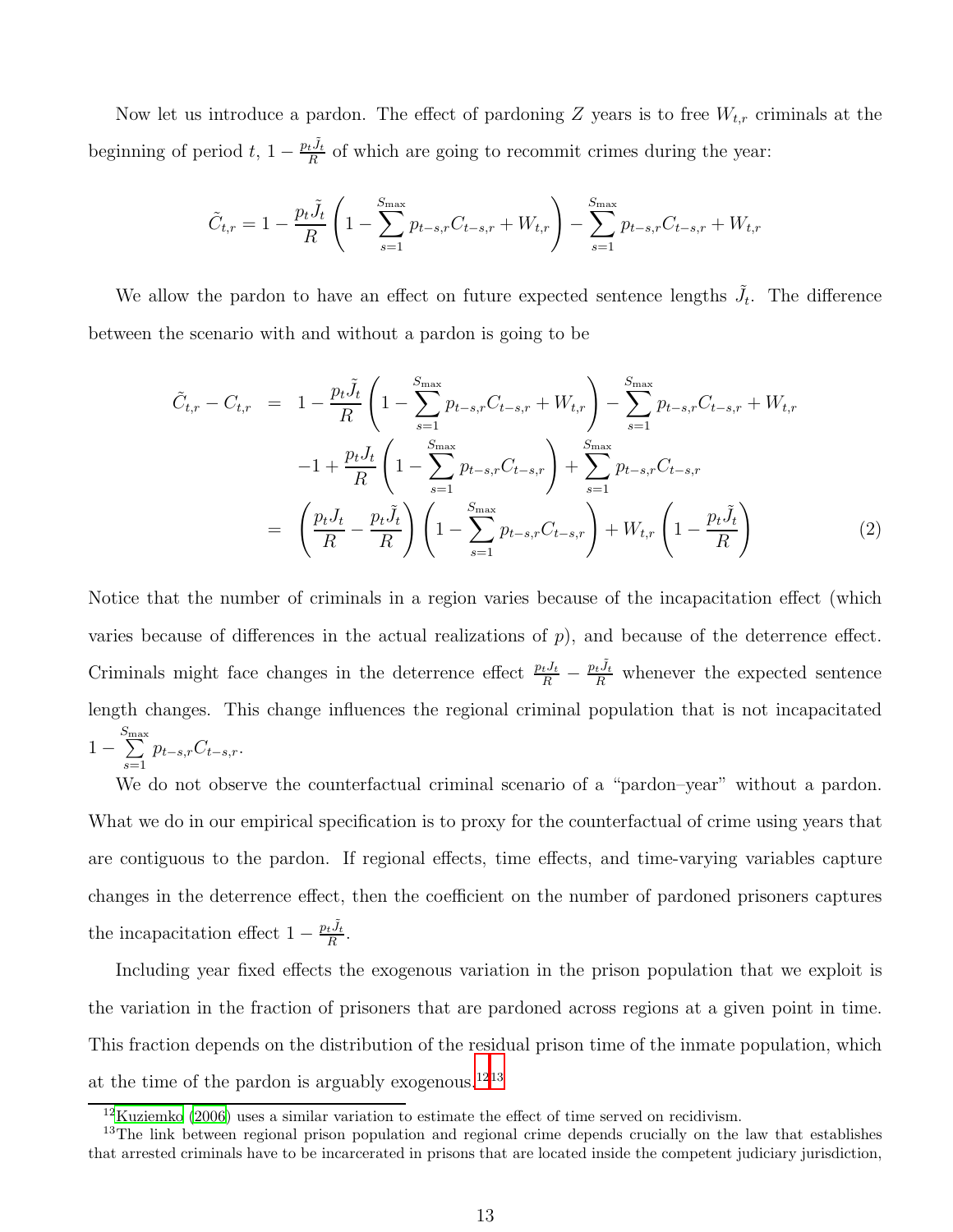Unfortunately, as will be clear once we show the first stages of our IV strategy not much variation in the number or the fraction of pardoned prisoners is left after controlling for year fixed effects. In order to approximate the evolution of the criminals' expectations without giving up all the national variation in pardoned prisoners we pursue two different solutions. In one specification we control for a cubic spline using three-year intervals, in the other we control for pardon-specific linear time trends. When we use splines we assume that criminals' changes in expectations evolve smoothly, without discontinuities. This might be either because the time constraints of the pardons effectively limit such discontinuities or because criminals simply do not take the pardon's timing into account. Notice that the identification strategy is quite similar to a regression discontinuity approach. When we use pardon-specific linear trends we assume that criminals' expectations jump to a new level in the year of the pardon, but evolve linearly afterwards.

The different time controls are shown in Figure [3.1.](#page-13-0) The dotted line represents the year fixed effects, meaning the regional average, of the log-change in total number of crimes. Log-changes in crime are smoother when we use the three-year cubic spline (solid line), especially during the 80s and 90s. The pardon-specific linear time trends on the other hand (dashed line) are close to the fixed effects during the 60s (it is the decade with the highest number of pardons). Figure [3.1](#page-15-0) shows the same semi-parametric approximations, but this time looking at changes in levels. The cyclical variation in crime (and log-crime), we will see, can in part be ascribed to the cyclical use pardons.

Notice that variations in logs are more or less constant over time while variations in levels are increasing. This is due to the impressive increase in the total number of reported crimes (Figure [1\)](#page-8-0).

Table [3](#page-33-0) shows the fraction of pardoned inmates across regions. In 1963, year of the first pardon in our sample, in most regions only 20 percent of the prison population is pardoned. Table [4](#page-33-1) shows that this corresponds to approximately 10 prisoners per 100,000 residents. Only three years later, in 1966, a new pardon gets passed that frees three times as many inmates. In the Abruzzo and Molise regions, aggregated because of data limitations, 85 percent of the inmate populations leaves jail. The 1968 pardon instead, which applies to crimes committed during student demonstrations, only a

<sup>&</sup>quot;Competenza per Territorio, Article 8 of the Codice di Procedura Penale" (where the crime has been committed). Each region has one or more jurisdiction, with the exception of the Valle D'Aosta and Piedmont region who share the jurisdiction of Torino. In the analysis that follows were are implicitly assuming that criminals operate always inside the same region. There is, indeed, no clear evidence of criminal spillovers to contiguous regions, which suggest that criminals act locally.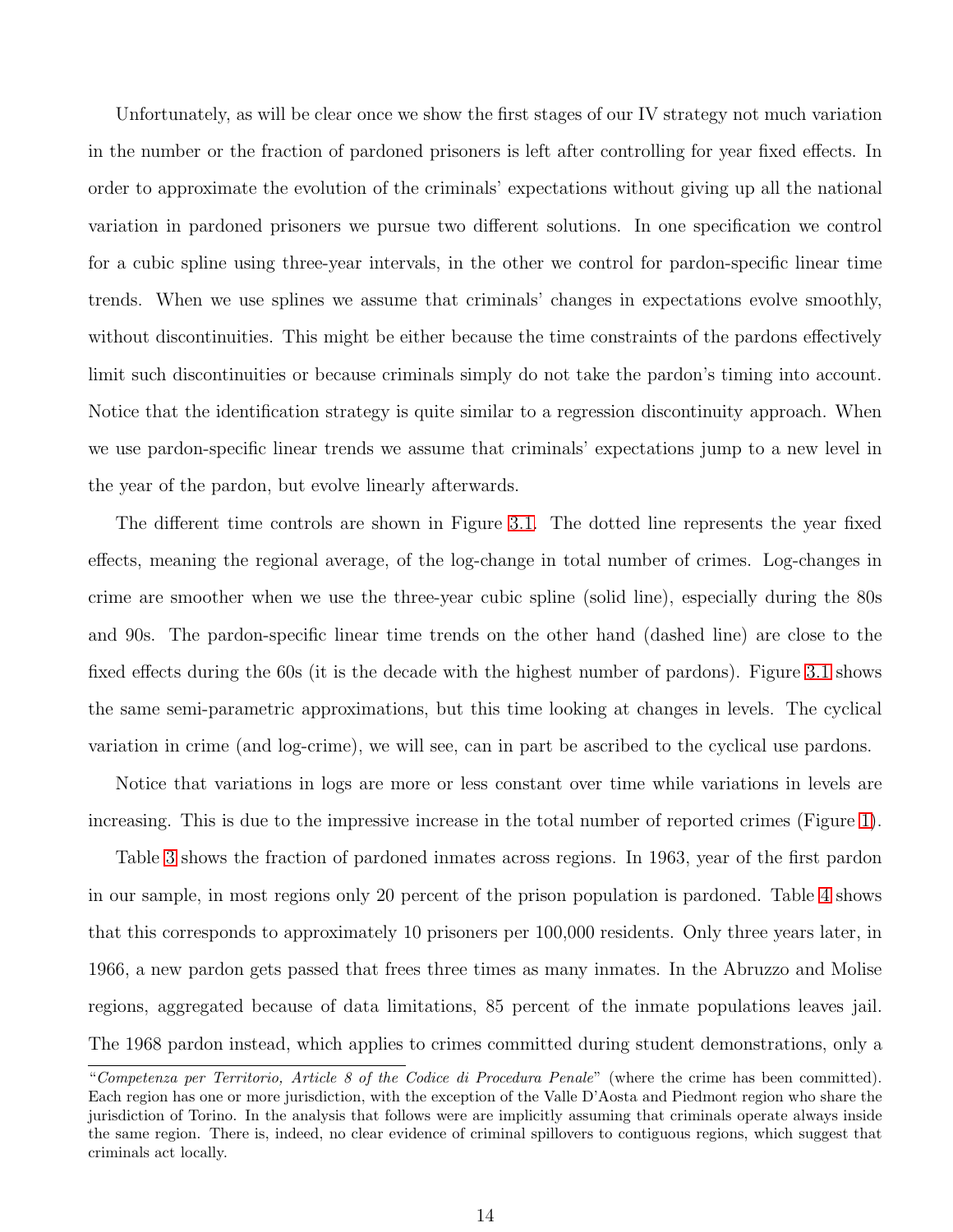

<span id="page-15-0"></span>Figure 4: Log-change in the total number of crimes

negligible fraction of inmates gets pardoned. Two years later, due to a very large collective pardon, in five regions, namely Abruzzo, Molise, Friuli-Venezia Giulia, Liguria, Trentino Alto Adige more than 70 percent of prisoners are freed. At the end the 70s and in the 80s there are three pardons, the first is quite large (around 40 percent of the prison population gets freed), while the other two are moderately sized (around 25 percent gets freed). The last pardon in our sample happens in 1990, and the reason is that the data about the 2006 pardon are not available yet.<sup>14</sup>

When we analyze the effect of the prison population on total crime, we use both a model in levels

 $14A$  special event has taken place in Italy in July 1990, the soccer world cup. In the 12 regions that hosted at least a game log changes in crime are, compared to the remaining regions, 12 percentage points larger in 1990 than in either 1989 or 1991 (p-value of 8 percent). Prisoner flows, instead, do not seem to differ significantly because of the world cup. In order to control for changes in crime that are due to the world cup all regressions control for whether in 1990 the region hosted a world cup game.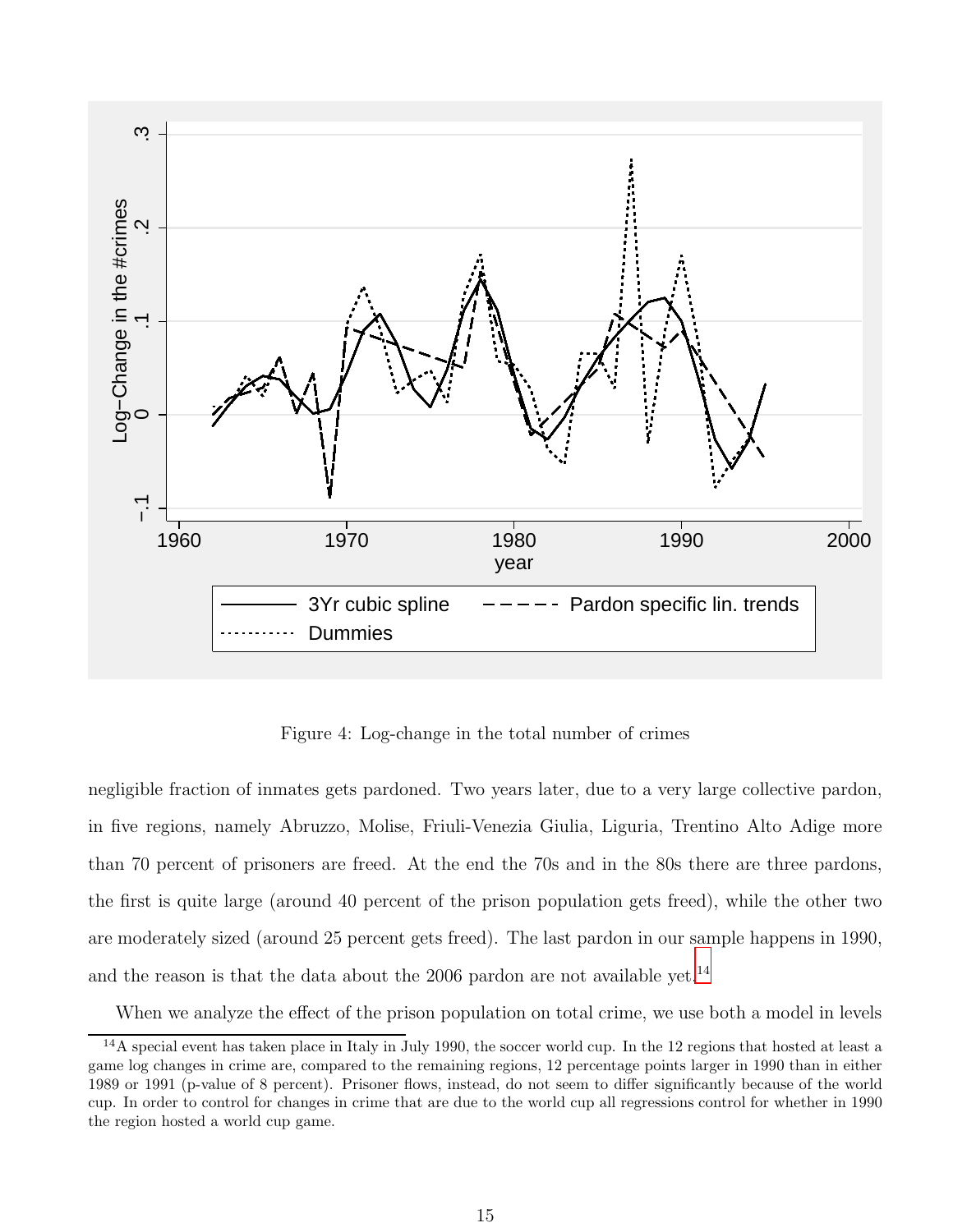

Figure 5: Change in the total number of crimes

and one in logs,

$$
\Delta [log] CRIME_{t,r} = \beta \Delta [log] PRISON_{t,r} + f(t) + \delta' X_{t,r} + \gamma_r + \epsilon_{t,r}.
$$
\n(3)

All regressions include regional fixed effects  $\gamma_r$ , allowing for regional differences in systematic changes in the probability of apprehension and conviction, systematic changes in the labor market, etc. The variables are already differenced (which controls for systematic differences in the levels) and expressed in terms of 100,000 residents. Changes in prison population are instrumented using the number of pardoned prisoners, while log changes in prison population are instrumented using the number of pardoned prisoners over the number of prisoners in the preceding year.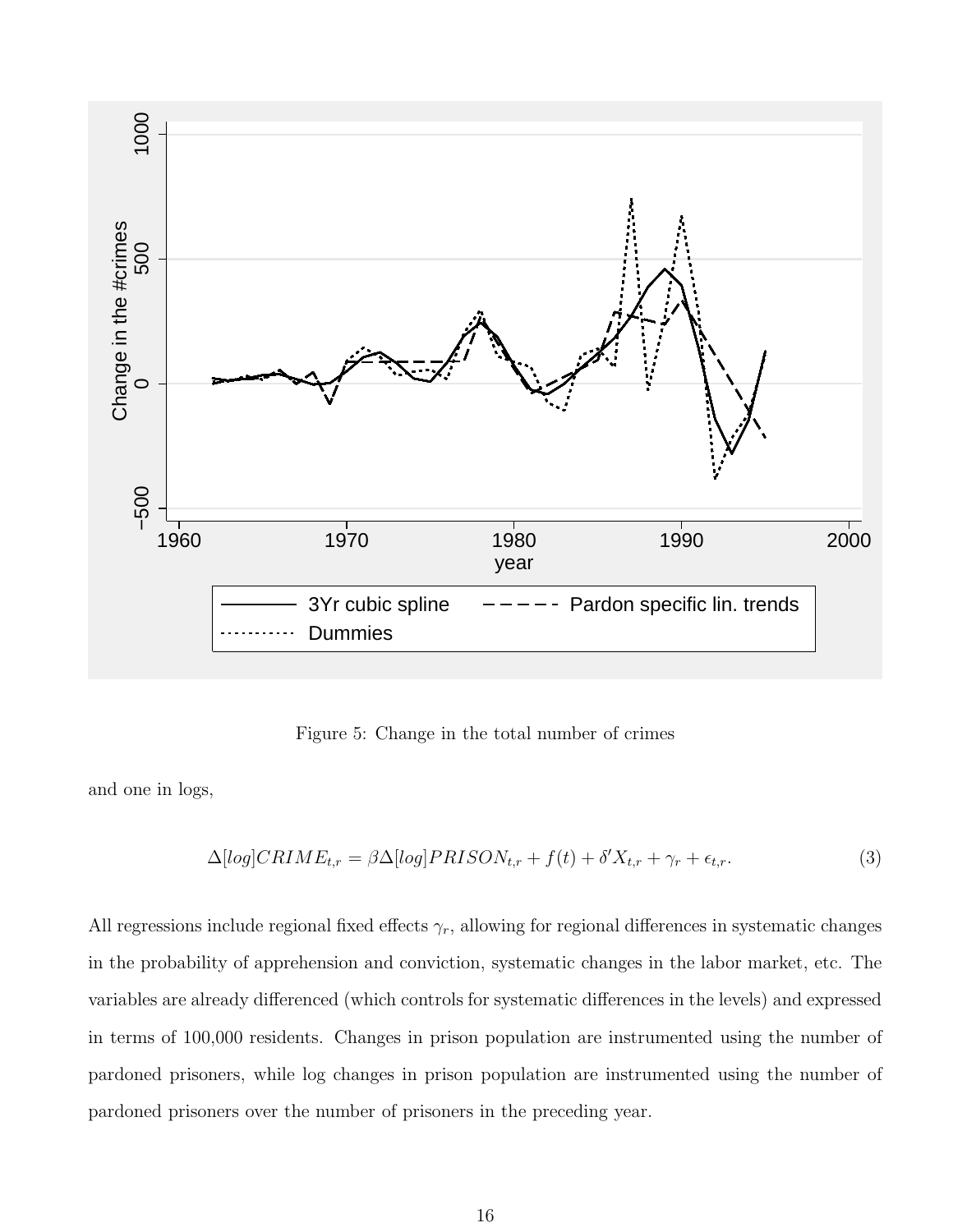Notice that the IV's reduced form equation in levels,

$$
\Delta CRIME_{t,r} = \beta PARDONED_{t,r} + f(t) + \delta'X_{t,r} + \gamma_r + \epsilon_{t,r}.
$$
\n(4)

is directly related to equation [2.](#page-13-0) The term  $f(t) + \gamma_r + \delta' X_{t,r}$  is supposed to capture the deterrence effect and isolate the incapacitation effect  $\beta = 1 - \frac{p_t \tilde{J}_t}{R}$  $\frac{tJ_t}{R}$ . Not controlling for the deterrence effect could bias the estimated incapacitation effect downward. The reason is that post–pardon increases in expected sentence lengths are likely to reduce crime (it is optimal to increase criminal activity before the pardon and reduce it afterwards).

Given that some released prisoners get rearrested within a year, we would like to estimate how crime rates vary immediately after a pardon gets enacted. But pardons and amnesties are sometimes passed in the middle of the year, and we have no access to monthly regional data. Fortunately we can use the date the pardon gets passed to adjust the change in the prison population and the number of pardoned prisoners to produce "full-year equivalent" pardoned prisoners, that is prisoners who can potentially commit crimes for a whole year. Take, for example, the 1978 pardon. The law was issued on the 5th of August. Assuming that criminal activity is uniformly distributed over time after the pardon, recidivist prisoners would be able to commit crimes for 5 months in 1978. A way to take this timing into account and produce "full-year equivalent" prisoners is to reduce the number of pardoned prisoners by 7/12 in the year of the pardon and add these prisoners to the year after the pardon, year in which they can potentially commit crimes for the whole year.<sup>15</sup>

More generally, based on the day of the year  $d$  the pardon becomes active full-year equivalent pardoned prisoners are

$$
PARDONED_{t,r}^{*} = \frac{365 - d}{365} PARDONED_{t,r}
$$

in the year of the pardon,

$$
PARDONED_{t,r}^{*} = \frac{d}{365} PARDONED_{t,r-1} + PARDONED_{t,r}
$$

 $15$ In 1990, the amnesty was done in April, while the pardon was done in December. As a result the weight is going to be the average of the two periods weighted by what fraction of released prisoners got released because of the pardon (80 percent) and the amnesty (20 percent) [\(Censis](#page-25-6), [2006](#page-25-6)).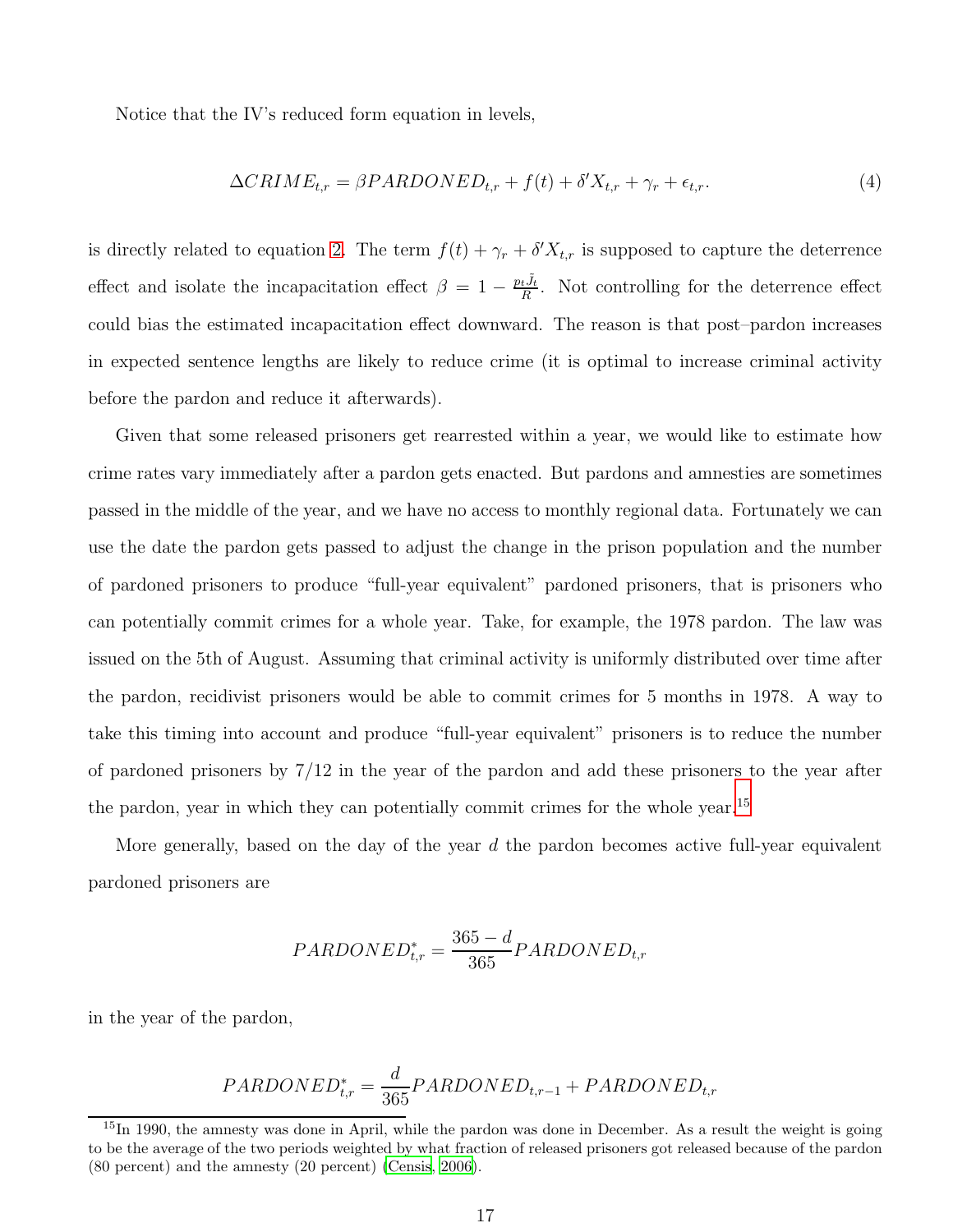the year after the pardon and

$$
PARDONED^*_{t,r} = PARDONED_{t,r}
$$

in all other years. We also adjust the prison population accordingly.

### 3.2 Results

Panel A of Table [5](#page-33-1) reports the first stage estimates of the change in prison population on the number of pardoned prisoners. In column 1, where  $f(t)$  is estimated using a three-year cubic spline the first stage tells us that by the end of the year each pardoned prisoner reduces the prison population by 0.46. Once we control for year fixed effects (column 3) the coefficient drops to -0.11, demonstrating that the instrument becomes weaker once we absorb the nation-wide variation in the number of pardoned prisoners.

Panel B shows the first stage regression when log-changes are used instead of changes in levels. In Panel C (D) instead the dependent variable is changes in crime (log-changes in crime). Let us immediately say that because of the simultaneity between crime and prison population OLS estimates are biased toward zero. In the years after pardons get passed high incarceration rates match high crime rates, introducing a positive correlation. The IV estimates tell us that for each pardoned prisoner the estimated number of crimes increases by between 30.85 if we use cubic splines to approximate  $f(t)$  and by 44.48 crimes if we use pardon-specific linear time trends to approximate  $f(t)$ . This difference is mainly driven by the difference in the first stage estimates. The reduced form coefficients are not very different, 14.34 versus 17.80. Notice that both estimates are highly significant. The model in logs shows elasticities of 17 percent for the model with splines and 19 percent for the model with pardon-specific linear time trends. It is comforting that the IV estimates that include year fixed effects are, although not precisely estimated, similar to the IV estimates that use pardon-specific linear trends, both in levels and in logs.

In Table [5](#page-34-0) we additionally control for things that might affect pardons and crime rates. From now on we control for our preferred (and the more conservative) specification, the one that uses three-year cubic splines. Since some of the additional controls are available for the years 1985-1995 only, the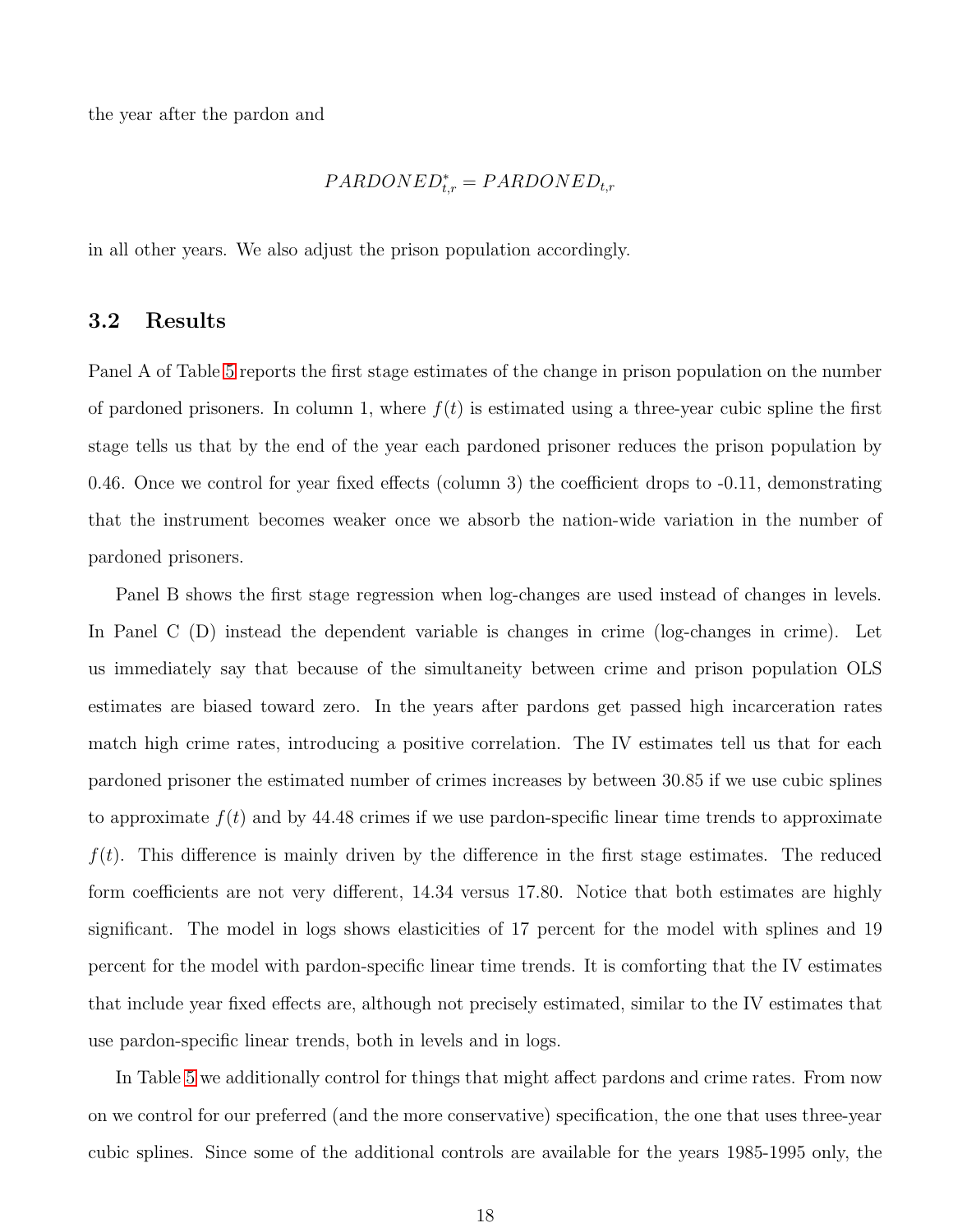sample size drops from 594 to 198. Changes in GDP are supposed to proxy for legal opportunities of criminals while changes in consumption are supposed to capture illegal opportunities. Controlling for these opportunities changes the reduced form elasticity (Table [5\)](#page-34-0) from 32 percent to 28 percent, while the IV elasticity remains almost identical (27 versus 24 percent). Despite the smaller sample size the estimates are precisely measured and are larger than the elasticities estimated before, indicating that the incapacitation has increased over time.

Police enforcement might strategically respond to the legislator's pardons. Depending on their objective function police officers might either increase or decrease their efforts to apprehend criminals. The supply shock of criminals after a pardon is likely to increase the probability of apprehension  $(p)$ and also police activity (A) if their goal is to equate expected marginal benefits  $pB(A)$  to marginal costs  $C(A)$  and  $B_{AA} < 0$ ,  $C_{AA} > 0$ . On the other hand, pardons are likely to weaken the police officers motivations, and, therefore, productivity. Pardons do not only waste part of their past efforts. Criminals who commit a crime before the pardon, but get arrested only after the pardon, can also benefit from the pardon. This means that even post–pardon arrests might end up being of little use. For these reasons in Columns 3 and 7 we control for changes in the number of police officers and for changes in the number of controlled people. Both, the reduced form estimate and the IV estimates are robust to this inclusion, indicating, at least, that police activity does not change as abruptly as the inmate population.

Finally, we control for changes in the fraction of inmates staying in dormitories and for the change in the rate of overcrowding (inmates divided by available beds). The reason is that changes in prison quality might have a deterrence effect [\(Katz et al.](#page-25-7), [2003](#page-25-7)). Although the change in the rate of overcrowding captures part of the variability that is due to the pardons, there are again no significant changes in either the marginal effects or the elasticities of interest, which suggests that pardons can be credibly treated as exogenous and that there is no need to control for other variables.

Not all criminals are usually pardoned, usually some restrictions apply. Very violent crimes are generally excluded from pardons (see Table [1\)](#page-28-0). Consistent with this selection, in Table [7](#page-36-0) we find that between 1984 and 1995 types of crime that are explicitly excluded from pardons, like sexual assaults and kidnappings, do not show any significant increase related to pardons.<sup>16</sup> It is somehow

<sup>&</sup>lt;sup>16</sup>Mafia related homicides, always excluded from pardons, also do not respond to pardons. Since many regions have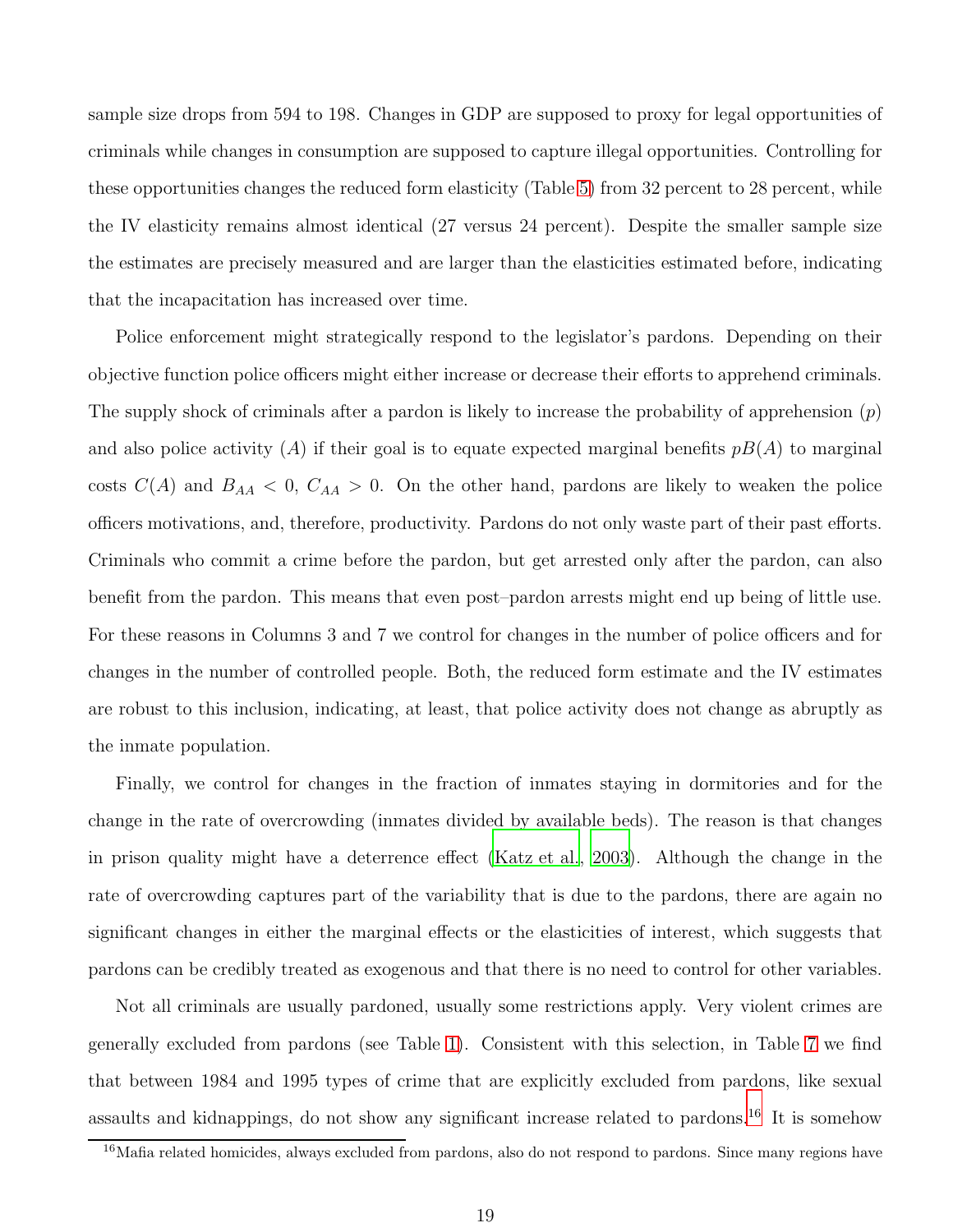<span id="page-20-0"></span>puzzling that larcenies and burglaries have an effect that is not significantly different from zero, though these crimes might be subject in the police data to serious measurement error. Motor-vehicle thefts, instead, that are known to be measured with high precision (the rates of reporting are close to one), have an elasticity of 20 percent. Bank robberies show an elasticity of 50 percent, and drug related crimes an elasticity of 60 percent, even if these were explicitly excluded from the 1990 pardon (though not from the 1990 amnesty).

As an additional robustness check, Table [8](#page-37-0) shows that using judiciary crime data instead of police data only strengthen the incapacitation effect (30 percent versus 22 percent). Given that "judges for the initial investigation" (giudice delle indagini preliminari) are supposed to dismiss all irrelevant cases before reporting a crime, this might be due to the gained precision in the measurement of crime. Consistent with this possibility, the elasticity for thefts, which includes larceny and burglary, is now close to 40 percent and highly significant. Frauds show the highest elasticity (49 percent) and even the coefficient for murder and attempted murder is significantly different from zero (36 percent).

## 4 Policy Implications

In order to solve the problem of prison overcrowding, the important question is whether a forwardlooking society would benefit from building new prisons, or expand alternative measures to imprisonment, instead of constantly relying on pardons. Collective pardons and collective amnesties have been shown to increase the total number of crimes. What is left to see is whether the marginal social cost of these crimes is, when compared to the marginal cost of incarceration, large enough to make pardons an inefficient policy.

Let us start with the cost of incarceration.<sup>17</sup> Regressing the total budgetary cost of the penitentiary administration (in 2004 euros) on prison population over the last 17 years we obtain a marginal cost per prisoners equal to  $42,449$  euros (95 percent confidence interval [11,066-73,832]) when we use OLS and equal to 57,830 euros (95 percent confidence interval [44,092 71,568]) when we use a

no mafia related homicides we analyzed changes in levels. Results are available upon request.

<sup>&</sup>lt;sup>17</sup>Notice that we are implicitly assuming a linear social function. In case of risk aversion individuals would like to equate marginal expected (dis)utility from crime with their marginal tax devoted to finance the prison administration. Given that crime involves risk, people should be willing to pay even more than the marginal cost of incarceration to keep criminals in jail.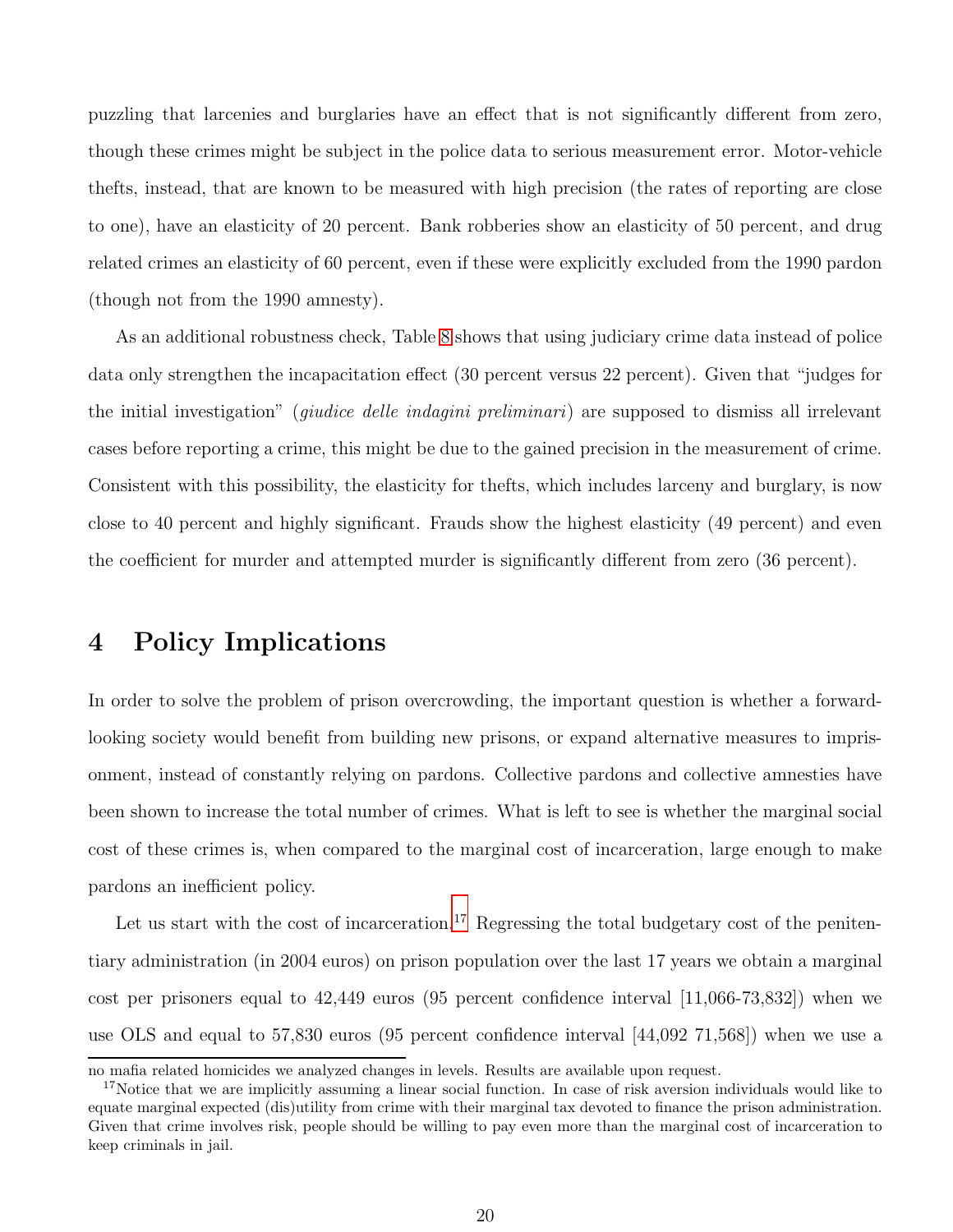median regression. Dividing the budget by the prison population instead, we get an average cost of 46,452 euros with a range that varies between 35,496 euros (97 euros per day) and 70,974 (194 euros per day). Overall the upper bar seems to be 70,000 euros. These numbers are two to three times larger than in the US, though this seems to be driven by the inmate-to-staff ratio, that is two to six times larger than in the US states.<sup>18</sup> Notice that these costs do not include tax distortions (it costs more than one euro to collect one euro in taxes), inmates' wasted human capital, their post-release decline in wages, and the pain and suffering of inmates and of their families (including the one due to overcrowding).

Calculating the marginal cost per crime is more difficult and requires the use of different sources and several assumptions. Table [9](#page-38-0) reports the estimated elasticity  $(\epsilon)$ , the probability of reporting (p), the marginal effect of incarceration ( $\beta = \frac{\epsilon}{n}$  $\frac{\epsilon}{p} \times \frac{c \text{rimes}}{p \text{rison}-p \text{op}}$ , the cost per crime  $(c)$ , and the social cost  $(s = \beta \times c).^{19}$ 

All but two cost per crime estimates and the probabilities of reporting a crime come from ISTAT's 2002 victimization study [\(Muratore et al., 2004\)](#page-26-10). Italy's Value of a Statistical Life (VSL), used to value a lost life due to intentional homicide, has been estimated in a study commissioned by the European Commission [\(Albertini and Scarpa](#page-25-8), [2004\)](#page-25-8) and its results are comparable to several other studies done in the US.<sup>20</sup> The social cost of frauds comes from a study made by the Italian association of retailers [\(Con](#page-25-9), [2006](#page-25-9)).<sup>2122</sup> For drug related crimes we could not find any cost estimate, while for attempted murder, which also has a positive elasticity we use a conservative estimate of 0. Notice that when computing the total social cost, question marks are treated as zeros, a conservative approach. For violent crimes we do not use quality of life reductions caused by pain and suffering, because no such estimates are available for Italy. The cost estimates also do not include preventive measures

<sup>&</sup>lt;sup>18</sup>At the beginning of 2007 the Italian prison system employed more than 45,000 people, with an inmate-to-staff ratio close to one (www.polizia-penitenziaria.it). In 2001 in the US the inmate-to-staff ratio ranged between 1.7 in Maine (with an average cost of 122 dollars per day) and 6.8 in Alabama (with an average cost of 22 dollars per day , www.ojp.usdoj.gov).

 $19\text{As}$  in [Levitt \(1996](#page-26-0)) we need to assume that reported and unreported crimes are subject to the same elasticities, which, since criminals do not know a priori whether a crime gets reported or not, seems to be a reasonable assumption.

<sup>&</sup>lt;sup>20</sup>Estimates of the VSL for Italy range from  $1,448,000$  to  $2,896,000$  euros [\(Albertini and Scarpa](#page-25-8), [2004\)](#page-25-8). See [Ashenfelter and Greenstone \(2004b\)](#page-25-10) and [Ashenfelter and Greenstone \(2004a\)](#page-25-11) for an overview of recent estimates of the VSL.

<sup>&</sup>lt;sup>21</sup>The study uses the following sources for its estimate, fiscal police (Guardia di Finanza), customs police (Agenzia delle Dogane), survey data, and the anti-fraud phone (Telefono antiplagio).

<sup>&</sup>lt;sup>22</sup>We could not estimate some elasticities, marked with a question mark, while for other elasticities, based on institutional details of the pardons, we have a conservative guess of zero, marked with a zero and a question mark.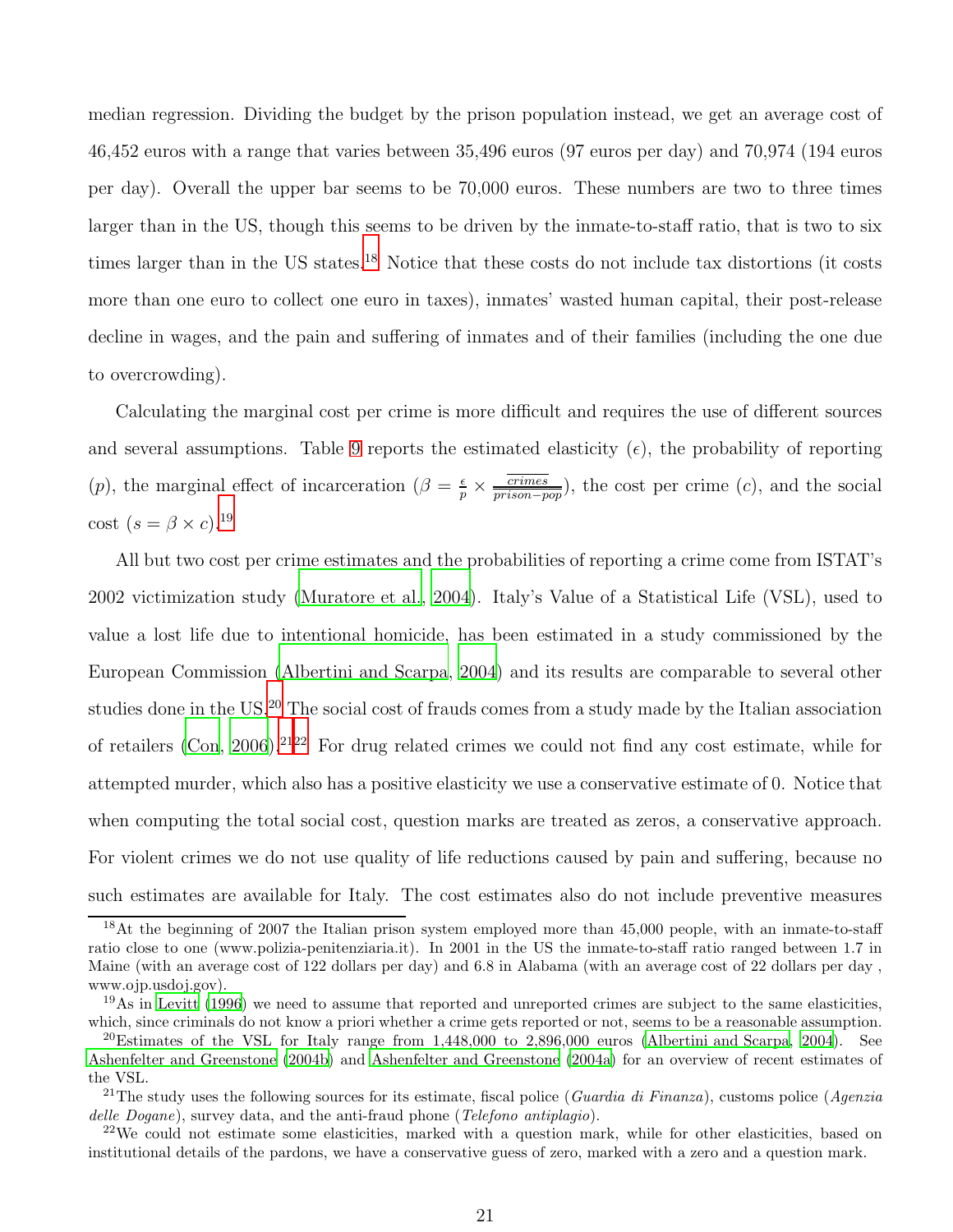taken by people to fight crime (insurance policies and the like). Apprehensions are also socially costly, because resources must be spent to rearrest pardoned prisoners, but since these costs are difficult to be quantified they also are excluded.

Taken with the grain of salt given the assumptions, the total social cost amounts to 153,000 euros. The most socially costly crimes following a pardon are frauds (55,000 euros) and non-mafia related murders (46,000 euros). Motor vehicle thefts (a total of 31,000 euros), other thefts (14,000 euros) and bank robberies (8,000 euros) follow. This variability suggests that pardons do not select the type of criminals that are being released based on a cost minimizing principle.<sup>23</sup> Even if we exclude the social cost that is related to frauds, which is the only one that is not entirely based on representative victimization surveys or on police reports, the social cost is still significantly above the 70,000 threshold.

Up until now we have excluded pardoned individuals who are subject to alternative measures to detention from the cost benefit analysis. The reason is that we do not have region–level data on these measures. We do know, though that pardons affect the prison population and the population subject to alternative measures of detention in the same way. Since the population subject to alternative measures of detention is likely to recidivate less and cost less than the prison population, including them in the cost-benefit analysis is likely to reduce the marginal cost of imprisonment, making the case against pardons and amnesties even stronger.

## 5 Conclusions

We use an atypical judiciary policy, namely Italy's collective pardons and amnesties, to estimate the causal effect of incapacitation on crime. We show with a simple model that whenever pardons and amnesties are nationwide policies the incapacitation can be separately identified from the deterrence effect. We can also control for the possible endogeneity of the policy that arises whenever criminals expect a sentence-reducing policy before the policy gets enacted. Ignoring this endogeneity could

 $^{23}$ While some of these cost are simple transfers to criminals, we believe that from a political economy point of view, it is correct to exclude criminals' utility from the benefit estimates. Arrested criminals are typically not allowed to vote, and even if they were, given our estimates, median voters would decide to build new prisons, or use policies (typically active labor market policies) that would create incentives for pardoned prisoners to avoid recommitting crimes. This last policy implication, though, would only hold if pardons had no real detrimental deterrence effect, which is still an open question, and needs further research.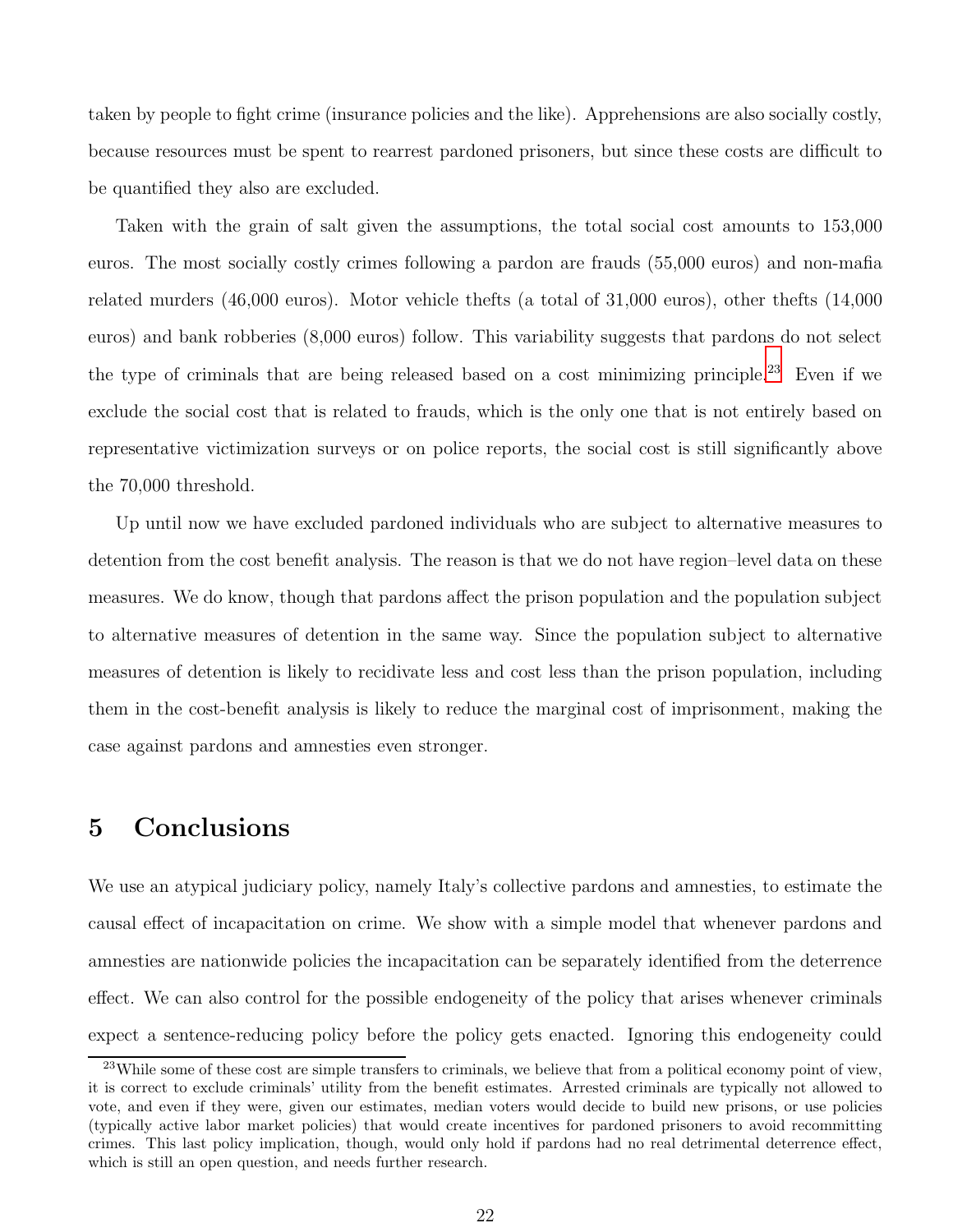bias our estimates toward zero. Compared to [Levitt \(1996](#page-26-0)), which uses US States' overcrowding litigation status as an instrument and, therefore, is unable to control for expectations, or separate incapacitation from deterrence, our elasticities are only slightly smaller, and tend to be larger than previous "non-experimental" estimates (we show that our OLS estimates are also biased toward zero).

Collective pardons and amnesties could represent a more cost-efficient imperfect screening device than individual parole boards. This idea was certainly present in the mind of the legislator (at least before the 1990 pardon). "Formalized" habitual criminals were typically excluded from pardons, and elderly prisoners, believed to have lower recidivism rates, sometimes received larger sentence reductions.

This view could potentially lead to the definition of an optimal release policy, likely to be several times more efficient than the typical Italian pardon. We leave this to future research, and perform a cost-benefit analysis that compares the efficiency of pardons with the the status quo, i.e. keeping prisoners in jail. We find the social cost of pardons to be significantly larger than the cost of incarceration. In the absence of cost efficient alternatives measures to incarceration, this suggests that in Italy prison capacity should be increased.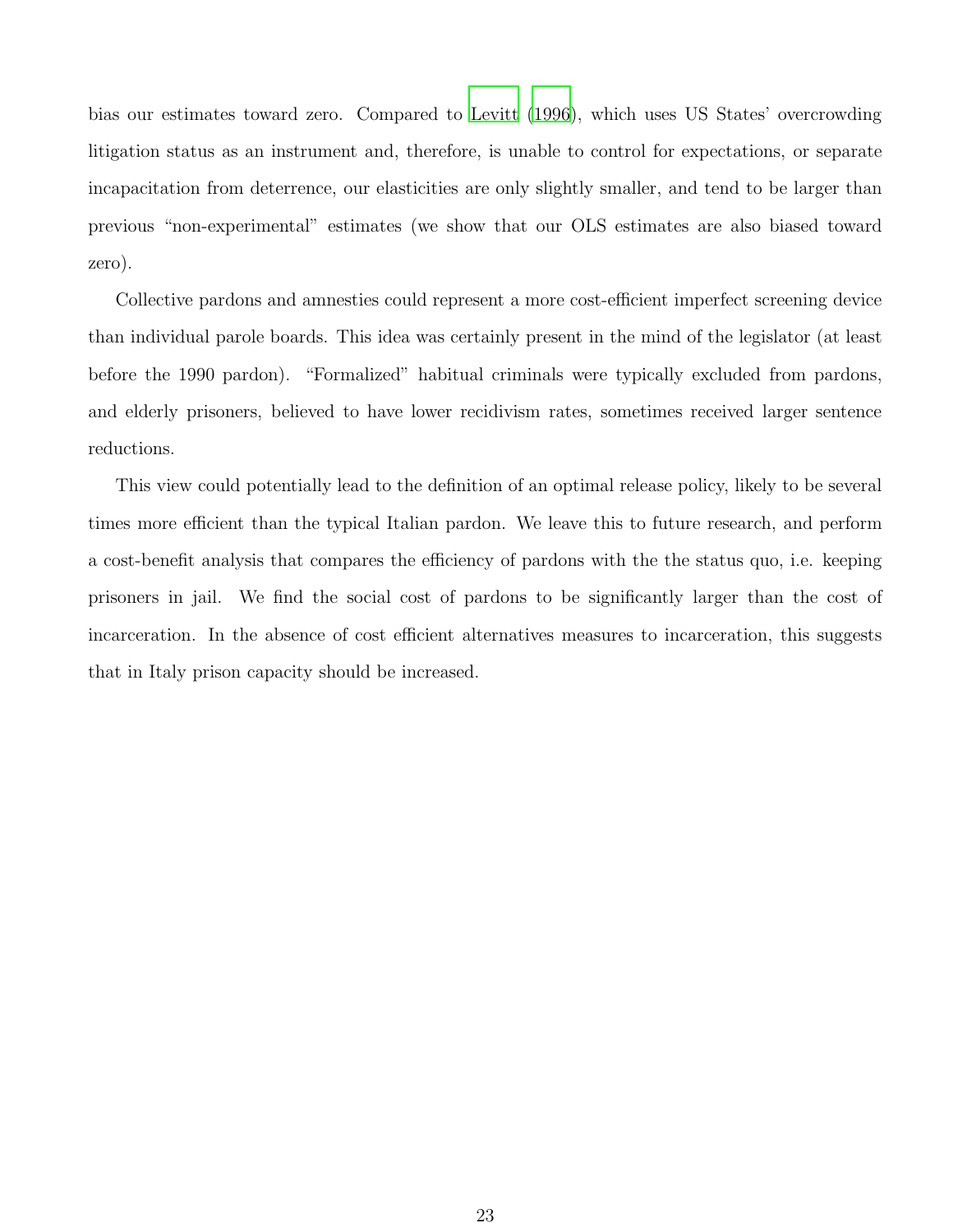## A Definitions of crime, years available, and source

Mafia murders, 1984-95, police records Intentional homicides related to the organized crime

Sexual assaults, 1984-95, police records The carnal knowledge against someone's will

Kidnappings, 1984-95, police records

Drug related crimes, 1984-95, police records

Larcenies, 1984-95, police records The unlawful taking of property from the possession of another

Burglaries, 1984-95, police records The unlawful entry of a structure to commit a theft.

Motor vehicle theft, 1984-95, police records

Bank robberies, 1984-95, police records The seizing property from a bank through violence or intimidation.

Theft and aggravated thefts, 1970-1995, judiciary records

Homicides, 1970-1995, judiciary records

Frauds, 1970-1995, judiciary records The deceiving of someone to damage him usually, to obtain property or services unjustly. Examples are false advertising, identity theft, false billing, forgery of documents or signatures, false insurance claims, investment frauds, etc.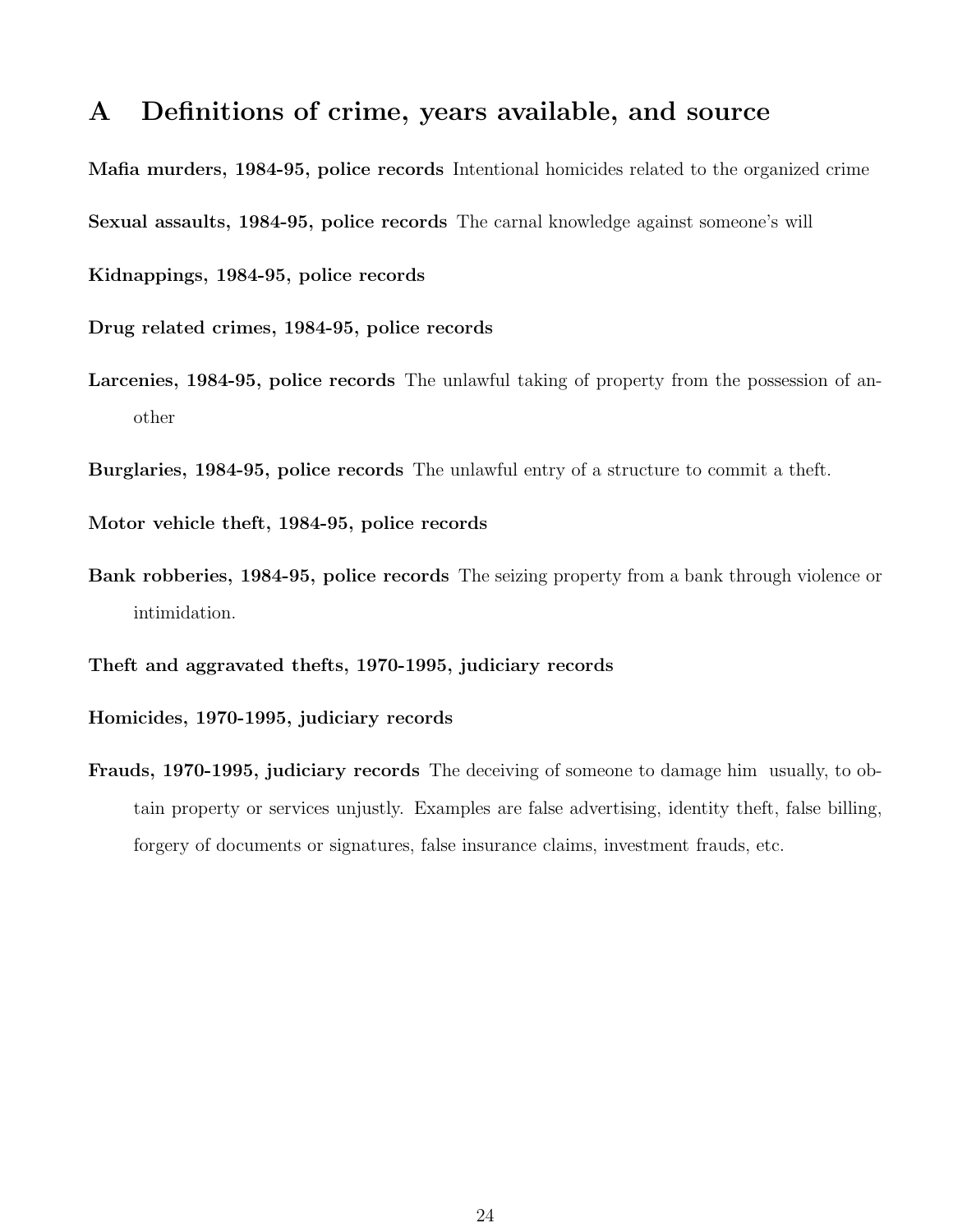### References

- <span id="page-25-9"></span>Il bel paese delle truffe, costi e vittime di un reato antico e moderno. Centro Studi Temi, Confesercenti, 2006.
- <span id="page-25-8"></span>Anna Albertini and Riccardo Scarpa. New elements for the assessment of external costs from energy technologies. Final report to the european commission, dg research, technological development and demonstration (rtd), NewExt, 2004.
- <span id="page-25-11"></span>Orley Ashenfelter and Michael Greenstone. Estimating the value of a statistical life: The importance of omitted variables and publication bias. American Economic Review, 94(2):454–460, May 2004a.
- <span id="page-25-10"></span>Orley Ashenfelter and Michael Greenstone. Using mandated speed limits to measure the value of a statistical life. Journal of Political Economy, 112(S1):S226–S267, February 2004b.
- <span id="page-25-6"></span>Censis. Il rapporto annuale 2006. Technical report, 2006.
- <span id="page-25-0"></span>DAP. Popolazione detenuta e risorse dell'amministrazione penitenziaria. Technical report, Dipartimento dell'Amministrazione Penitenziaria, 2006.
- <span id="page-25-4"></span>Pietro de Franciscis. Edilizia penitenziaria - programmi di investimento, di ristrutturazione e di dismissione (2001-2003). Technical report, Corte dei Conti, 2003.
- <span id="page-25-3"></span>J. DiIulio and A. Piehl. Does Prison Pay? The Stormy National Debate over the Cost-Effectiveness of Imprisonment. Brookings Review, 9:28–35, 1991.
- <span id="page-25-1"></span>R.B. Freeman. The Economics of Crime. Handbook of Labor Economics, 3:3529–3571, 1999.
- <span id="page-25-7"></span>Lawrence Katz, Steven D. Levitt, and Ellen Shustorovich. Prison conditions, capital punishment, and deterrence. American Law and Economics Review, 5(2):318–343, August 2003.
- <span id="page-25-2"></span>Daniel P Kessler and Steven D Levitt. Using sentence enhancements to distinguish between deterrence and incapacitation. Journal of Law & Economics,  $42(1):343-63$ , April 1999.
- <span id="page-25-5"></span>Ilyana Kuziemko. Going off parole: How the elimination of discretionary prison release affects the social cost of crime. mimeo, 2006.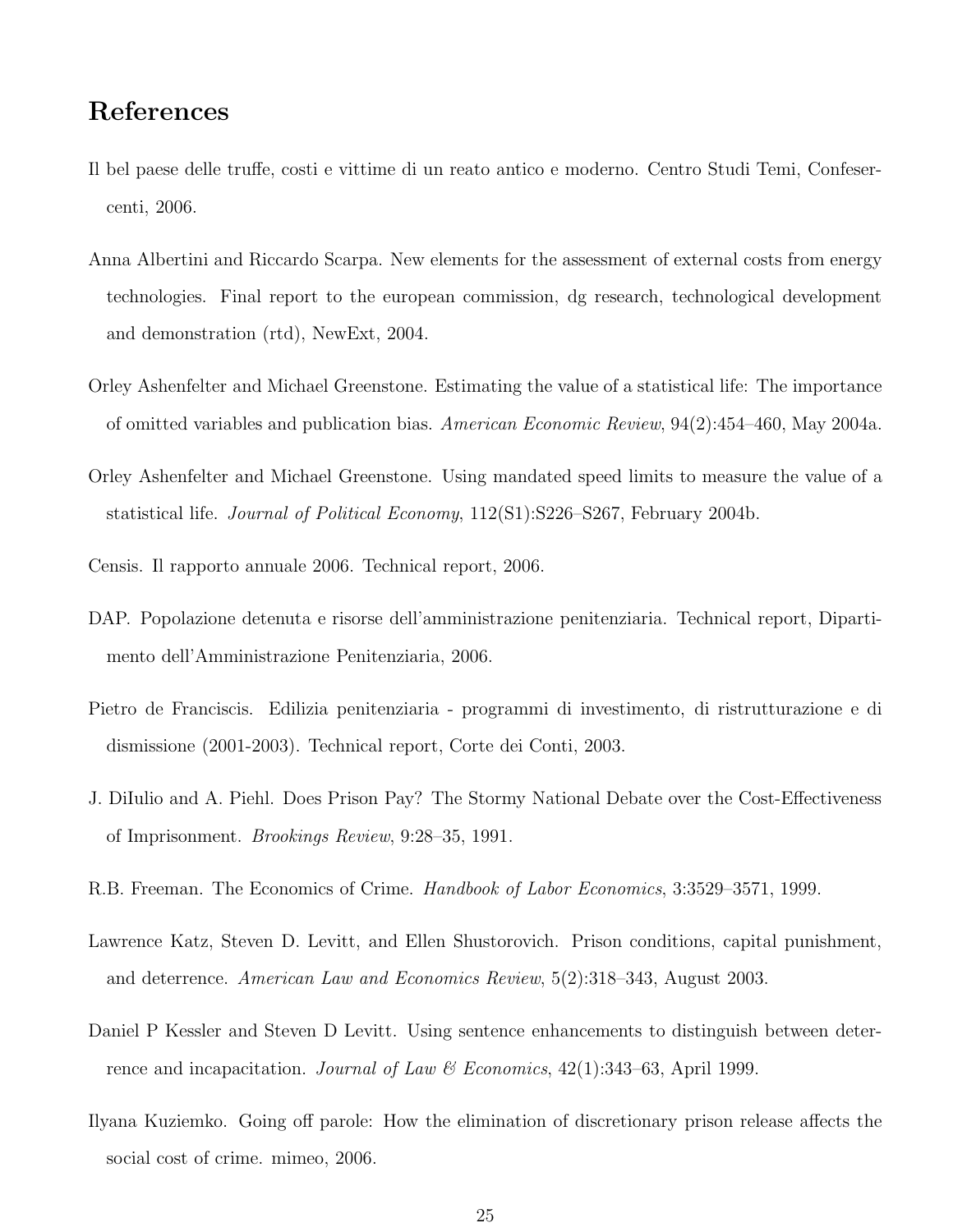- <span id="page-26-3"></span>David S. Lee and Justin McCrary. Crime, punishment, and myopia. NBER Working Papers 11491, National Bureau of Economic Research, Inc, July 2005.
- <span id="page-26-0"></span>S.D. Levitt. The Effect of Prison Population Size on Crime Rates: Evidence from Prison Overcrowding Litigation. The Quarterly Journal of Economics, 111(2):319–351, 1996.
- <span id="page-26-2"></span>S.D. Levitt and T. Miles. Empirical Study of Criminal Punishment. The Handbook of Law and Economics, 2004.

<span id="page-26-7"></span>Susanna Marietti. I numeri dell'indulto. Antigone, 1(3):13–20, 2006.

- <span id="page-26-9"></span>Riccardo Marselli and Marco Vannini. Estimating a crime equation in the presence of organized crime: Evidence from italy. International Review of Law and Economics, 17(1):89–113, March 1997. available at http://ideas.repec.org/a/eee/irlaec/v17y1997i1p89-113.html.
- <span id="page-26-1"></span>T.B. Marvell and C.E. Moody. Prison population growth and crime reduction. Journal of Quantitative Criminology, 10(2):109–140, 1994.
- <span id="page-26-4"></span>H. Naci Mocan and R. Kaj Gittings. Pardons, executions and homicide. NBER Working Papers 8639, National Bureau of Economic Research, Inc, December 2001. available at http://ideas.repec.org/p/nbr/nberwo/8639.html.
- <span id="page-26-10"></span>Maria Giuseppina Muratore, Isabella Corazziari, Giovanna Tagliacozzo, Alessandro Martini, Alessandra Federici, Manuela Michelini, Agostina Loconte, Roberta Barletta, and Anna Costanza Baldry. La sicurezza dei cittadini. 2002 Reati vittime, percezione della sicurezza e sistemi di protezione Indagine multiscopo sulle famiglie "Sicurezza dei cittadini- Anno 2002. Istituto Nazionale di Statistica, Rome, 2004.
- <span id="page-26-5"></span>M.A. Peterson, H.B. Braiker, and Polich. *Doing Crime: A Survey of California Prison Inmates.* Rand Corporation, 1980.
- <span id="page-26-6"></span>A.M. Piehl and J.J. Diiulio Jr. "Does Prison Pay?" Revisited. Brookings Review, 13(1), 1995.
- <span id="page-26-8"></span>E Santoro and R. Tucci. Lincidenza dellaffidamento sulla recidiva: prime indicazioni e problemi per una ricerca sistematica. Rassegna Penitenziaria e Criminologia, 2004.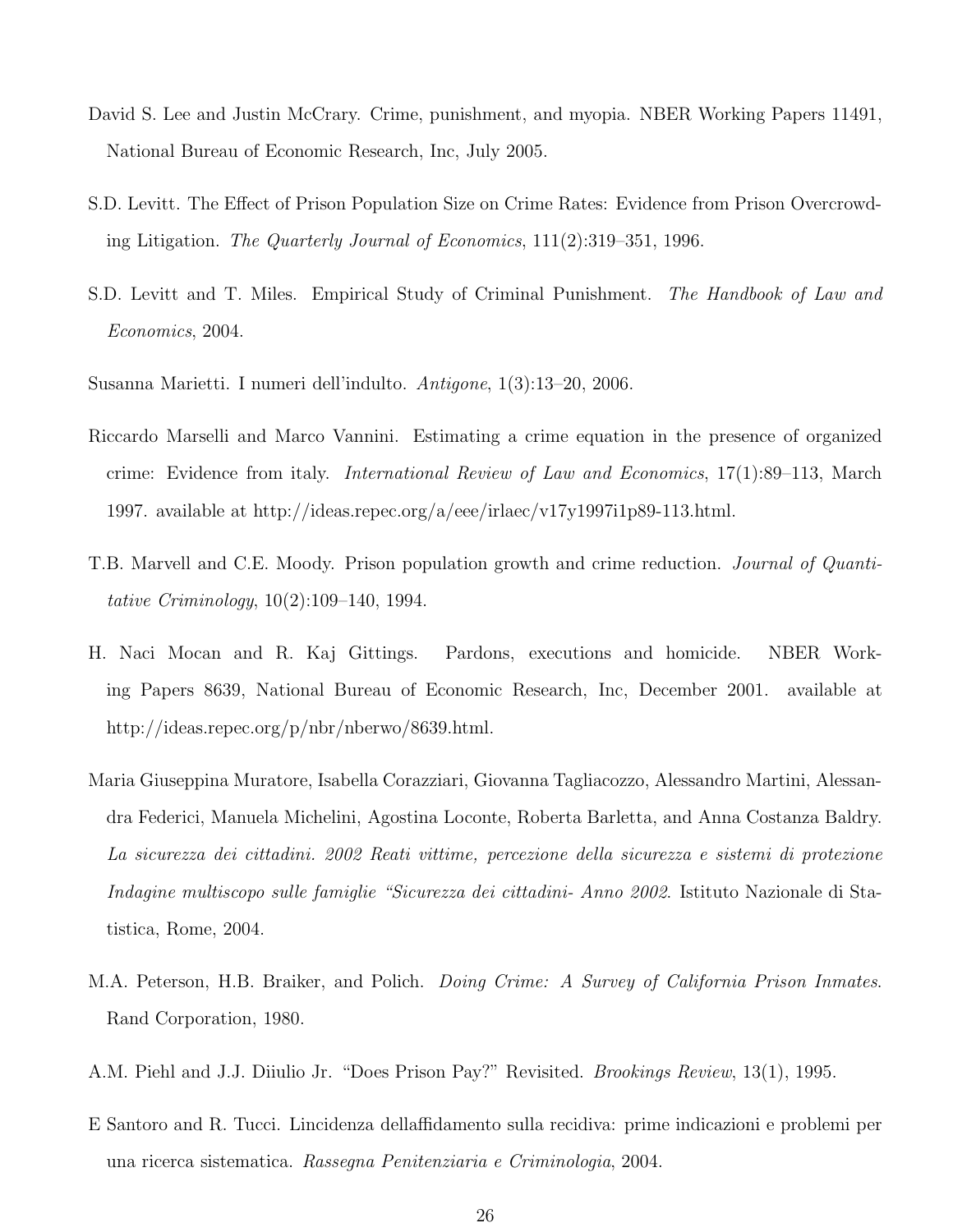<span id="page-27-3"></span>Steven Shavell. A model of optimal incapacitation. American Economic Review, 77(2):107–10, May 1987.

<span id="page-27-0"></span>W. Spelman. Criminal Incapacitation. Springer, 1994.

<span id="page-27-1"></span>Girolamo Tartaglione. Benefici di clemenza e il recidivismo: risultati della ricerca sul tema: Effetti dell'amnistia, del condono e della grazia in relazione al recidivismo. Tipografia Olimpica, 1978.

<span id="page-27-2"></span>Christie Visher. Criminal Careers and" career Criminals". National Academy Press, 1986.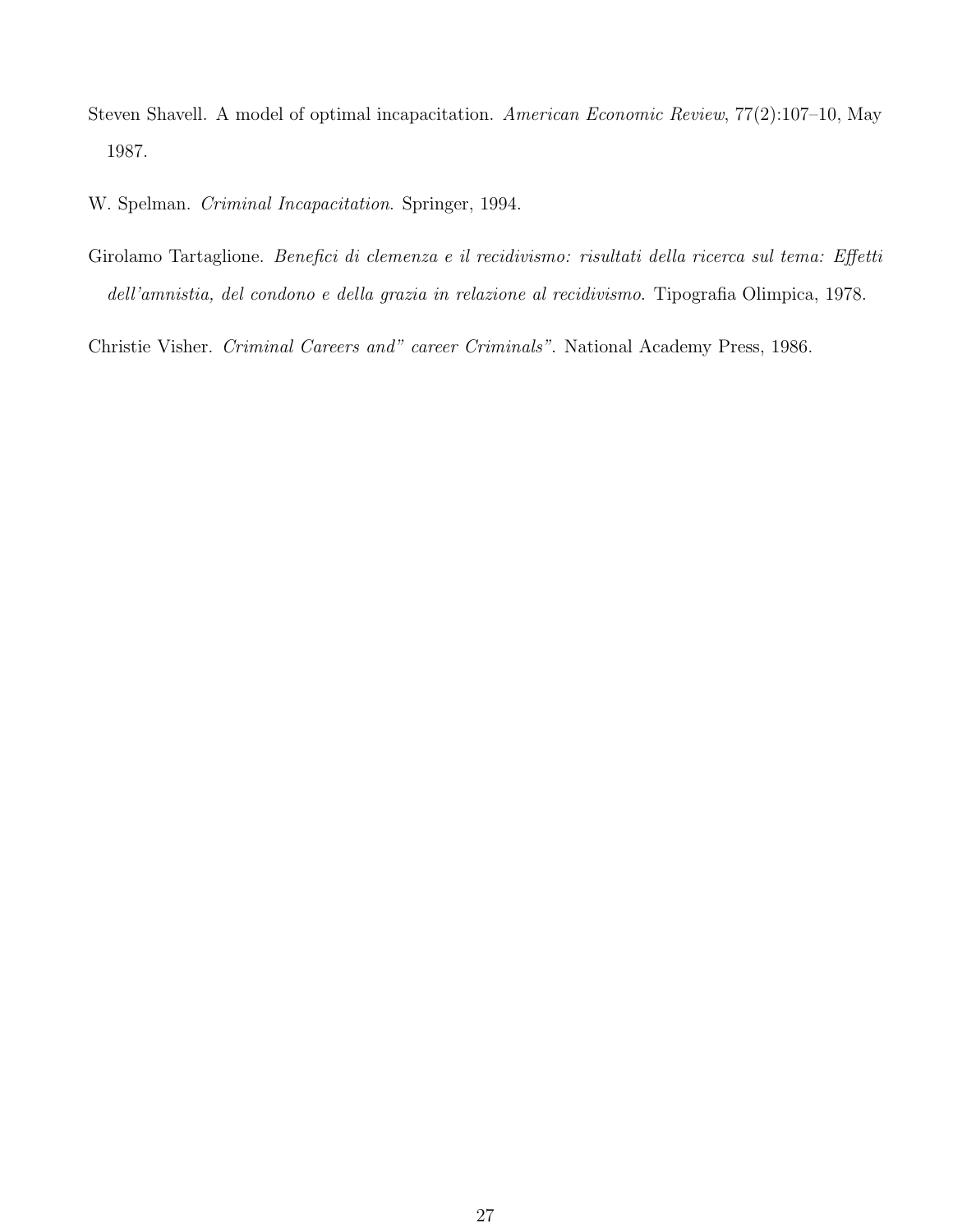| <b>LAW EFFECTIVE</b> | <b>TYPE</b>      | OF<br>N.<br>YEARS             | <b>INCLUDED CRIMES</b>                                       | <b>EXCLUDED CRIMES</b>                                                                            | <b>EXCLUDED CRIMINALS</b>                   |
|----------------------|------------------|-------------------------------|--------------------------------------------------------------|---------------------------------------------------------------------------------------------------|---------------------------------------------|
|                      |                  | PARDONED                      |                                                              |                                                                                                   |                                             |
| Jan 24, 1963 (Dec    | Amnesty          |                               | 3 years (4 years if Thefts of plants, crimes related to art. | $I(371)$ ; III(444); IV(516); V(528, 530).                                                        | Criminals who at the amnesty have been sen- |
| 8, 1962)             |                  |                               | the inmate's age is $82$ of the penal codex (p.c.).          |                                                                                                   | tenced to more than 1 year for intentional  |
|                      |                  | below $18$ ).                 |                                                              |                                                                                                   | crimes.                                     |
|                      | Pardon           | 1 year $(2 \text{ years if})$ |                                                              | $I(314, 315, 317); \quad III(439, 440, 441); \quad V(519, 520);$                                  | Criminals who at the amnesty have been sen- |
|                      |                  | the inmate's age is           |                                                              | $VIII(628)$ .                                                                                     | tenced to more than 1 year for intentional  |
|                      |                  | below 18 or above             |                                                              |                                                                                                   | crimes.                                     |
|                      |                  | 70).                          |                                                              |                                                                                                   |                                             |
|                      |                  |                               |                                                              |                                                                                                   |                                             |
| June 4, 1966 (Jan    |                  | Amnesty 3 years (4 years if   |                                                              | Tax crimes, the fts of plants, wood and $I(316, 318-322, 371)$ ; $III(443-447)$ ; $V(528, 530)$ . | Criminals who at the amnesty have been sen- |
| 31, 1966)            |                  | the inmate's age is           | fish, crimes related to art. 57, 82, 330,                    |                                                                                                   | tenced to more than 2 years for intentional |
|                      |                  | below 18 or above             | 337, 340, 341, 414, 415, 507, 508, 610,                      |                                                                                                   | crimes.                                     |
|                      |                  | 70).                          | 635 of the p.c.; crimes related to the                       |                                                                                                   |                                             |
|                      |                  |                               | Resistance Movement if committed be-                         |                                                                                                   |                                             |
|                      |                  |                               | tween July 25, 1943 and June 2, 1946.                        |                                                                                                   |                                             |
|                      | Pardon           | 2 years.                      | Tax crimes, crimes concerning the law                        |                                                                                                   | Professional or recurrent criminals.        |
|                      |                  |                               | of customs and monopoly.                                     |                                                                                                   |                                             |
|                      |                  |                               |                                                              |                                                                                                   |                                             |
| Oct 25, 1968 (June   | Amnesty 5 years. |                               | Crimes committed because of, and dur-                        |                                                                                                   | Criminals who at the amnesty have been sen- |
| 27, 1968)            |                  |                               | ing political demonstrations related to                      |                                                                                                   | tenced to more than 3 years for intentional |
|                      |                  |                               | art. 338, 419, 423 of the p.c., crimes                       |                                                                                                   | crimes.                                     |
|                      |                  |                               | related to Vajont disaster.                                  |                                                                                                   |                                             |
|                      | Pardon           | 2 years.                      | Same as above, and crimes related to                         |                                                                                                   | Professional or recurrent criminals.        |
|                      |                  |                               | Vajont disaster.                                             |                                                                                                   |                                             |
|                      |                  |                               |                                                              |                                                                                                   |                                             |

## <span id="page-28-0"></span>Table 1: History of collective pardons from <sup>1978</sup> to 2006.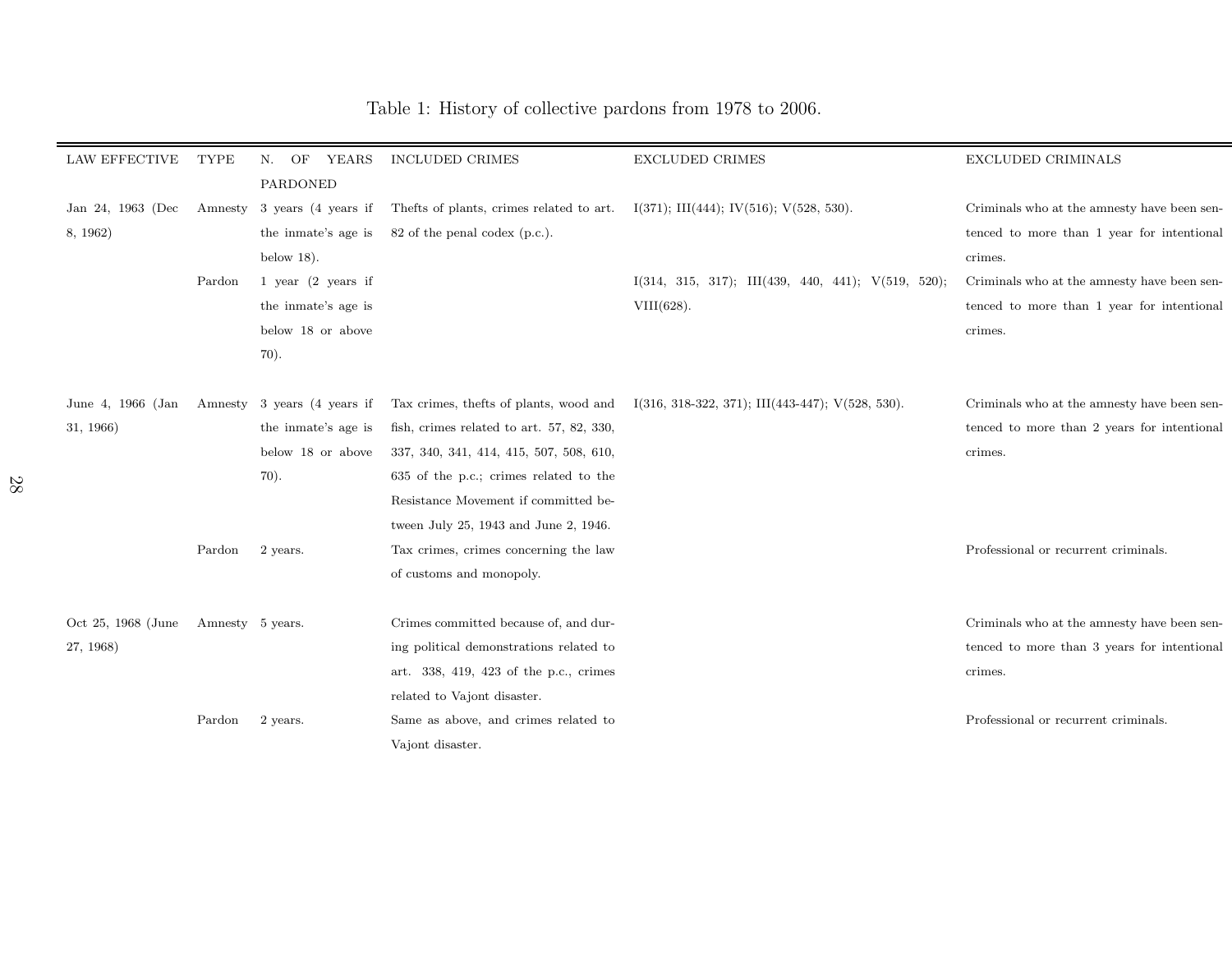| <b>LAW EFFECTIVE</b> | TYPE               | OF<br>YEARS<br>N.           | <b>INCLUDED CRIMES</b>                   | <b>EXCLUDED CRIMES</b>                                             | <b>EXCLUDED CRIMINALS</b>                      |
|----------------------|--------------------|-----------------------------|------------------------------------------|--------------------------------------------------------------------|------------------------------------------------|
|                      |                    | PARDONED                    |                                          |                                                                    |                                                |
| 22,<br>1970<br>May   | Amnesty 5 years.   |                             | Crimes related to art. 302, 303, 338,    |                                                                    |                                                |
| (April 6, 1970)      | (partic-           |                             | 419, 423 of the p.c., illegal detention  |                                                                    |                                                |
|                      | $_{\text{ular}}$ ) |                             | of arms, crimes concerning the law of    |                                                                    |                                                |
|                      |                    |                             | customs, crimes related with tobacco     |                                                                    |                                                |
|                      |                    |                             | monopoly.                                |                                                                    |                                                |
|                      |                    | Amnesty 3 years (4 years if | Non-financial crimes, thefts and crimes  | $I(371, 372, 388)$ ; III(443, 444, 446, 447); V(528, 530).         | Professional or recurrent criminals, criminals |
|                      |                    | the inmate's age is         | related to art. 314 of the penal codex   |                                                                    | who at the amnesty have been sentenced to      |
|                      |                    | below 18 or above           | (p. c.).                                 |                                                                    | more than 3 years for intentional crimes.      |
|                      |                    | 70).                        |                                          |                                                                    |                                                |
|                      | Pardon             | 2 years.                    | Crimes covered by the military penal     |                                                                    | Professional or recurrent criminals, criminals |
|                      |                    |                             | codex (m.p.c.) if committed because of   |                                                                    | who at the amnesty have been sentenced to      |
|                      |                    |                             |                                          |                                                                    |                                                |
|                      |                    |                             | conscientious objection.                 |                                                                    | more than 3 years for intentional crimes.      |
| Aug 5, 1978 (March)  |                    | Amnesty 3 years (4 years if | Non-financial crimes with few excep-     | $I$ (316, 318-321, 355, 371, 372, 385, 391); III (443-445);        | Professional or recurrent criminals, criminals |
| 15, 1978)            |                    | the inmate's age is         | tions, crimes related to art. 57 and 334 | IV (501, 501-bis); VII (590); VIII (644). Art. 218 of the          | who within 5 years preceding the amnesty       |
|                      |                    | below 18 or above           | of the p. c., and WWII desertions.       | m. p. c Crimes associated with construction (several               | have been sentenced to more than 2 years for   |
|                      |                    | 70).                        |                                          | laws $(s, 1)$ , environment $(s, 1)$ , illegion detention of       | intentional crimes, criminals who have been    |
|                      |                    |                             |                                          | arms(s. 1.), and currency(s. 1.).                                  | sentenced to more than 10 years for inten-     |
|                      |                    |                             |                                          |                                                                    | tional crimes.                                 |
|                      | Pardon             | 1 year for crimes re-       |                                          | I (253, 276, 283-286, 306, 314, 315, 317, 319, 385); III           |                                                |
|                      |                    | lated to art. 441,          |                                          | $(422, 428 - 434, 438 - 440)$ ; VII $(575)$ ; VIII $(628 - 630)$ . |                                                |
|                      |                    | 442, 519, 521, 624          |                                          | Crimes associated with reorganization of fascism (law),            |                                                |
|                      |                    | of the p.c.; other-         |                                          | drugs (law), currency (s. l.), production and trade of             |                                                |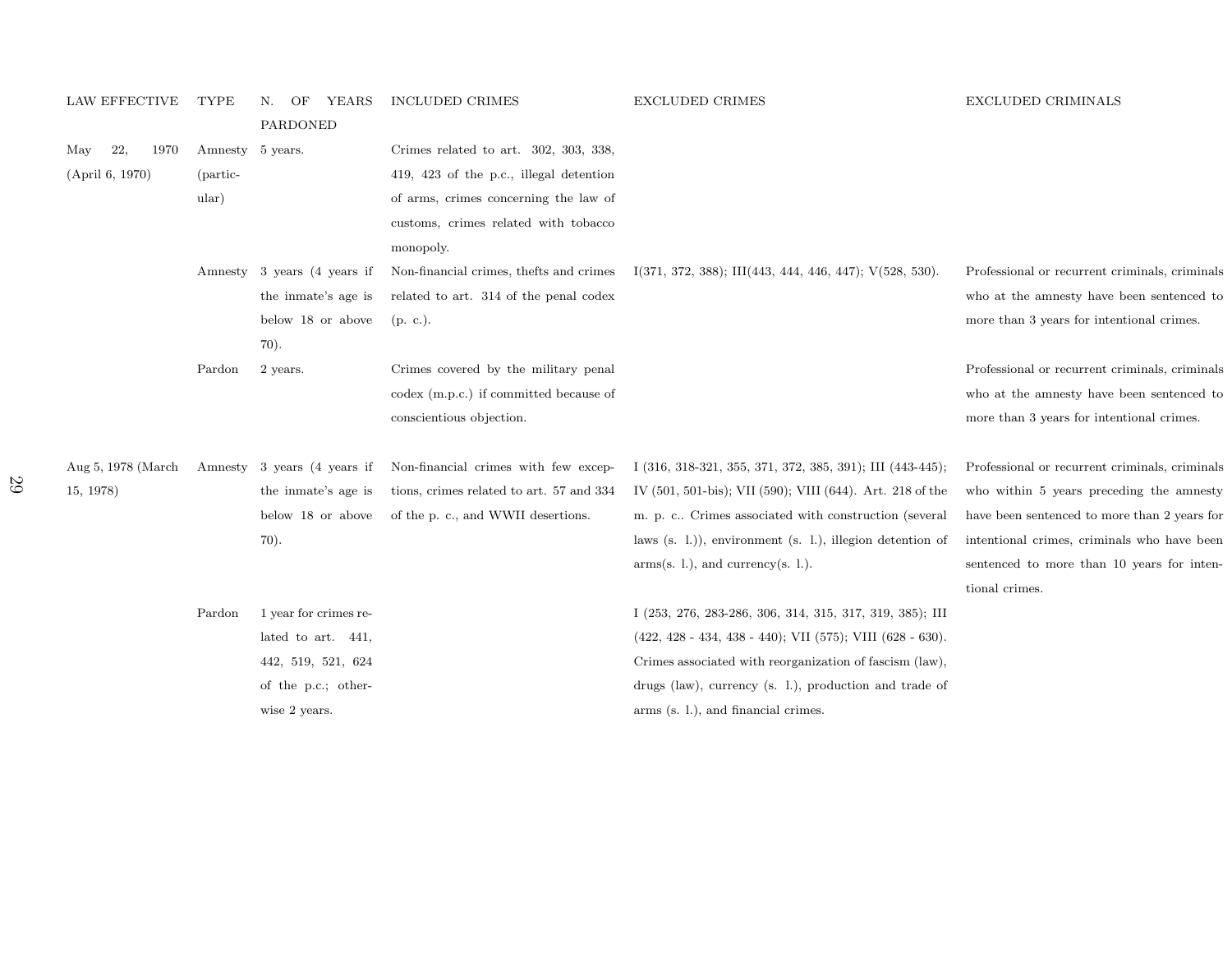| <b>LAW EFFECTIVE</b>            | TYPE   | OF<br>YEARS<br>N.<br><b>PARDONED</b>                                                                                                                  | <b>INCLUDED CRIMES</b>                                                                                                                                                                                                 | <b>EXCLUDED CRIMES</b>                                                                                                                                                                                                                                                                                                                                                                                                           | <b>EXCLUDED CRIMINALS</b>                                                                                                                                                                                                                                 |
|---------------------------------|--------|-------------------------------------------------------------------------------------------------------------------------------------------------------|------------------------------------------------------------------------------------------------------------------------------------------------------------------------------------------------------------------------|----------------------------------------------------------------------------------------------------------------------------------------------------------------------------------------------------------------------------------------------------------------------------------------------------------------------------------------------------------------------------------------------------------------------------------|-----------------------------------------------------------------------------------------------------------------------------------------------------------------------------------------------------------------------------------------------------------|
| Dec 19, 1981 (Aug)<br>31, 1981) |        | Amnesty 3 years (4 years if<br>the inmate's age is<br>below 18 or above<br>70).                                                                       | Non-financial crimes with few excep-<br>tions, crimes related to art. 57, 334,<br>476, 491, 482 and 610 of the p. c.                                                                                                   | I $(316, 318-321, 355, 371, 372, 385, 391)$ ; III $(443-445)$ ;<br>IV (501, 501-bis); VII (590); VIII (644). Art. 218 of<br>the m. p. c Crimes associated with construction (s.<br>l.), environment (s.l.), illegal detention of arms (s.l.),<br>currency (s.l.) and terrorism.                                                                                                                                                  | Professional or recurrent criminals, criminals<br>who within 5 years preceding the amnesty<br>have been sentenced to more than 2 years for<br>intentional crimes, criminals who have been<br>sentenced to more than 10 years for inten-<br>tional crimes. |
|                                 | Pardon | 1 year for crimes re-<br>lated to art. 441.<br>442, 519, 521, 624<br>of the p.c.; other-<br>wise 2 years.                                             |                                                                                                                                                                                                                        | I (253, 270, 270-bis, 276, 280, 283-286, 289-bis, 306,<br>314, 315, 317, 319, 385); II (420); III (422, 428 - 434,<br>$438 - 440$ ; VII $(575)$ ; VIII $(628 - 630, 648 - bis)$ . Crimes<br>associated with reorganization of fascism (s. 1.), drugs<br>(law), currency (s. 1.), production and trade of arms<br>(s. l.), terrorism, and financial crimes.                                                                       | Professional or recurrent criminals.                                                                                                                                                                                                                      |
| Dec 16, 1986 (June<br>8, 1986)  |        | Amnesty 3 years (4 years if<br>the inmate's age is<br>below 18 or above<br>65).                                                                       | Non-financial crimes with few excep-<br>tions, crimes related to art. 57, 476,<br>491, 482, 337 and 610 of the p. c., il-<br>legal detention of small weapons (s.l.),<br>crimes committed by criminals under<br>age 18 | I $(316, 318-321, 355, 371, 372, 385, 391)$ ; III $(443-445)$ ;<br>IV $(501, 501-bis)$ ; VII $(590)$ ; VIII $(644)$ . Crimes as-<br>sociated with construction $(s, 1)$ , environment $(s, 1)$ ,<br>modification of weapons (law) and currency (s. l.). pro-<br>tection of Venice (s. l.), ecological crimes (s. l.)                                                                                                             | Professional or recurrent criminals, criminals<br>who within 10 years preceding the amnesty<br>have been sentenced to more than 3 years for<br>intentional crimes.                                                                                        |
|                                 | Pardon | 1 year for crimes re-<br>lated to art. 441.<br>442, 519, 521, 624<br>of the p.c.; 3 years<br>if the inmte's age is<br>above 65; otherwise<br>2 years. |                                                                                                                                                                                                                        | I (253, 270, 270-bis, 276, 280, 283-286, 289, 289-bis,<br>306, 314, 315, 317, 319, 385); II (416 - bis, 420); III<br>$(422, 428 - 434, 438 - 442);$ V $(519, 521);$ VII $(575);$<br>VIII (628 - 630, 648 - bis). Art. 167, 186, 195, 215,<br>216, 217 of the m. p. c Crimes associated with the<br>reorganization of fascism (s. l.), drugs (s. l.), currency<br>$(s, 1)$ , secret organizations $(s, 1)$ , illegal detention of | Professional or recurrent criminals.                                                                                                                                                                                                                      |

arms (law), and financial crimes.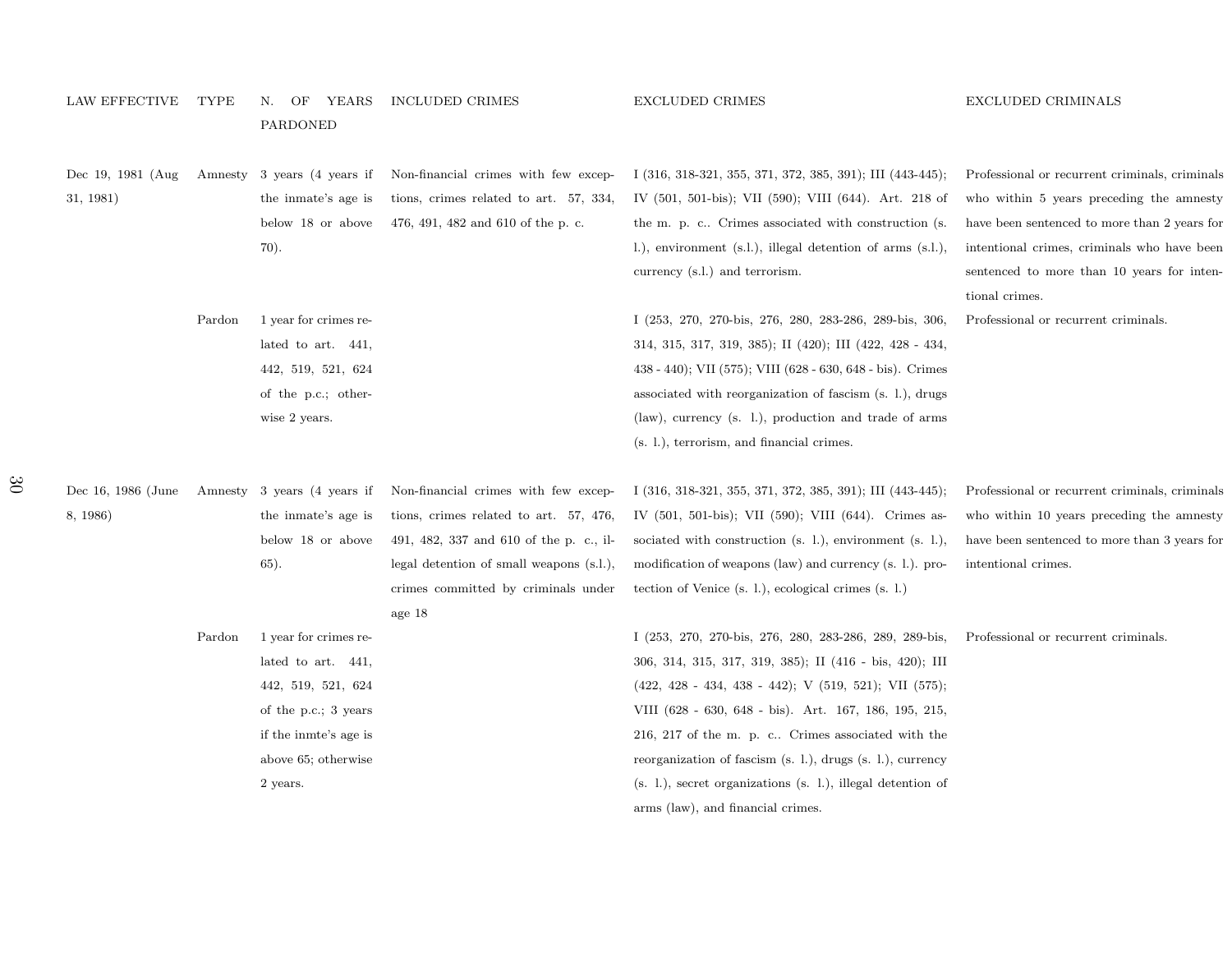#### LAW EFFECTIVE TYPE N. OF YEARS INCLUDED CRIMES

PARDONED

| April 12, 1990 (Oct | Amnesty 4 years. |          | Non-financial crimes with few excep-       | $I$ (316, 318-321, 353-355, 371, 372, 378, 385, 391);                   | NO  |
|---------------------|------------------|----------|--------------------------------------------|-------------------------------------------------------------------------|-----|
| 24, 1989)           |                  |          | tions, crimes related to art. 57, 336,     | $II(420)$ ; III (443-445, 452, 471, 478); IV (501, 501-bis);            |     |
|                     |                  |          | 337, 588, 614, 640, of the p. c., ille-    | $V(521)$ ; VII (590, 595, 610); VIII (644); IX (733, 734).              |     |
|                     |                  |          | gal detention of arms (s. l.), crimes      | Crimes associated with construction (s. 1.), environ-                   |     |
|                     |                  |          | related to strikes (s. 1.), crimes com-    | ment (s. l.), control of arms (law), mafia (law), pro-                  |     |
|                     |                  |          | mitted by criminals under age $18$ (s.l.), | tection of Venice (s. 1.), risks of big accidents associ-               |     |
|                     |                  |          | crimes related to tobacco monopoly,        | ated with certain industrial activities (law), ecological               |     |
|                     |                  |          | crimes related to taxes on consump-        | crimes (s.l.) and modification of artworks (law).                       |     |
|                     |                  |          | tion of gas and electricity (s.l.), small  |                                                                         |     |
|                     |                  |          | crimes related to taxes committed by       |                                                                         |     |
|                     |                  |          | non-commercial entities.                   |                                                                         |     |
| Dec 24, 1990 (Oct   | Pardon           | 2 years. |                                            |                                                                         | NO. |
| 24, 1989)           |                  |          |                                            |                                                                         |     |
|                     |                  |          |                                            |                                                                         |     |
| July 31, 2006 (May  | Pardon           | 3 years. |                                            | I (270, 270-bis, 270-quater, 270-quinquies, 280, 280-bis,               | NO. |
| 2, 2006             |                  |          |                                            | 285, 289-bis, 306); II (416); III (422); VII (600, 600-bis,             |     |
|                     |                  |          |                                            | 600-ter, 600-quater, 600-quinquies, 601, 602, 609-bis,                  |     |
|                     |                  |          |                                            | $609$ -quater, $609$ -quinquies, $609$ -octies); VIII $(630, 644, 609)$ |     |
|                     |                  |          |                                            | 648-bis). Crimes associated with drugs.                                 |     |

#### Notes:

I - Crime against the State/PA/Judiciary System; II - C.a. public order; III - Fraud; IV - C.a Economic System; V - C.a. morality; VI - C.a. family; VII - C.a. person (inc. violent crimes); VIII - C. a. wealth (thefts etc); IX - Crimes against the State's social activity. Article numbers reported within brackets in the column of excluded crimes are articles of the penal codex, unless something different is explicitly indicated. Date: Publication date is presented above the effectiveness date (in brackets). The Amnesty/Pardon is valid for crimes committed before theeffectiveness date.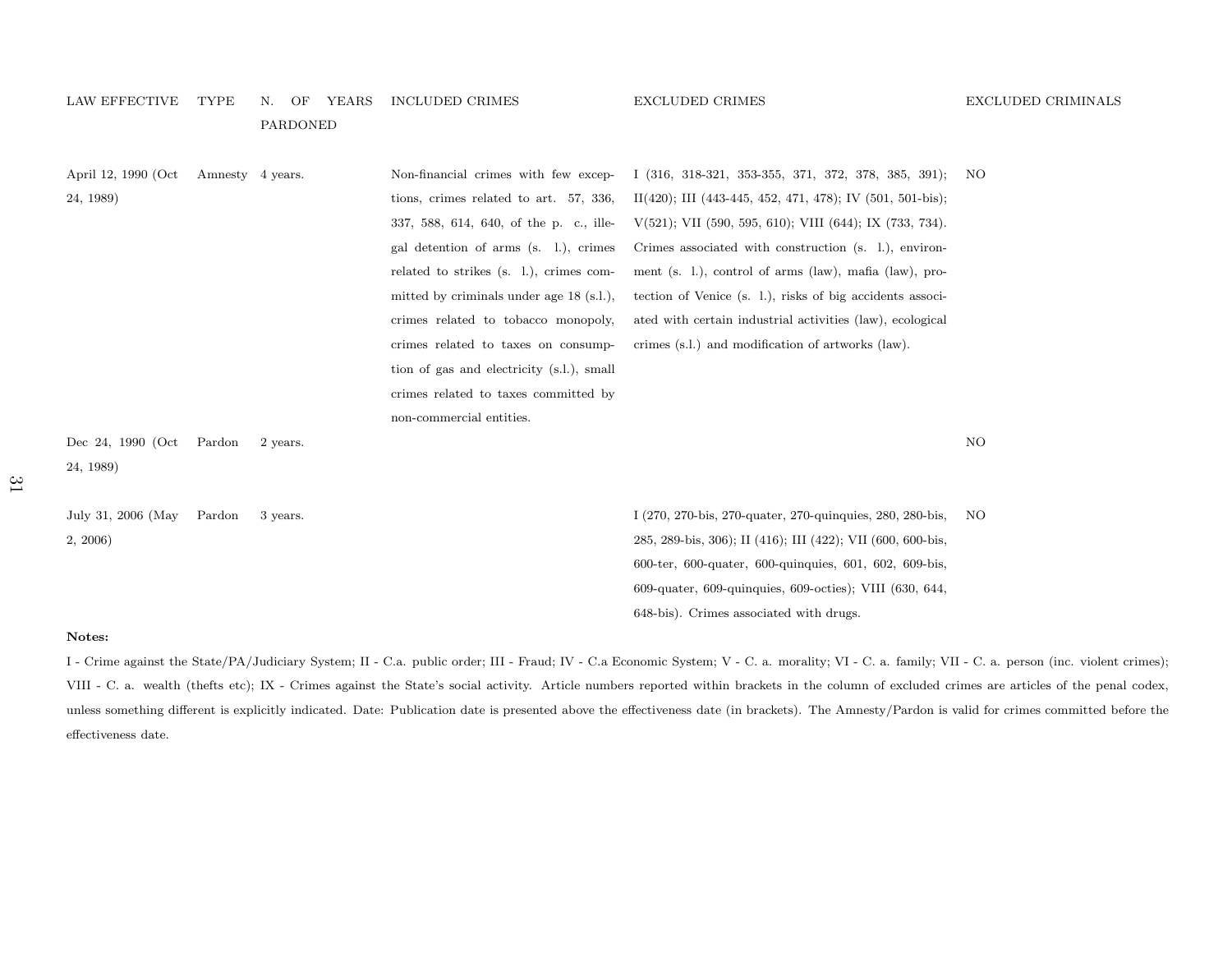| Variable                                      | Mean      | Std. Dev. | Min.             | Max.       | ${\bf N}$ |
|-----------------------------------------------|-----------|-----------|------------------|------------|-----------|
| Prison population                             | 42.471    | 17.178    | 7.647            | 100.995    | 612       |
| Pardoned prisoners                            | 3.583     | 6.093     | $\theta$         | 35.343     | 612       |
| GDP per capita $(x1000)$                      | 13.704    | 3.526     | 7.247            | 21.97      | 288       |
| Consumption per capita $(x1000)$              | 11.219    | 2.032     | 7.299            | 17.728     | 288       |
| $#$ of police forces                          | 439.404   | 179.88    | 112.951          | 995.681    | 288       |
| $#$ of police controls                        | 52931.831 | 28147.419 | $\overline{0}$   | 125339.326 | 255       |
| Dormitories                                   | 0.122     | 0.057     | $\overline{0}$   | 0.361      | 611       |
| Inmates $\#$ of beds                          | 0.798     | 0.337     | 0.15             | 2.046      | 611       |
| Mafia murders                                 | 0.434     | 1.164     | $\theta$         | 7.971      | 255       |
| Sexual assault                                | 1.364     | 0.631     | 0                | 3.607      | 255       |
| Kidnappings                                   | 1.102     | 0.538     | $\theta$         | 2.578      | 255       |
| Drug related c.                               | 42.487    | 30.901    | $\boldsymbol{0}$ | 159.845    | 255       |
| Larceny                                       | 193.444   | 188.906   | $\boldsymbol{0}$ | 1073.249   | 255       |
| Burglary                                      | 253.103   | 131.561   | $\overline{0}$   | 760.621    | 255       |
| Motor vehicle theft                           | 303.592   | 268.271   | $\theta$         | 1174.157   | 255       |
| Bank robberies                                | 1.32      | 2.107     | $\overline{0}$   | 12.588     | 612       |
| Theft and aggravated theft                    | 2073.106  | 1158.944  | 240.299          | 7967.78    | 468       |
| Attempted and committed intentional homicides | 3.609     | 3.316     | 0.258            | 23.575     | 468       |
| Fraud                                         | 43.9      | 30.424    | 11.609           | 294.63     | 468       |
| Total $\#$ crimes (Police)                    | 1983.252  | 1293.943  | 538.976          | 7696.002   | 612       |
| Total $\#$ crimes (Judiciary)                 | 3283.724  | 1547.89   | 794.03           | 11464.021  | 468       |

<span id="page-32-0"></span>Table 2: Summary statistics (per 100,000 residents when applicable)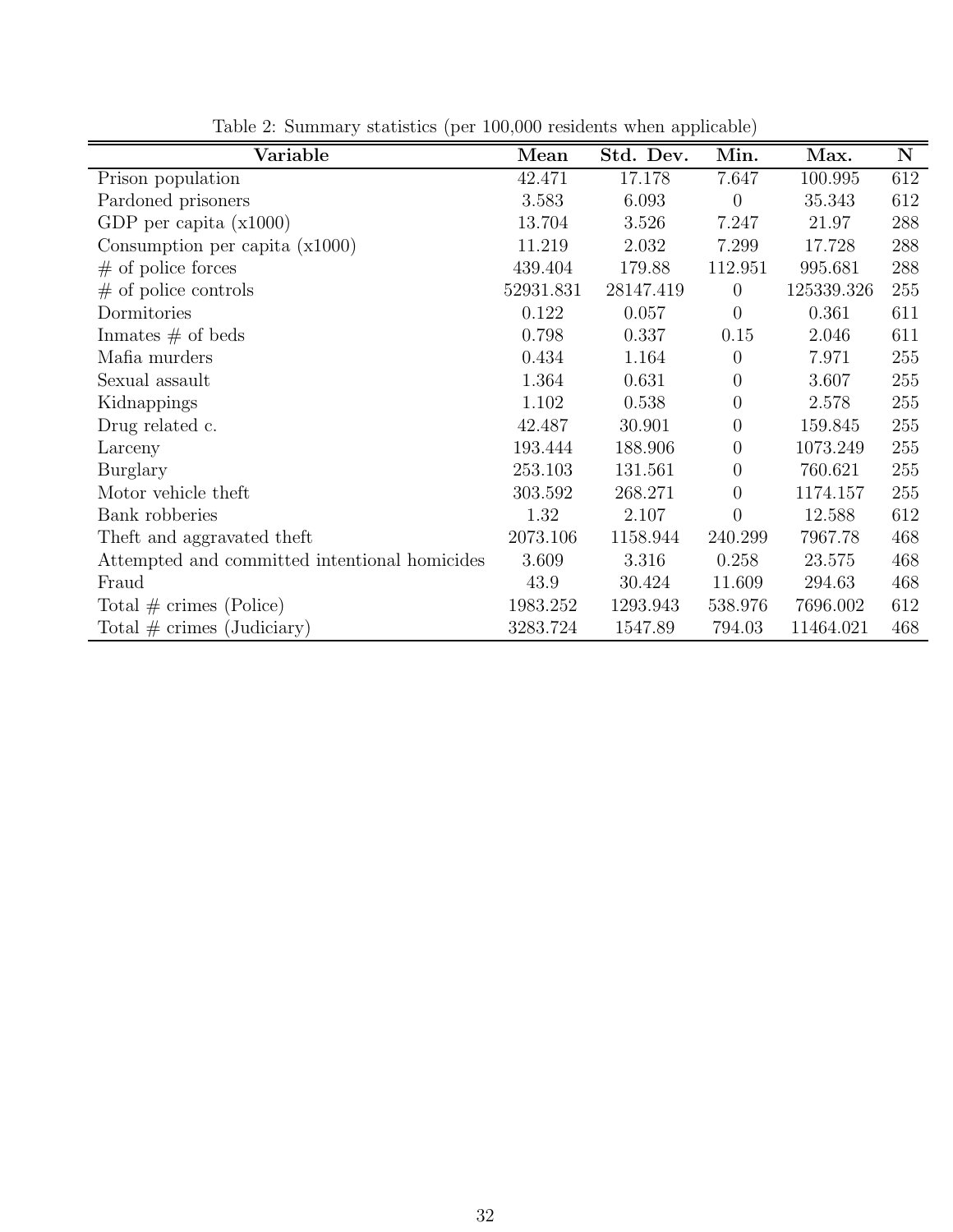|                          |       |       | $\mathbf{r} - \mathbf{r}$ |       |       |       |       |       |
|--------------------------|-------|-------|---------------------------|-------|-------|-------|-------|-------|
|                          | 1963  | 1966  | 1968                      | 1970  | 1978  | 1981  | 1986  | 1990  |
| Abruzzo & Molise         | 0.301 | 0.847 | 0.007                     | 0.732 | 0.426 | 0.184 | 0.274 | 0.459 |
| <b>Basilicata</b>        | 0.285 | 0.642 | 0.007                     | 0.445 | 0.287 | 0.119 | 0.153 | 0.348 |
| Calabria                 | 0.248 | 0.382 | 0.02                      | 0.378 | 0.313 | 0.154 | 0.137 | 0.337 |
| Campania                 | 0.175 | 0.464 | 0.008                     | 0.698 | 0.377 | 0.179 | 0.211 | 0.358 |
| Emilia Romagna           | 0.218 | 0.619 | 0.003                     | 0.675 | 0.318 | 0.231 | 0.2   | 0.433 |
| Friuli-Venezia Giulia    | 0.276 | 0.62  | 0.003                     | 0.709 | 0.429 | 0.289 | 0.333 | 0.514 |
| Lazio                    | 0.204 | 0.427 | 0.036                     | 0.319 | 0.307 | 0.212 | 0.144 | 0.276 |
| Liguria                  | 0.192 | 0.579 | 0.007                     | 0.715 | 0.392 | 0.234 | 0.236 | 0.372 |
| Lombardia                | 0.223 | 0.556 | 0.028                     | 0.617 | 0.339 | 0.214 | 0.161 | 0.366 |
| Marche                   | 0.199 | 0.747 | 0.025                     | 0.695 | 0.418 | 0.152 | 0.119 | 0.341 |
| Piemonte & Valle d'Aosta | 0.23  | 0.55  | 0.014                     | 0.676 | 0.272 | 0.15  | 0.171 | 0.428 |
| Puglia                   | 0.216 | 0.512 | 0.005                     | 0.508 | 0.397 | 0.246 | 0.277 | 0.401 |
| Sardegna                 | 0.132 | 0.387 | 0.004                     | 0.389 | 0.266 | 0.202 | 0.205 | 0.243 |
| Sicilia                  | 0.192 | 0.447 | 0.007                     | 0.497 | 0.369 | 0.199 | 0.103 | 0.419 |
| Toscana                  | 0.224 | 0.69  | 0.012                     | 0.579 | 0.357 | 0.239 | 0.256 | 0.281 |
| Trentino-Alto Adige      | 0.247 | 0.591 | 0.091                     | 0.772 | 0.638 | 0.32  | 0.415 | 0.504 |
| Umbria                   | 0.172 | 0.385 | $\theta$                  | 0.573 | 0.425 | 0.205 | 0.47  | 0.316 |
| Veneto                   | 0.251 | 0.62  | 0.011                     | 0.549 | 0.366 | 0.193 | 0.287 | 0.462 |

<span id="page-33-0"></span>Table 3: Fraction of the prison population that is pardoned.

<span id="page-33-1"></span>Table 4: Pardoned inmates per 100,000 residents.

|                          | 1963 | 1966 | 1968    | 1970 | 1978 | 1981 | 1986 | 1990 |
|--------------------------|------|------|---------|------|------|------|------|------|
| Abruzzo & Molise         | 5.4  | 16.3 | 0.2     | 24.1 | 14.2 | 7.9  | 12.5 | 19.0 |
| <b>Basilicata</b>        | 10.7 | 24.5 | 0.3     | 17.2 | 14.9 | 5.7  | 8.2  | 13.1 |
| Calabria                 | 12.1 | 15.8 | 0.9     | 14.9 | 13.9 | 7.4  | 8.3  | 12.4 |
| Campania                 | 11.4 | 28.4 | $0.4\,$ | 35.3 | 18.7 | 6.6  | 14.5 | 15.8 |
| Emilia Romagna           | 6.0  | 16.0 | 0.1     | 14.4 | 9.1  | 6.7  | 6.5  | 13.8 |
| Friuli-Venezia Giulia    | 10.1 | 18.9 | 0.1     | 18.9 | 14.8 | 9.2  | 11.3 | 13.7 |
| Lazio                    | 8.8  | 19.1 | 1.4     | 11.9 | 15.3 | 13.3 | 9.3  | 12.0 |
| Liguria                  | 10.2 | 29.8 | 0.3     | 29.0 | 18.8 | 11.1 | 12.4 | 13.4 |
| Lombardia                | 8.0  | 17.4 | 0.7     | 14.6 | 9.1  | 5.9  | 6.1  | 12.2 |
| Marche                   | 2.8  | 13.8 | 0.4     | 13.7 | 5.0  | 2.8  | 4.0  | 6.9  |
| Piemonte & Valle d'Aosta | 9.6  | 19.8 | $0.5\,$ | 19.6 | 10.4 | 6.3  | 9.1  | 18.8 |
| Puglia                   | 10.1 | 20.2 | $0.2\,$ | 18.6 | 18.2 | 12.7 | 12.9 | 14.1 |
| Sardegna                 | 7.0  | 18.7 | 0.2     | 15.5 | 11.8 | 11.3 | 10.7 | 11.5 |
| Sicilia                  | 13.3 | 29.3 | $0.4\,$ | 24.8 | 22.4 | 11.7 | 7.3  | 19.5 |
| Toscana                  | 7.2  | 19.0 | 0.3     | 14.1 | 9.9  | 7.2  | 9.9  | 10.3 |
| Trentino-Alto Adige      | 7.4  | 17.3 | 2.1     | 17.7 | 13.7 | 10.1 | 14.0 | 15.1 |
| Umbria                   | 5.7  | 13.0 | 0.0     | 22.0 | 16.6 | 5.4  | 7.3  | 8.5  |
| Veneto                   | 5.8  | 12.9 | 0.2     | 10.6 | 7.5  | 4.3  | 7.3  | 8.4  |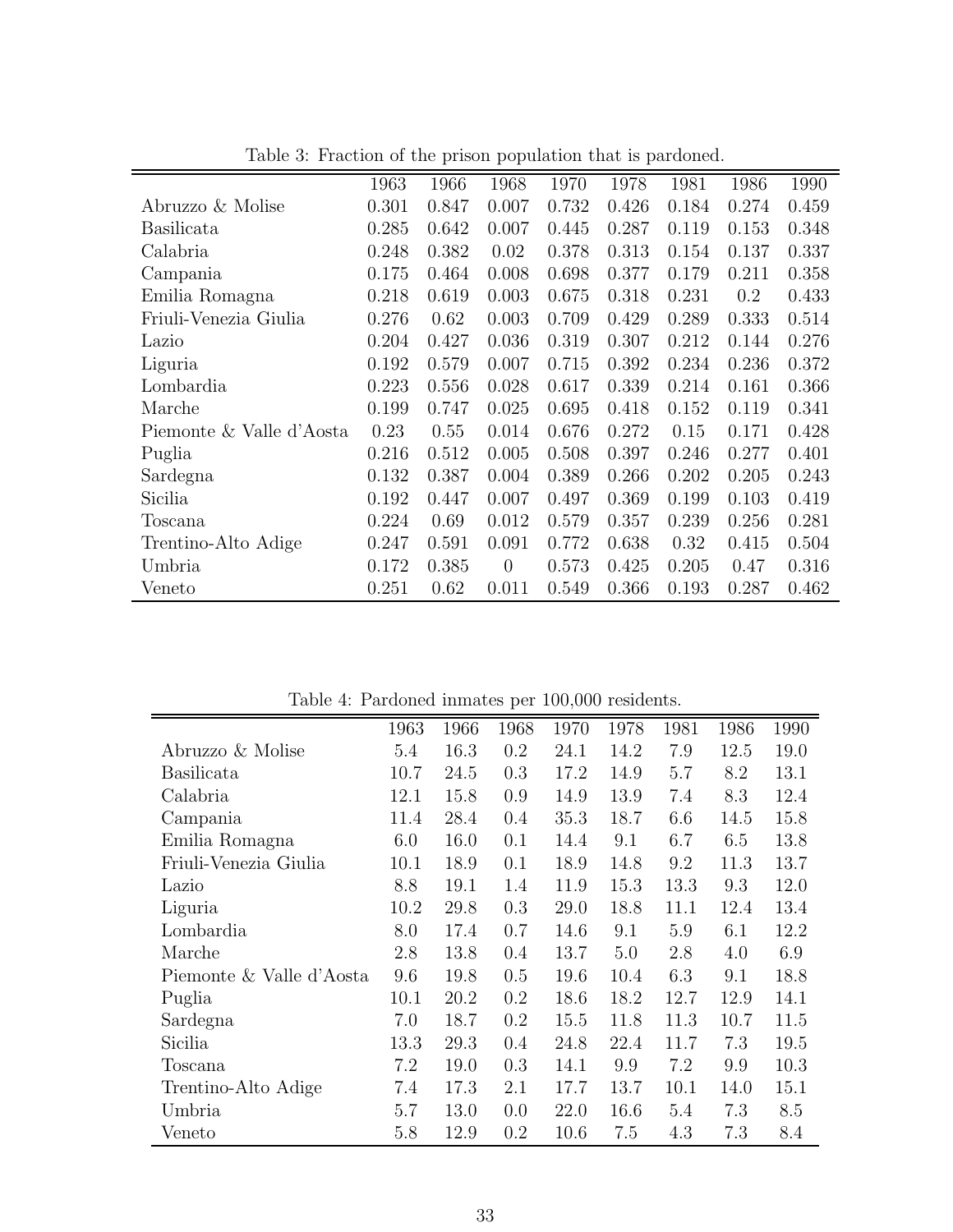|                |                | $\left(1\right)$ | (2)                           | (3)        | (4)         | (5)                               | (6)        |
|----------------|----------------|------------------|-------------------------------|------------|-------------|-----------------------------------|------------|
|                |                |                  | Panel A: $\Delta$ prison pop. |            |             | Panel B: $\Delta$ log prison pop. |            |
| <b>FIRST</b>   | Pardoned       | $-0.46$          | $-0.41$                       | $-0.11$    | $-1.18$     | $-1.12$                           | $-0.28$    |
| <b>STAGE</b>   | prisoners      | $(0.06)$ **      | $(0.08)$ **                   | (0.08)     | $(0.13)$ ** | $(0.14)$ **                       | $(0.12)^*$ |
|                | R-squared      | 0.36             | 0.33                          | 0.49       | 0.44        | 0.47                              | 0.67       |
|                |                |                  |                               |            |             |                                   |            |
|                |                |                  | Panel C: $\Delta$ crime       |            |             | Panel D: $\Delta$ log crime       |            |
| <b>REDUCED</b> | Pardoned       | 14.34            | 17.80                         | 4.46       | 0.21        | 0.23                              | 0.07       |
| <b>FORM</b>    | prisoners      | $(2.29)$ **      | $(3.97)$ **                   | (6.13)     | $(0.03)$ ** | $(0.05)$ **                       | (0.09)     |
|                | R-squared      | 0.37             | 0.32                          | 0.43       | 0.29        | 0.28                              | 0.32       |
|                |                |                  |                               |            |             |                                   |            |
| IV             | Change         | $-30.85$         | $-44.48$                      | $-39.71$   | $-0.17$     | $-0.19$                           | $-0.24$    |
|                | in prison pop. | $(5.47)$ **      | $(11.18)$ <sup>**</sup>       | (58.01)    | $(0.02)$ ** | $(0.03)$ **                       | (0.28)     |
| <b>OLS</b>     | Change         | $-4.89$          | $-8.14$                       | $-0.36$    | $-0.08$     | $-0.11$                           | 0.00       |
|                |                |                  |                               |            |             |                                   |            |
|                | in prison pop. | $(1.85)^*$       | $(2.16)$ **                   | (2.17)     | $(0.02)$ ** | $(0.02)$ **                       | (0.03)     |
|                | R-squared      | 0.29             | 0.25                          | 0.43       | 0.19        | 0.19                              | 0.32       |
| REG FE         |                | YES              | <b>YES</b>                    | <b>YES</b> | <b>YES</b>  | <b>YES</b>                        | <b>YES</b> |
| Year controls  |                | spline           | time trends                   | dummies    | spline      | time trends                       | dummies    |
| Observations   |                | 594              | 594                           | 594        | 594         | 594                               | 594        |
|                |                |                  |                               |            |             |                                   |            |

<span id="page-34-0"></span>Table 5: (Log-) changes in crime on (log-) changes in prison population, 1963-1995.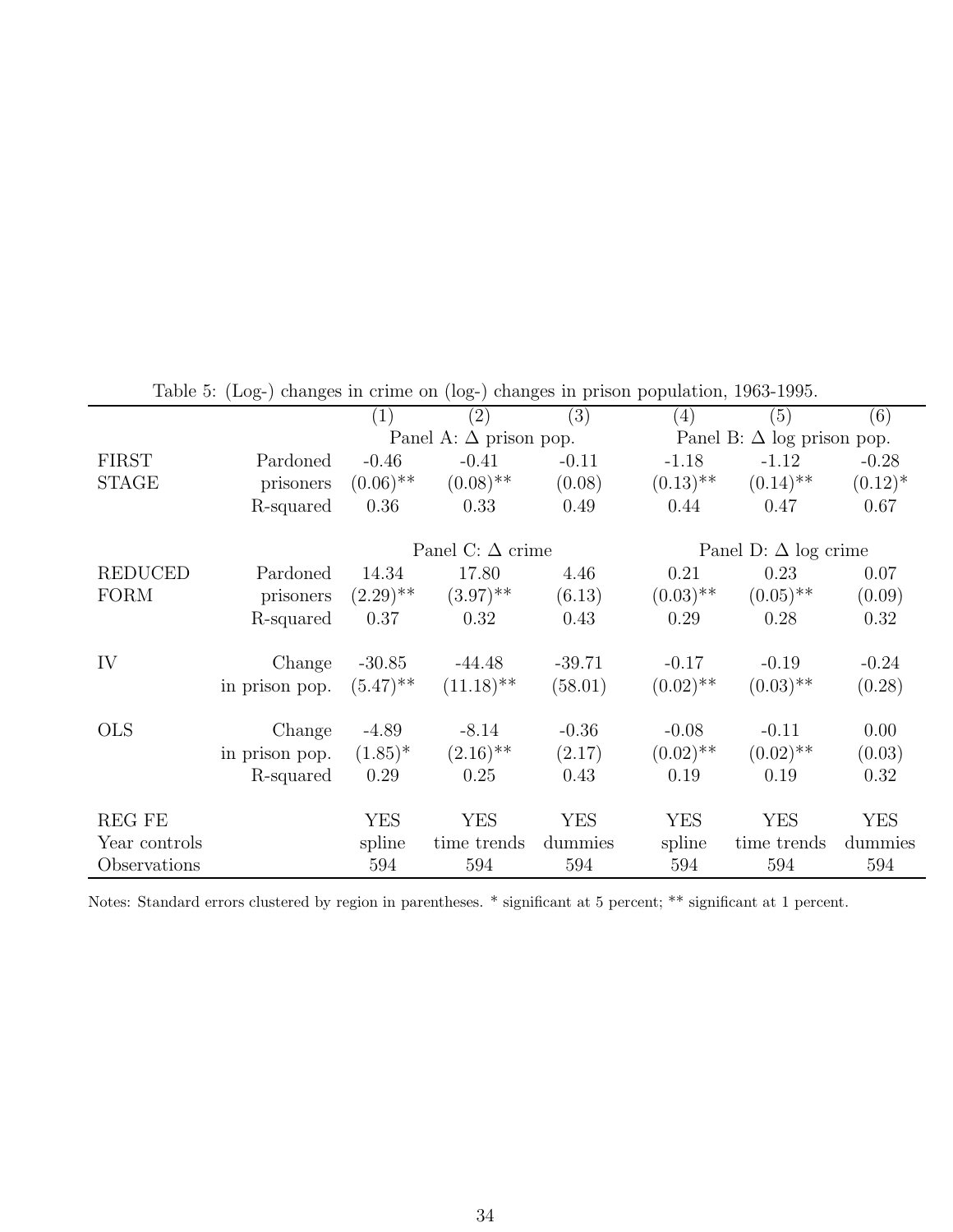|                                 | (1)         | $\left( 2\right)$                 | (3)         | (4)         | (5)                                        | (6)                    | (7)         | (8)         |  |
|---------------------------------|-------------|-----------------------------------|-------------|-------------|--------------------------------------------|------------------------|-------------|-------------|--|
|                                 |             | Log-change in crime, reduced form |             |             | Log-change in crime, instrumental variable |                        |             |             |  |
| Fraction of pardoned            | 0.32        | 0.28                              | 0.27        | 0.28        |                                            |                        |             |             |  |
| prisoners (adj.)                | $(0.07)$ ** | $(0.08)$ **                       | $(0.08)$ ** | $(0.08)$ ** |                                            |                        |             |             |  |
| Log change in prison            |             | $-0.29$                           | $-0.23$     | $-0.23$     | $-0.27$                                    | $-0.24$                | $-0.25$     | $-0.22$     |  |
| pop. $(\text{adj.})$            |             | (0.38)                            | (0.37)      | (0.39)      | $(0.05)$ <sup>**</sup>                     | $(0.05)$ <sup>**</sup> | $(0.05)$ ** | $(0.04)$ ** |  |
| Log change in GDP               |             | 0.67                              | 0.26        | 0.34        |                                            | $-0.12$                | $-0.13$     | $-0.09$     |  |
|                                 |             | (0.70)                            | (0.74)      | (0.76)      |                                            | (0.37)                 | (0.38)      | (0.36)      |  |
| Log change in consumption       |             |                                   |             |             |                                            | 1.74                   | 1.77        | 1.27        |  |
|                                 |             |                                   |             |             |                                            | $(0.47)$ **            | $(0.53)$ ** | $(0.57)^*$  |  |
| Log change in police officers   |             |                                   | 0.17        | 0.16        |                                            |                        | $-0.03$     | 0.00        |  |
|                                 |             |                                   | $(0.08)^*$  | (0.08)      |                                            |                        | (0.07)      | (0.06)      |  |
| Log change in number            |             |                                   | 0.07        | 0.07        |                                            |                        | 0.01        | 0.00        |  |
| of people controlled            |             |                                   | (0.06)      | (0.05)      |                                            |                        | (0.06)      | (0.06)      |  |
| Log change in the fraction of   |             |                                   |             | $-0.00$     |                                            |                        |             | $-0.02$     |  |
| in mates staying in dormitories |             |                                   |             | (0.04)      |                                            |                        |             | (0.03)      |  |
| Log change in overcrowding      |             |                                   |             | $-0.02$     |                                            |                        |             | 0.10        |  |
|                                 |             |                                   |             | (0.02)      |                                            |                        |             | $(0.03)$ ** |  |
| Observations                    | 198         | 198                               | 198         | 198         | 198                                        | 198                    | 198         | 198         |  |
| R-squared                       | 0.33        | 0.50                              | 0.51        | 0.51        |                                            |                        |             |             |  |

Table 6: The incapacitation elasticity after controlling for additional factors.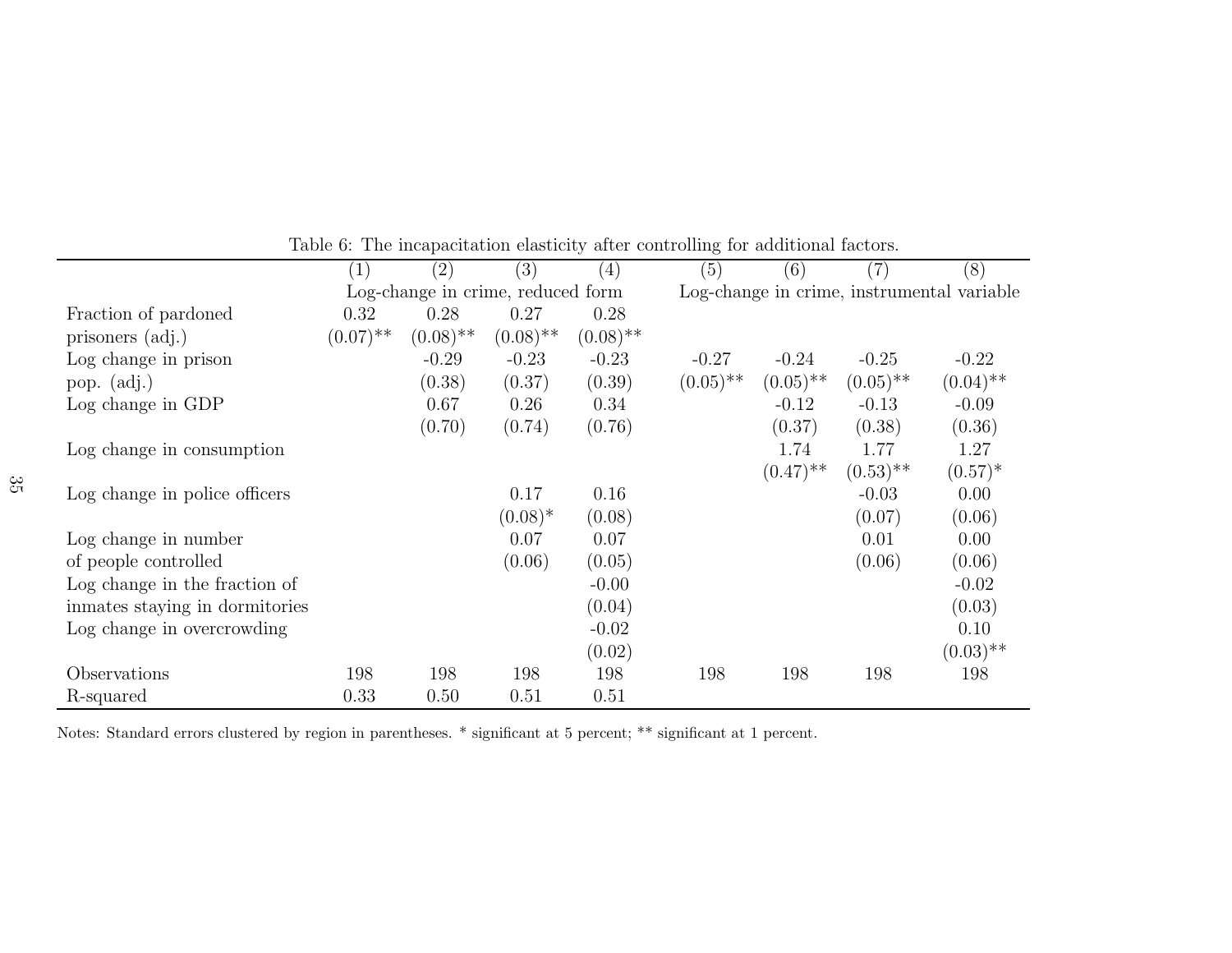<span id="page-36-0"></span>Table 7: The incapacitation effect for different types of crime for the years 1985-1995.

|                |        | $\left( 2\right)$ | 3)                  | 4 <sub>1</sub> | $\overline{5}$         | <u>v +</u><br>$\left(6\right)$ |          | (8)     | $9^{\circ}$ | 10                            |            | 12                     | 13)        |         | 15)         | (16)        |
|----------------|--------|-------------------|---------------------|----------------|------------------------|--------------------------------|----------|---------|-------------|-------------------------------|------------|------------------------|------------|---------|-------------|-------------|
|                |        | Sex. assault      |                     | Kidnapp.       |                        | Drug deals                     |          | Larceny |             | Burglary                      |            | MV thefts              | Bank rob.  |         |             | Total       |
|                | RF     | IV                | $\operatorname{RF}$ | IV             | $\operatorname{RF}$    | IV                             | $\rm RF$ | IV      | $_{\rm RF}$ | IV                            | RF         | IV                     | RF         | IV      | $_{\rm RF}$ | IV          |
|                |        |                   |                     |                |                        |                                |          |         |             |                               |            |                        |            |         |             |             |
|                |        |                   |                     |                |                        |                                |          |         |             | Panel B: Log-changes in crime |            |                        |            |         |             |             |
| Fraction of    | 0.23   |                   | 0.06                |                | 0.65                   |                                | $-0.12$  |         | 0.06        |                               | 0.20       |                        | 0.52       |         | 0.30        |             |
| pardoned pris. | (0.30) |                   | (0.31)              |                | $(0.07)$ <sup>**</sup> |                                | (0.23)   |         | (0.07)      |                               | $(0.08)^*$ |                        | $(0.23)^*$ |         | $(0.09)$ ** |             |
| Log-change in  |        | $-0.22$           |                     | $-0.06$        |                        | $-0.60$                        |          | 0.11    |             | $-0.05$                       |            | $-0.18$                |            | $-0.48$ |             | $-0.28$     |
| prison pop.    |        | (0.26)            |                     | (0.29)         |                        | $(0.13)$ **                    |          | (0.20)  |             | (0.06)                        |            | $(0.05)$ <sup>**</sup> |            | (0.24)  |             | $(0.05)$ ** |
| R-squared      | 0.07   |                   | 0.05                |                | 0.44                   |                                | 0.07     |         | 0.13        |                               | 0.44       |                        | 0.14       |         | 0.50        |             |
| Observations   | 216    | 216               | 216                 | 216            | 216                    | 216                            | 216      | 216     | 216         | 216                           | 216        | 216                    | 216        | 216     | 216         | 216         |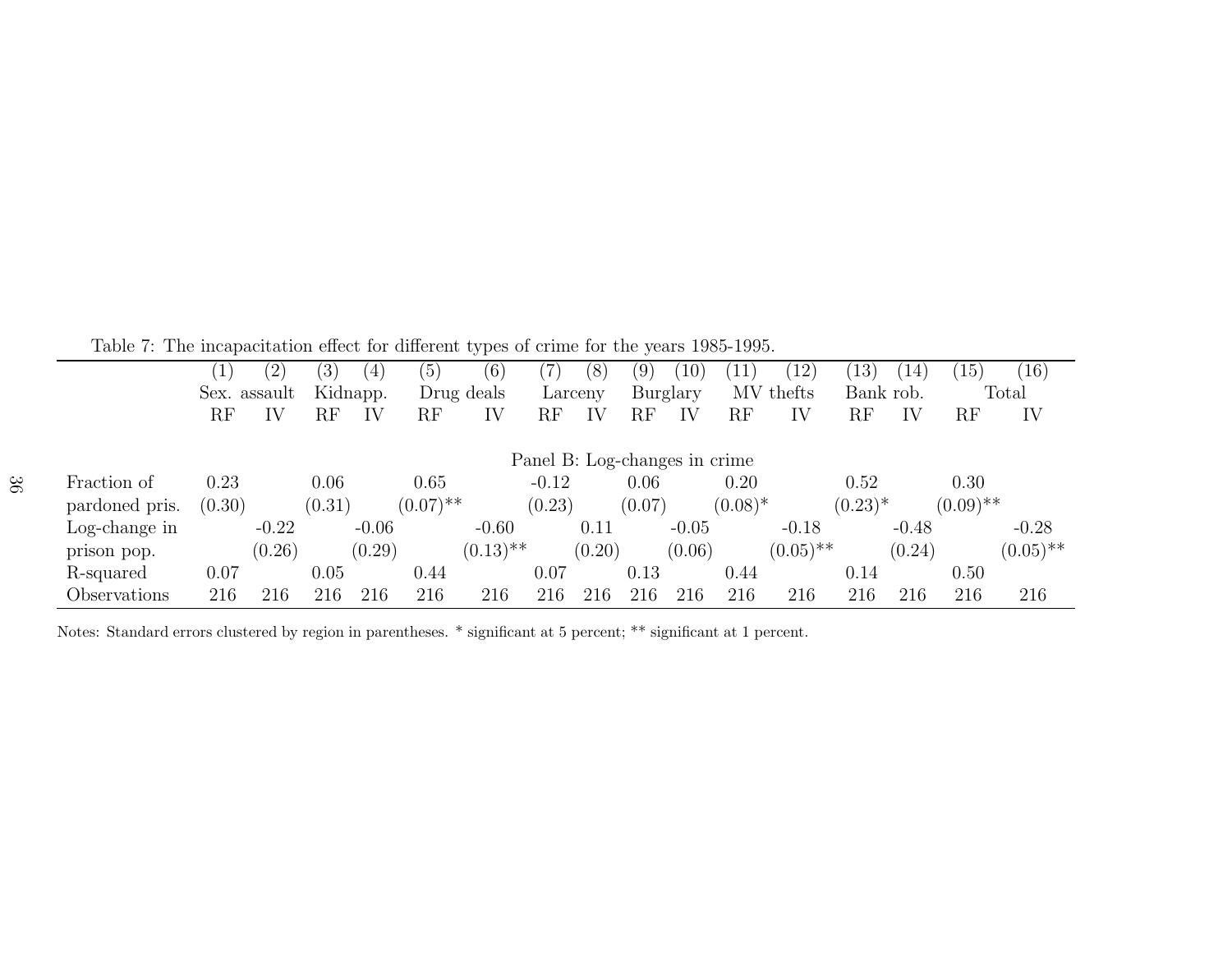<span id="page-37-0"></span>Table 8: The incapacitation effect for different types of crime for the years 1970-1995.

|                |             | $\binom{2}{}$ | (3)                    | 4 <sub>1</sub> | (5)                        | (6)         |             | (8)                      | (9)         | (10)                  |
|----------------|-------------|---------------|------------------------|----------------|----------------------------|-------------|-------------|--------------------------|-------------|-----------------------|
|                |             |               |                        |                | Changes in log number of : |             |             |                          |             |                       |
|                |             | Thefts        | Homicides              |                |                            | Frauds      |             | Total crimes (judiciary) |             | Total crimes (police) |
|                | RF          | IV            | $\operatorname{RF}$    | IV             | RF                         | IV          | RF          | IV                       | RF          | IV                    |
| Frac. of par-  | 0.46        |               | 0.38                   |                | 0.51                       |             | 0.32        |                          | 0.23        |                       |
| doned inmates  | $(0.12)$ ** |               | $(0.11)$ <sup>**</sup> |                | $(0.16)$ **                |             | $(0.07)$ ** |                          | $(0.05)$ ** |                       |
| $Log-Change$   |             | $-0.43$       |                        | $-0.36$        |                            | $-0.49$     |             | $-0.30$                  |             | $-0.22$               |
| in prison pop. |             | $(0.09)$ **   |                        | $(0.14)^*$     |                            | $(0.13)$ ** |             | $(0.06)$ **              |             | $(0.04)$ **           |
| R-squared      | 0.31        |               | 0.06                   |                | 0.23                       |             | 0.27        |                          | 0.30        |                       |
| Observations   | 450         | 450           | 450                    | 450            | 450                        | 450         | 450         | 450                      | 450         | 450                   |